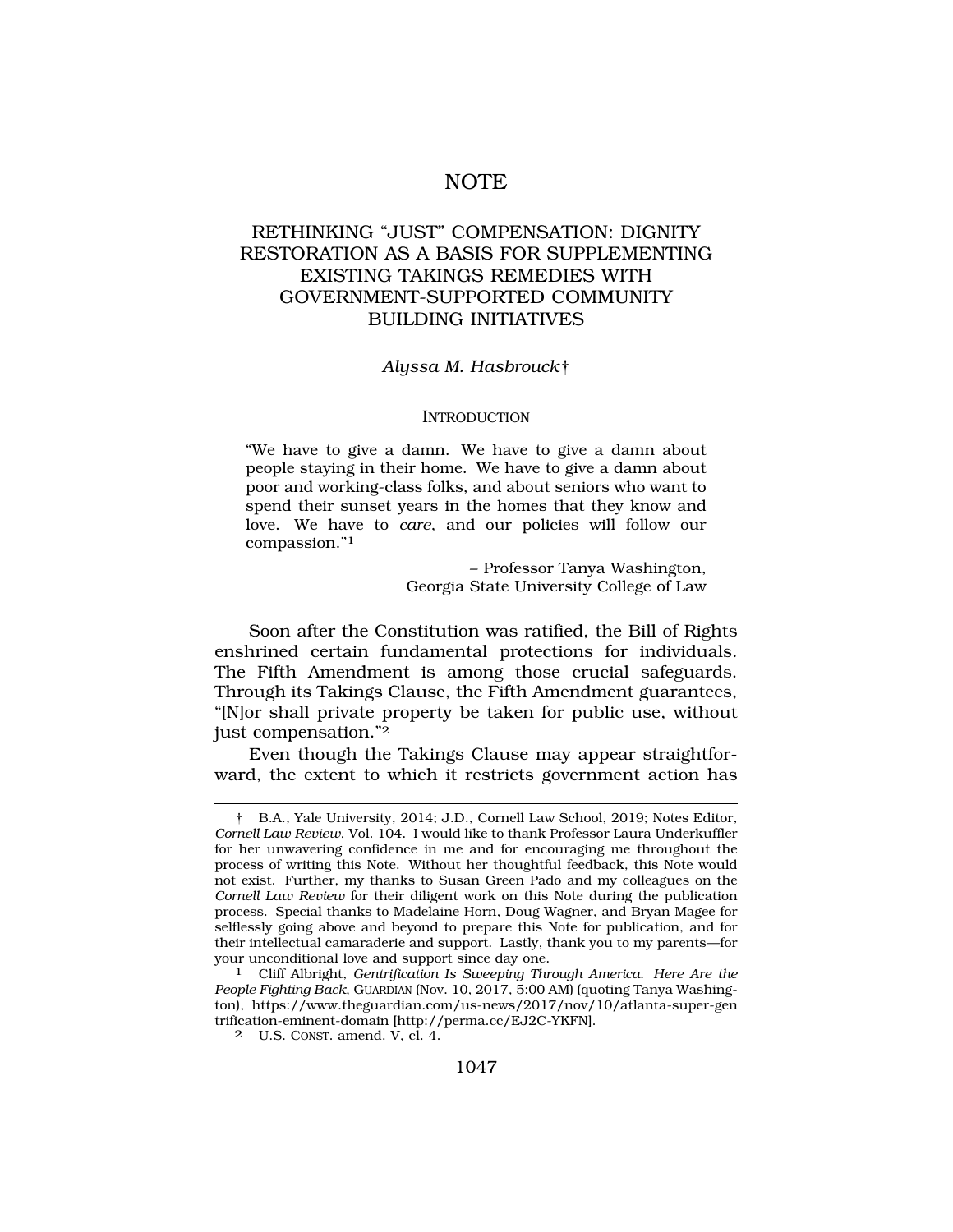been controversial.<sup>3</sup> Especially following the Supreme Court's decision in *Kelo v. City of New London*,<sup>4</sup> lawmakers and scholars alike have hotly debated the scope of the public use requirement.5 Today, legislatures regularly invoke some version of "public use" when exercising the eminent domain power, seizing private land to build projects ranging from public parks<sup>6</sup> and hospitals<sup>7</sup> to privately owned sports arenas<sup>8</sup> and manufacturing plants.9

In stark contrast, the Takings Clause's just compensation requirement has been ignored almost as much as the public use requirement has been scrutinized.10 Indeed, the Supreme Court has largely abided by a singular notion of just compensation for more than a century: "just compensation is commonly considered the fair market value of the property at the time of the taking."11 As a result, judges have rarely deviated from the fair market value standard.<sup>12</sup> But while just compensation doctrine has remained stagnant at the judicial level, scholars

5 *See* Lopez, *supra* note 3, at 241, n.23.

6 *See Man Fights to Retain His Property Although City Claims Eminent Domain*, CBS 46 (Aug. 7, 2018), http://www.cbs46.com/story/38826565/manfights-to-retain-his-property-although-city-claims-eminent-domain [https://per ma.cc/32SQ-5YX3].

7 *See* Payne Horning, *Eminent Domain Court Battle Looms over Utica Hospital Project*, WRVO PUB. MEDIA (July 19, 2018), http://www.wrvo.org/post/eminentdomain-court-battle-looms-over-utica-hospital-project [https://perma.cc/5RKQ-6FDT].

8 *See* Charles V. Bagli, *Ruling Lets Atlantic Yards Seize Land*, N.Y. TIMES (Nov. 24, 2009), https://www.nytimes.com/2009/11/25/nyregion/25yards.html [https://perma.cc/YVG5-W4J7].

9 *See* Rikki Mitchell, *Mount Pleasant May Take Remaining Properties in Foxconn Area Through Eminent Domain*, TMJ4 (May 9, 2018, 10:14 PM), https://www .tmj4.com/news/local-news/mount-pleasant-may-take-remaining-properties-infoxconn-area-through-eminent-domain [https://perma.cc/3RPG-ZM2G].

10 *See* Lopez, *supra* note 3, at 239.

11 Elisabeth Sperow, *The* Kelo *Legacy: Political Accountability, Not Legislation, Is the Cure*, 38 MCGEORGE L. REV. 405, 408 (2007) (first citing United States v. Miller, 317 U.S. 369, 374 (1945); then citing Olson v. United States, 292 U.S. 246 (1934)).

12 The Court has occasionally deviated from this standard when addressing injuries caused by the taking of intangible property. *See* Shubha Ghosh, *Toward a Theory of Regulatory Takings for Intellectual Property: The Path Left Open After*  College Savings v. Florida Prepaid, 37 SAN DIEGO L. REV. 637, 670–71 (2000) ("Intangible property, as well as real property, is special for the purposes of the Takings Clause. . . . The right to earn interest on principal is an intangible property interest. The Court has found it to be a special interest worthy of protection under the Takings Clause."). However, the fair market value standard for the taking of real property has remained inflexible. *See infra* subpart I.A.

<sup>3</sup> *See* Alberto B. Lopez, *Weighing and Reweighing Eminent Domain's Political Philosophies Post-*Kelo, 41 WAKE FOREST L. REV. 237, 239–41 (2006).

<sup>4 545</sup> U.S. 469 (2005).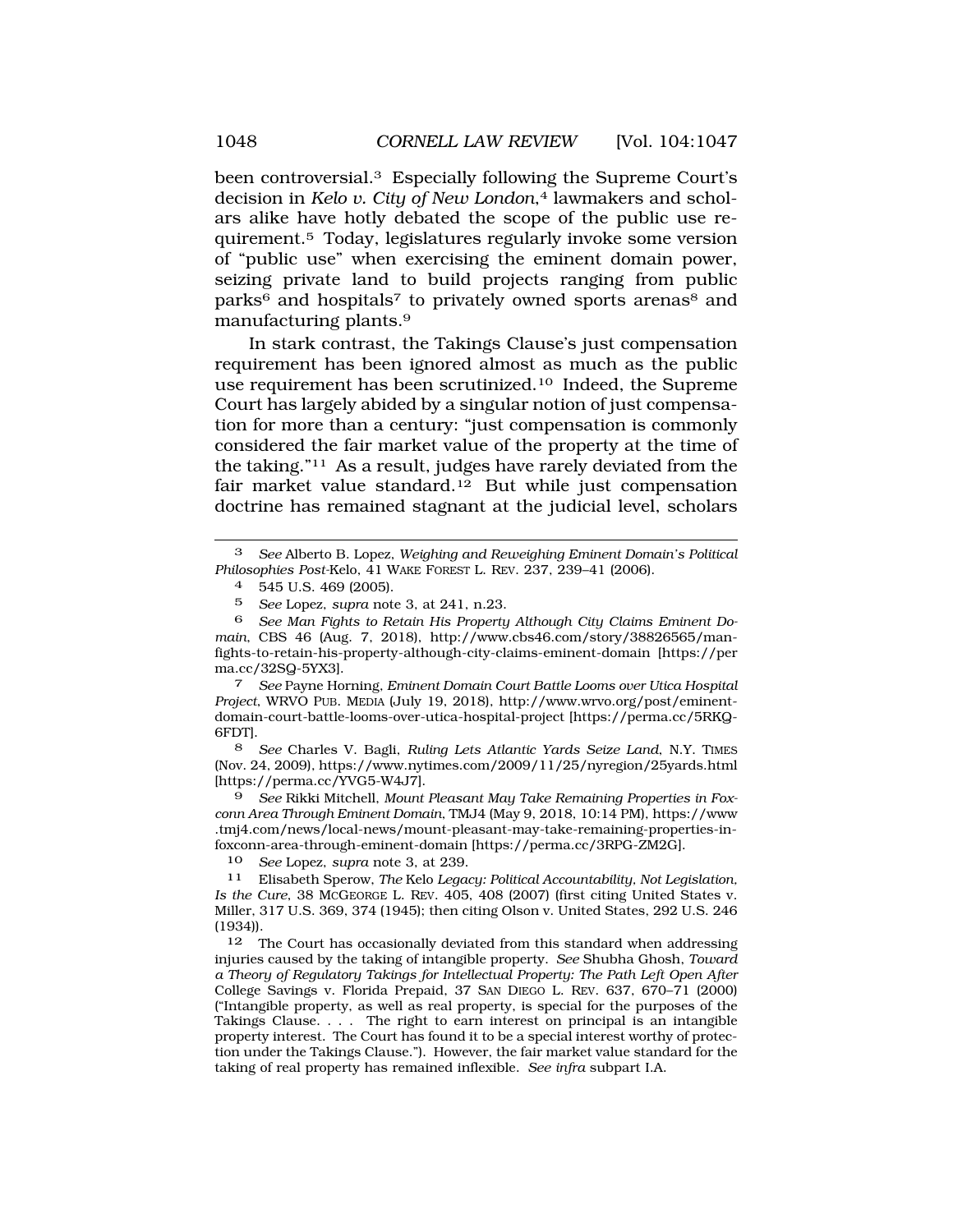have long questioned the wisdom of fair market value as a meaningful tool of justice.13

This Note joins those criticisms. However, while existing scholarship has merely proposed alternative measures of financial compensation,<sup>14</sup> this Note contends that justice is fully served only when the government embraces nonmonetary means of compensation as a way to supplement existing monetary remedies.15 Money damages are a logical fix for economic injuries, but money only goes so far. Where displaced individuals are also subjected to dignitary harms, the government only fulfills its obligation to provide just compensation through the process of dignity restoration.

To illustrate the need for a broader understanding of just compensation, this Note turns to America's long history of blight condemnations and urban renewal. Part I provides an overview of relevant Takings Clause jurisprudence and contextualizes our understanding of just compensation in relation to the ever-evolving public use doctrine. It then examines existing criticisms of the fair market value standard, before situating dignity as a value inherent within those criticisms and as a constitutional value already recognized by the courts. Building on that background, Part II applies Professor Bernadette

14 *See* Nicole Stelle Garnett, *The Neglected Political Economy of Eminent Domain*, 105 MICH. L. REV. 101, 148 (2006) (discussing existing scholarship and noting that "even accurate valuation methods may fail to make owners whole").

<sup>13</sup> *See* James W. Ely, Jr., *The Historical Context of Just Compensation*, PRAC. REAL EST. LAW., May 2014, at 9, 14–15 (first citing W. Harold Bigham, *"Fair Market Value," "Just Compensation," and the Constitution: A Critical View*, 24 VAND. L. REV. 63, 67 (1970) ("To the extent that the existing use of the fair market value test prohibits compensation for consequential damages, however, the landowners [sic] compensation is inadequate, and he is in fact paying more than his fair share."); then citing RICHARD A. EPSTEIN, TAKINGS: PRIVATE PROPERTY AND THE POWER OF EMI-NENT DOMAIN 51–56, 182–186 (1985) ("The central difficulty of the market value formula for explicit compensation, therefore, is that it denies any compensation for real but subjective values."); and then citing United States v. Norwood, 602 F.3d 830, 834 (7th Cir. 2010) (acknowledging that "'just compensation' tends systematically to undercompensate the owners of property taken by eminent domain" and describing the Supreme Court's approval of this shortfall as "a conclusion rather than a reason").

<sup>15</sup> The Takings Clause applies to the federal government and state governments. *See* Chi., B. & Q. R. Co. v. City of Chicago, 166 U.S. 226, 239–41 (1897). Notably, the Takings Clause was the first provision from the Bill of Rights to be incorporated, through the Fourteenth Amendment's Due Process Clause, as applicable to the states. *See* Mark Edward DeForrest, *An Overview and Evaluation of State Blaine Amendments: Origins, Scope, and First Amendment Concerns*, 26 HARV. J.L. & PUB. POL'Y 551, 604 (2003). To the extent that *Chicago* interprets the Takings Clause beyond the meaning that was intended at the time of ratification, the Supreme Court has long recognized that the meaning of the Takings Clause, including the just compensation requirement, continuously evolves.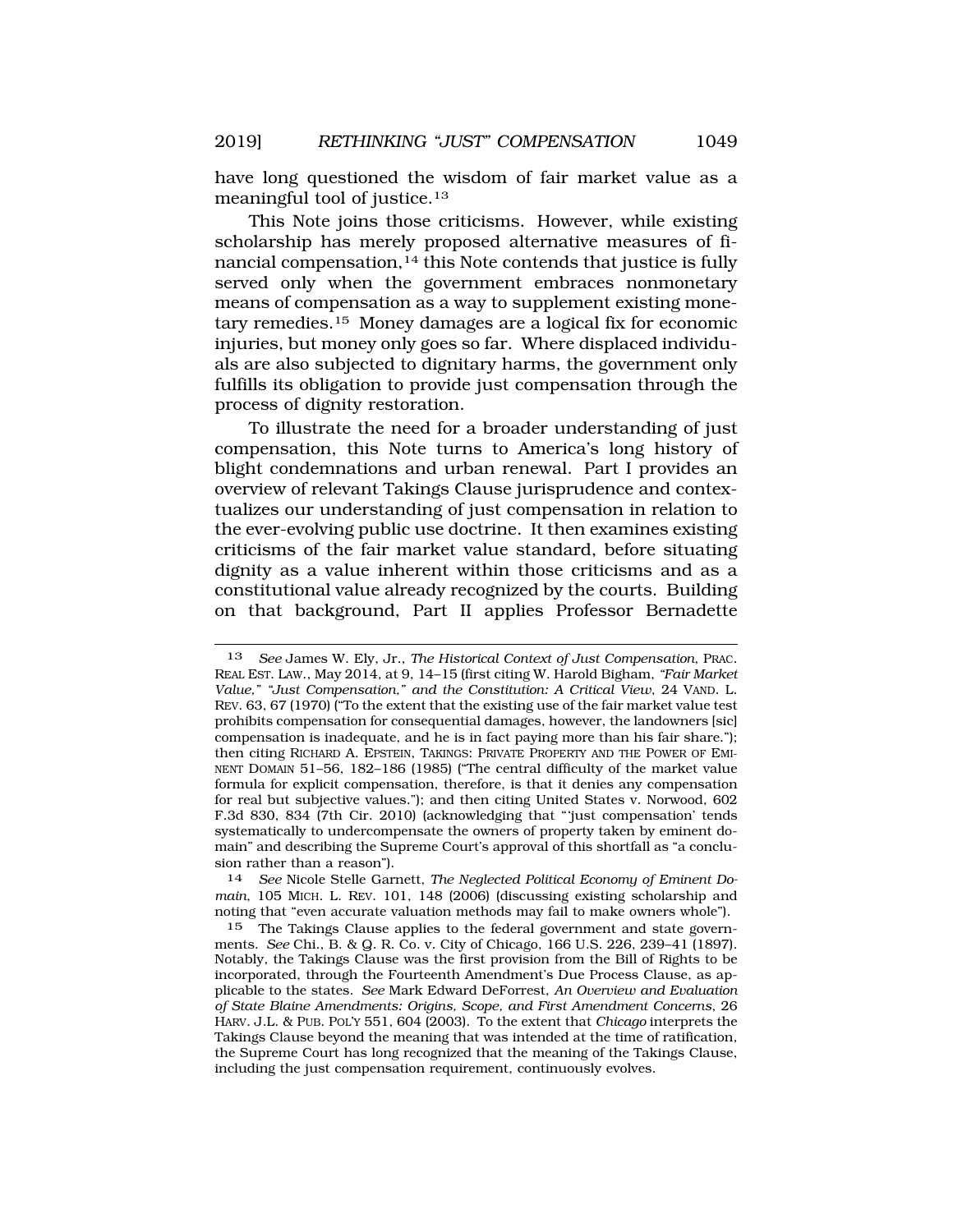Atuahene's "dignity takings" thesis to urban renewal and urban displacement, exposing the dire need to broaden the meaning of just compensation. It then argues that government actors are constitutionally obligated to support neighborhoodbased initiatives aimed at restoring dignity to the communities traditionally uprooted by urban redevelopment and proposes several ways that the government can fulfill this obligation.

I

### **BACKGROUND**

A. Eminent Domain, Urban Renewal, and Balancing the Takings Clause

The Fifth Amendment's Takings Clause reads, "[N]or shall private property be taken for public use, without just compensation."<sup>16</sup> Applicable to eminent domain, the government's power to seize private property for public use in exchange for compensation,17 these few words distilled centuries of common law into two brief requirements: public use and just compensation.18 Although the Takings Clause's meaning has been debated, its dual requirements are generally understood to work together.19 As a result, it is necessary to consider how public use has evolved in order to fully understand the present state of just compensation.20

18 *See* Ely, Jr., *supra* note 13, at 9 (tracing the roots of the Takings Clause to foundational English legal documents such as the Magna Carta).

19 *See, e.g.*, Richard A. Epstein, *Disappointed Expectations: How the Supreme Court Failed to Clean Up Takings Law in* Murr v. Wisconsin, 11 N.Y.U. J.L. & LIBERTY 151, 184–85 (2017) ("The just compensation requirement of the [T]akings [C]lause was designed as an intermediate position between two unpalatable extremes: at the one end, the government could take property without any compensation, at which point individual property owners would be subject to the abuses of a dominant majority faction. At the other end, the property could be taken only with the express consent of the property owner, at which point the holdout problem would become insurmountable. . . . [The just] compensation requirement . . . prevents abuse at one end of the takings equation while inducing responsible behavior on the other.").

20 *See* Lopez, *supra* note 3, at 242 ("The Article concludes that a broader assessment of the individual losses associated with eminent domain, even though they are subjective, resuscitates the word 'just' in 'just compensation' and brings the eminent domain balance closer to a point of equipoise."); *id.* at 283 ("[W]hile the scope of the public use definition changed over time, the interpretation of

<sup>16</sup> U.S. CONST. amend. V, cl. 4. 17 *See* Kohl v. United States, 91 U.S. 367, 373–74 (1875) ("The proper view of the right of eminent domain seems to be, that it is a right belonging to a sovereignty to take private property for its own public uses, and not for those of another."); George Galgano, Note, *Just Compensation for Per Se Environmental Takings*, 16 PACE ENVTL. L. REV. 217, 220 (1998) ("[T]hrough the process of eminent domain, . . . legal title to private property is transferred to the government in exchange for compensation to the property owner." (footnote omitted)).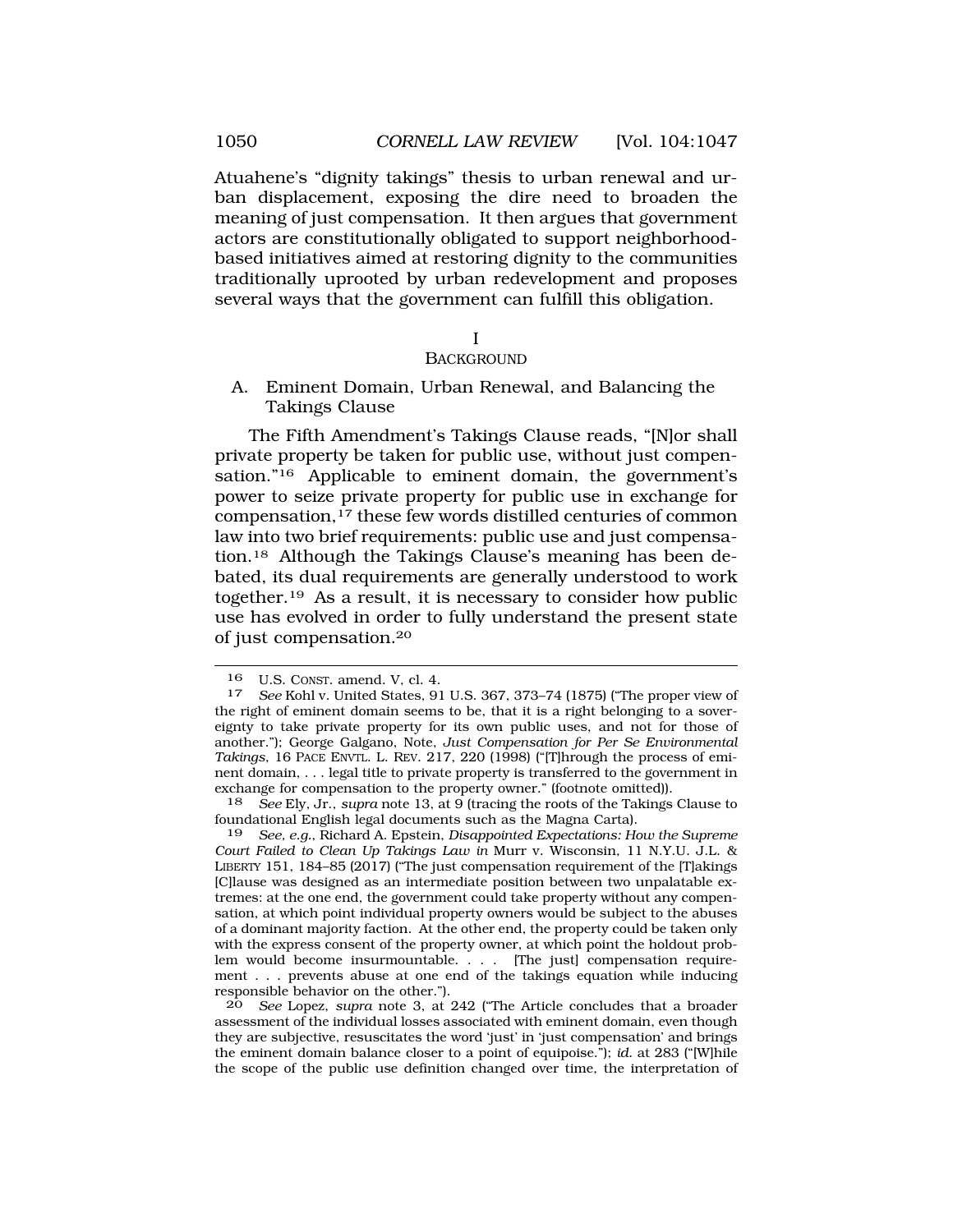The Supreme Court made its most recent major statement on public use in 2005's *Kelo v. City of New London*, which followed decades of judicial deference towards eminent domain.21 Considered by many to be the high-water mark of permissible government takings, *Kelo* significantly broadened the scope of public use, expanding the term to apply to a mere "public purpose."22 Plaintiff Susette Kelo challenged New London's attempt to seize her home for the purpose of building a commercial district on the razed property.23 Pharmaceutical giant Pfizer had announced plans to construct a research facility in New London, and the city hoped that the increased traffic Pfizer brought would spur economic growth in the city's new commercial district.24

In a 5–4 decision, the Court ruled in favor of New London, holding that economic development is a sufficient public purpose, and thus public use, to satisfy the Takings Clause.25 The Court's dissenters viewed this conclusion with alarm.26 As Justice O'Connor pointed out, "[N]early any lawful use of real private property can be said to generate some incidental benefit to the public."27 Consequently, the majority's interpretation of public use could be understood as "not realistically exclud[ing] *any* takings."28

Almost immediately, politicians, scholars, and concerned citizens across the nation responded with outrage to *Kelo*'s vast potential for abuse:

Political cartoons portrayed the *Kelo* majority as (among other things) a modern-day Ku Klux Klan, as a wrecking-ball knocking down a home with the owner still inside, and as a blood-stained butcher hacking the heart out of the Constitution with a cleaver. The case consistently polled with a disapproval rating of over 80%.<sup>29</sup>

- 23 *See id.* at 473–75.
- 24 *See id.* at 474–75.
- 25 *See id.* at 483–84.
- 26 *See id.* at 498–99 (O'Connor, J., dissenting).
- 27 *See id.* at 501.
- 28 *See id.*

29 Eduardo M. Peñalver, *Property and Politics*, NEW RAMBLER, http://newramb lerreview.com/book-reviews/law/property-and-politics [https://perma.cc/QJ68- 8ZC7] (reviewing ILYA SOMIN, THE GRASPING HAND: *Kelo v. City of New London* and the Limits of Eminent Domain (2015)).

what constitutes 'just compensation' petrified. The diverging evolutions of the two clauses have had a profound effect on the modern balance between the . . . [values] contemplated by the Takings Clause . . . .").

<sup>21 545</sup> U.S. 469 (2005).

<sup>22</sup> *See id.* at 483–484, 484 n.13.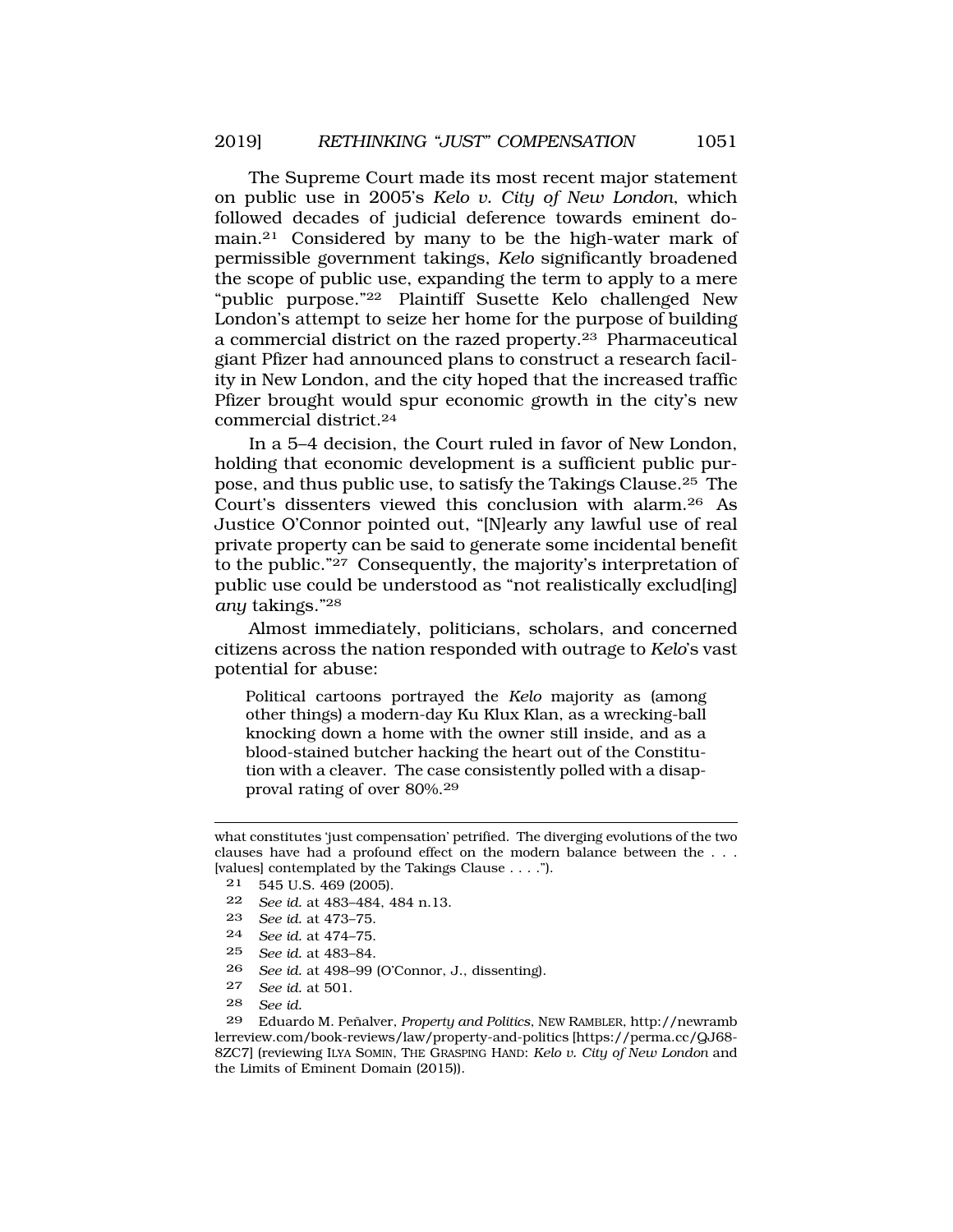The widespread anger over *Kelo* reached "across the political spectrum in a way that—even a decade later—is remarkable."30 State governments quickly enacted legislation to restrict *Kelo*'s scope, and, as of 2015, forty-five states had passed "anti-*Kelo*  legislation."31

Even before anti-*Kelo* legislation, however, *Kelo*'s broad definition of public use did little to change existing law.32 In many ways, the pre-*Kelo* legal scheme was equally troubling. For decades before *Kelo*, legislatures had wielded eminent domain as a favored tool for urban condemnation and redevelopment.33 Post-*Kelo* legislation merely restored this already destructive status quo.34 Undaunted, legislatures have used and continue to use eminent domain to target and displace minority communities, thinly justified by a veneer of "public use."

Indeed, *Kelo* stands as a testament to a century's worth of urban blight-clearance efforts and redevelopment policies stretching back to the City Beautiful movement, which emerged at the turn of the twentieth century.<sup>35</sup> At that time, during the height of the Second Industrial Revolution, cities became increasingly noisy, dirty, and crowded, as factories and factory workers—multiplied.36 In response, longtime ur-

<sup>30</sup> *Id.* 

<sup>31</sup> Most of these acts were passed within the first three years after *Kelo*. *See*  Ilya Somin, Opinion, *The Political and Judicial Reaction to* Kelo, WASH. POST (June 4, 2015), https://www.washingtonpost.com/news/volokh-conspiracy/wp/ 2015/06/04/the-political-and-judicial-reaction-to-kelo/ [https://perma.cc/ 7KPA-WYH4].

<sup>32</sup> *See* Peñalver, *supra* note 29 (noting that *Kelo* did not change existing law and paraphrasing Somin's interpretation of *Kelo* as "consistent with longstanding precedent").

<sup>33</sup> *See* Andrea J. Boyack, *Side By Side: Revitalizing Urban Cores and Ensuring Residential Diversity*, 92 CHI.-KENT L. REV. 435, 458 (2017).

<sup>34</sup> *See* Janice Nadler & Shari Seidman Diamond, *Eminent Domain and the Psychology of Property Rights: Proposed Use, Subjective Attachment, and Taker Identity*, 5 J. EMPIRICAL LEGAL STUD. 713, 714 (2008) ("Some commentators argue that many states have adopted reforms where 'blight' exceptions are so broad that the law provides virtually no protection at all against economic development takings."); *id.* at 724.

<sup>35</sup> More precisely, City Beautiful coalesced following the 1893 World's Columbian Exhibition in Chicago. *See* Dessa Marie Dal Porto, Note, *La Piccola Italia Invisible: Washington D.C.'s Invisible Little Italy*, 11 GEO. PUB. POL'Y REV. 15, 17 (2006).

<sup>36</sup> *See* Sidney F. Ansbacher et al., *Florida's Downtowns Are Free to Grow Local Broccoli . . . and Chickens (Sometimes)*, 11 FLA. A&M U. L. REV. 1, 32–33 (2015) ("[A]t the start of the industrial revolution[,] [o]vercrowding in the cities was a paramount concern since it impacted numerous public health, safety and welfare issues (e.g., spread of disease and fire)." (quoting Patricia E. Salkin, *From Euclid to Growing Smart: The Transformation of the American Local Land Use Ethic into*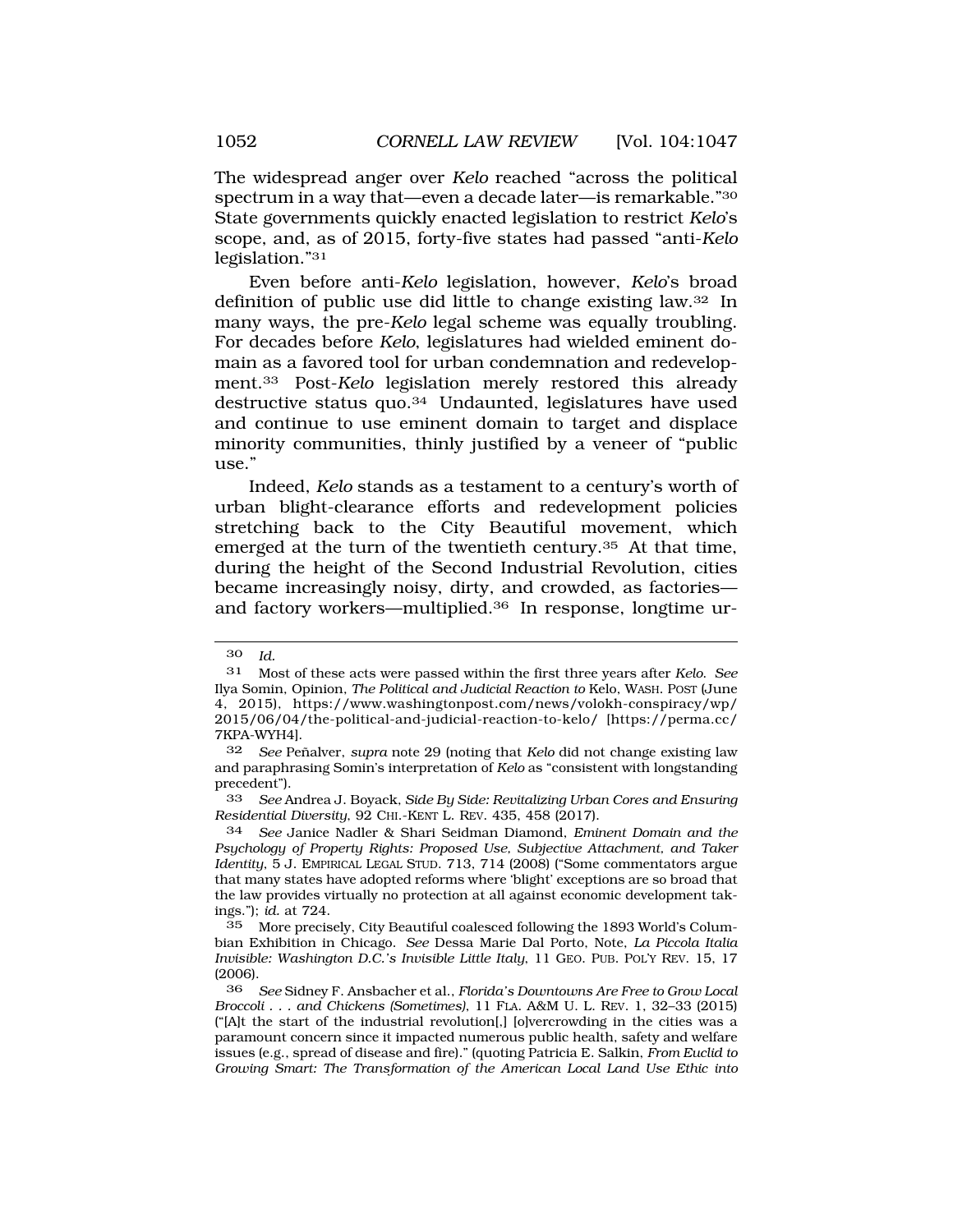ban elites fled the cities, seeking "suburban space and freedom."37 These elites became the reformers behind "City Beautiful."38

The City Beautiful movement was "premised on the notion that civic revitalization, and ultimately social progress, could be achieved by beautification and sanitation regimes with attention to landscape design, municipal improvement and civic configuration."39 In particular, the movement "focused largely on planning city parks, landscaping urban waterways, and designing attractive spaces for public buildings."40 Through these beautification efforts, reformers "hoped to inspire and empower the poor to a level of moral and civic virtue.<sup>"41</sup> They aimed to clean up overcrowded, dirty tenements and slums, and to restore a clean and healthy way of life to city residents.42

The City Beautiful movement crystallized years of urban beautification efforts that had resulted in landmarks such as New York City's Central Park.43 Initially patronized by the city's wealthiest residents,44 Central Park was created as an oasis from rapid urban development and the calamitousness of city life.45 Towards that end, park construction efforts displaced 1,600 poor and immigrant residents and demolished "one of the city's most stable African-American settlements."46

40 *See* Stephen Clowney, Note, *A Walk Along Willard: A Revised Look at Land Use Coordination in Pre-Zoning New Haven*, 115 YALE L.J. 116, 128–29 (2005).

41 Dal Porto, *supra* note 35, at 17.

43 Strictly speaking, the creation of Central Park predates the formal emergence of City Beautiful. Nevertheless, the Park is often considered alongside City Beautiful given its galvanizing influence on the movement. *See* Kristen David Adams, *Can Promise Enforcement Save Affordable Housing in the United States?*, 41 SAN DIEGO L. REV. 643, 716–17 (2004).

44 Elizabeth Blackmar & Roy Rosenzweig, *History*, CENTRALPARK.ORG, https:// centralpark.org/history-of-central-park/ [https://perma.cc/AR9V-WLLV] ("[I]n the park's first decade more than half of its visitors arrived in carriages, costly vehicles that fewer than five percent of the city's residents could afford to own.").

45 *See* Serena M. Williams, *Sustaining Urban Green Spaces: Can Public Parks Be Protected Under the Public Trust Doctrine?*, 10 S.C. ENVTL. L.J. 23, 27 (2002).

46 *See* Blackmar & Rosenzweig, *supra* note 44.

*Local Land Use and Environmental Controls*, 20 PACE ENVTL. L. REV. 109, 110  $\frac{(2002)}{37}$ .

<sup>37</sup> *See* Dal Porto, *supra* note 35, at 17.

<sup>38</sup> *See* Ansbacher et al., *supra* note 36, at 9–10 ("While the [City Beautiful] movement emphasized green spaces, its leaders were patricians who saw food gardens and soup kitchens for the poor as blight to be eradicated.").

Lolita Buckner Inniss, *Back to the Future: Is Form-Based Code an Efficacious Tool for Shaping Modern Civic Life?*, 11 U. PA. J.L. & SOC. CHANGE 75, 85–86 (2007–08).

<sup>42</sup> *See* Ansbacher et al., *supra* note 36, at 27 (noting that City Beautiful was "the next step" in furthering earlier efforts to abate "moral nuisances" and "sources of serious pollution").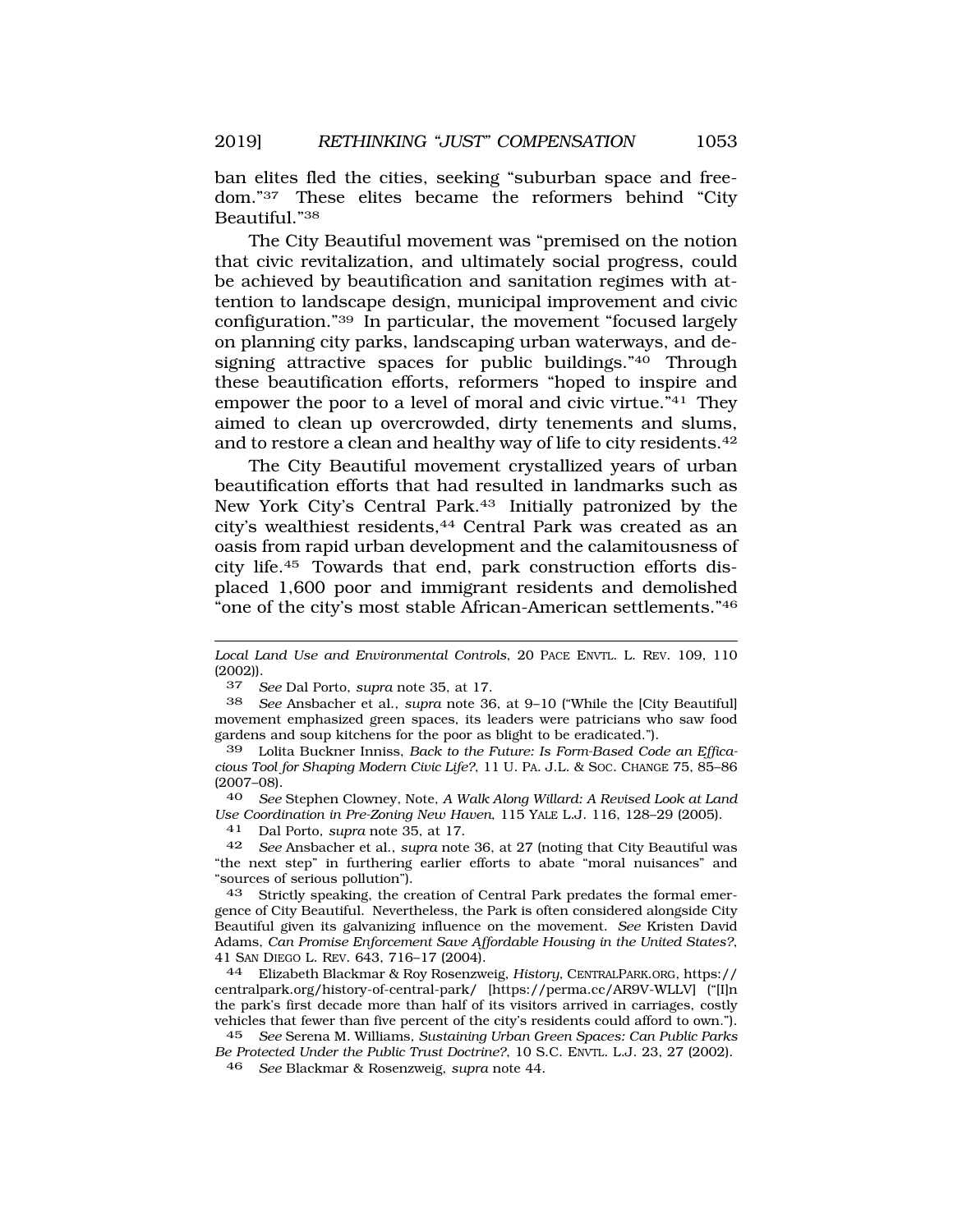As with the subsequent City Beautiful movement, these efforts were justified as a way "to beat back urban blight '[i]n a somewhat romantic effort to recapture the bucolic and putatively more virtuous past of rural America."<sup>47</sup>

Rooted in lofty ideals intended to enrich the lives of the elite, City Beautiful did little to improve living conditions for most city-dwellers.48 Thus, urban planners quickly realized the limited impact of City Beautiful's aesthetics-based approach and began to emphasize the so-called City Practical.49 Shifting towards pragmatic rather than aesthetic reforms, cities began in earnest to zone polluted industrial sectors away from residential areas.50 The Supreme Court's decision in 1926's *Village of Euclid v. Ambler Realty Co.*51 gave further momentum to this effort.52

In *Euclid*, the Supreme Court granted localities wide discretion to enact zoning schemes.53 So long as zoning ordinances had a substantial relationship to public health and safety concerns, per *Euclid*, they were presumptively constitutional.54 Through this implicit endorsement of centralized urban planning, the *Euclid* Court began the legal reification of policies that the City Beautiful movement had long advocated for.55 Further, by validating urban planning undertaken for health and safety reasons, *Euclid* laid the groundwork for the mid-twentieth century redevelopment movement that was later euphemistically christened "urban renewal."56

These ambitious beautification and aesthetic goals intersected with the world of eminent domain in 1954's *Berman v.* 

 $51 \quad 272 \text{ U.S. } 365 \text{ (1926)}.$ <br> $52 \quad \text{See } \text{Answer } \text{et al.}$ 

52 *See* Ansbacher et al., *supra* note 36, at 29 (noting the emergence of Euclidean zoning schemes as a consequence of the City Beautiful movement).<br>53 See Inniss, supra note 39, at 87 ("Since Euclid, zoning ordinance

53 *See* Inniss, *supra* note 39, at 87 ("Since *Euclid*, zoning ordinances bear a presumption of validity.").

54 *See id.* 

55 *See* Ansbacher et al., *supra* note 36, at 29.

<sup>47</sup> *See* Ansbacher et al., *supra* note 36, at 5 (quoting Richard H. Chused, Euclid*'s Historical Imagery*, 51 CASE W. RES. L. REV. 597, 602 (2001)).

<sup>48</sup> *See* Clowney, *supra* note 40, at 129.

<sup>49</sup> *See* Mark Fenster, Note, *"A Remedy on Paper": The Role of Law in the Failure of City Planning in New Haven, 1907-1913*, 107 YALE L.J. 1093, 1104 (1998) ("[B]y 1907 [the City Beautiful movement] . . . was beginning to be expanded into what was known as the 'City Practical' movement.").

<sup>50</sup> *See* Inniss, *supra* note 39, at 86 ("[I]n response to concerns about building uniformity, public health, safety and welfare, cities and towns began to develop zoning codes.").

<sup>56</sup> *See* Wendell E. Pritchett, *The "Public Menace" of Blight: Urban Renewal and the Private Uses of Eminent Domain*, 21 YALE L. & POL'Y REV. 1, 12–13 (2003) ("[L]eading urban reformers . . . would later argue that the Court's opinion [in *Euclid*] supported the use of eminent domain for urban renewal.").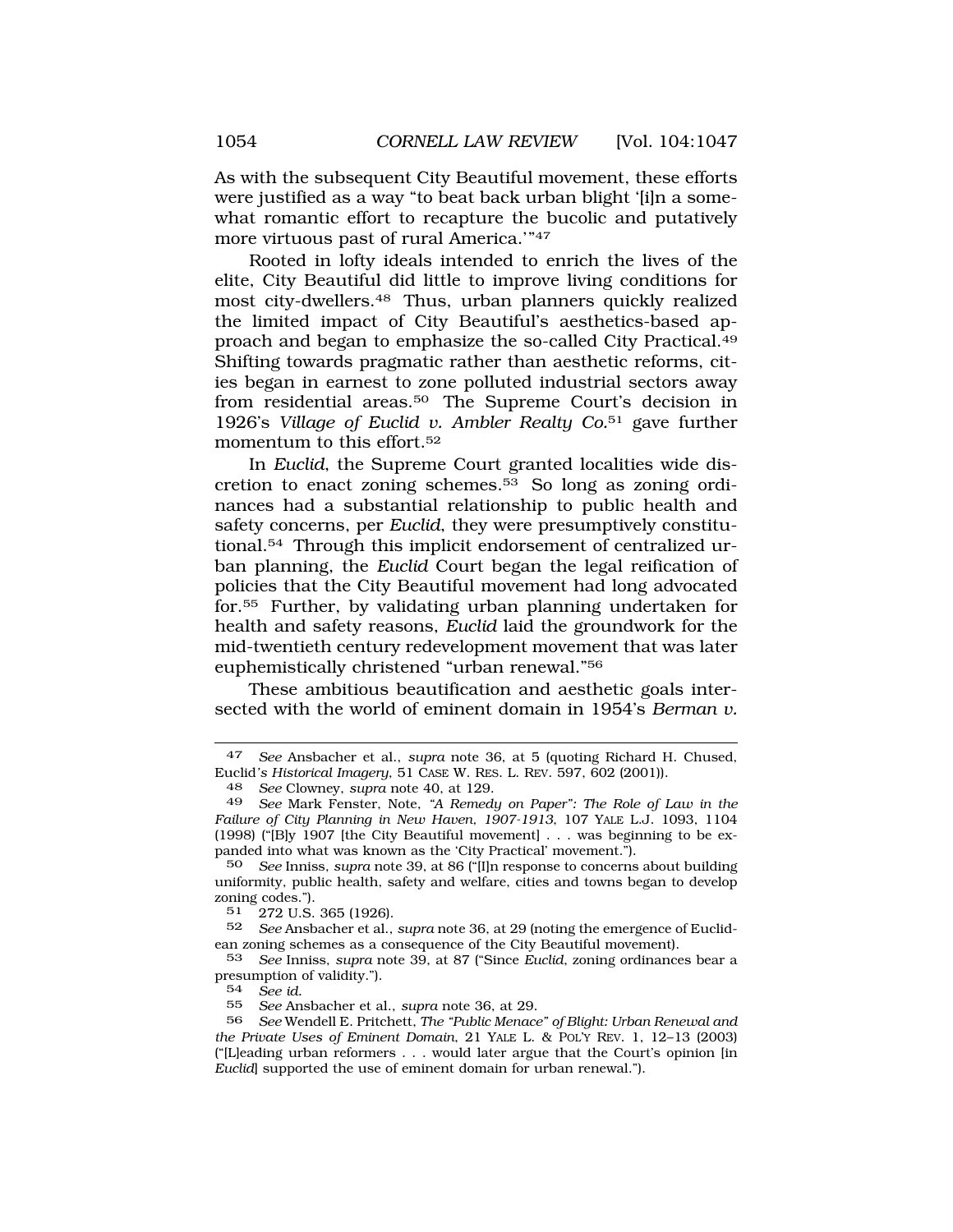*Parker*.57 The decision is credited with catalyzing the modern expansion of "public use."58 For years after *Euclid*, and following the Great Depression, idealistic zoning and urban redevelopment projects had proceeded in earnest.59 But:

As African-Americans began moving north following World War I and II, federal and local governments began intentionally creating racial segregation through various public projects such as urban renewal, public improvement, and public housing programs, causing the "picture of the urban ghetto . . . to develop." Local governments adopted racial segregation as a de facto policy. Whites began pouring out of the urban areas and into suburbia in a widespread pattern termed "White flight." Industry began leaving the urban areas in favor of cheap land and tax incentives. Zoning ordinances, designed to facilitate segregation, separated blocks by race, and restrictive covenants allowed for legally backed racial discrimination and segregation.<sup>60</sup>

Although the Supreme Court had declared explicit racebased zoning illegal in  $1917<sub>0</sub>$  it was against this racially hostile backdrop that the justices adjudicated *Berman*. Only five years earlier, the Housing Act of 1949's Title I had "called for the elimination of slums by using public capital to acquire, demolish, and clear blighted areas. Once cleared, the land was to be transferred to the private sector for development."62 Partly inspired by the not-too-distant memory of City Beautiful, "[t]he original premise behind the [Act] was that improvements to the physical surroundings of the city would produce urban revitalization."63 In the post-war years, these initiatives provided cover for authorities to condemn largely minority neigh-

60 Kate Meals, Comment, *Nurturing the Seeds of Food Justice: Unearthing the Impact of Institutionalized Racism on Access to Healthy Food in Urban African-American Communities*, 15 SCHOLAR 97, 118 (2012) (footnotes omitted).

<sup>57 348</sup> U.S. 26 (1954).

<sup>58</sup> *See* Joshua Brian Lanphear, *Reconceptualizing "For Public Use" in the Aftermath of* Horne v. Department of Agriculture, 94 U. DET. MERCY L. REV. 1, 15 (2017).

<sup>59</sup> *See* ALISON ISENBERG, DOWNTOWN AMERICA: A HISTORY OF THE PLACE AND THE PEOPLE WHO MADE IT 125 (2004) ("From the vantage point of later decades, the depression is usually portrayed as a hiatus, an interruption to the otherwise expansive long-term trends of twentieth-century metropolitan growth.").

<sup>61</sup> *See* Buchanan v. Warley, 245 U.S. 60, 81–82 (1917); Inniss, *supra* note 39, at 88.

<sup>62</sup> Ian S. Tattenbaum, Note, *Renewal for the 1990s: An Analysis of New York City Redevelopment Programs in Light of Title I of the Housing Act of 1949*, 6 N.Y.U. ENVTL. L.J. 220, 221 (1997).

<sup>63</sup> *Id.*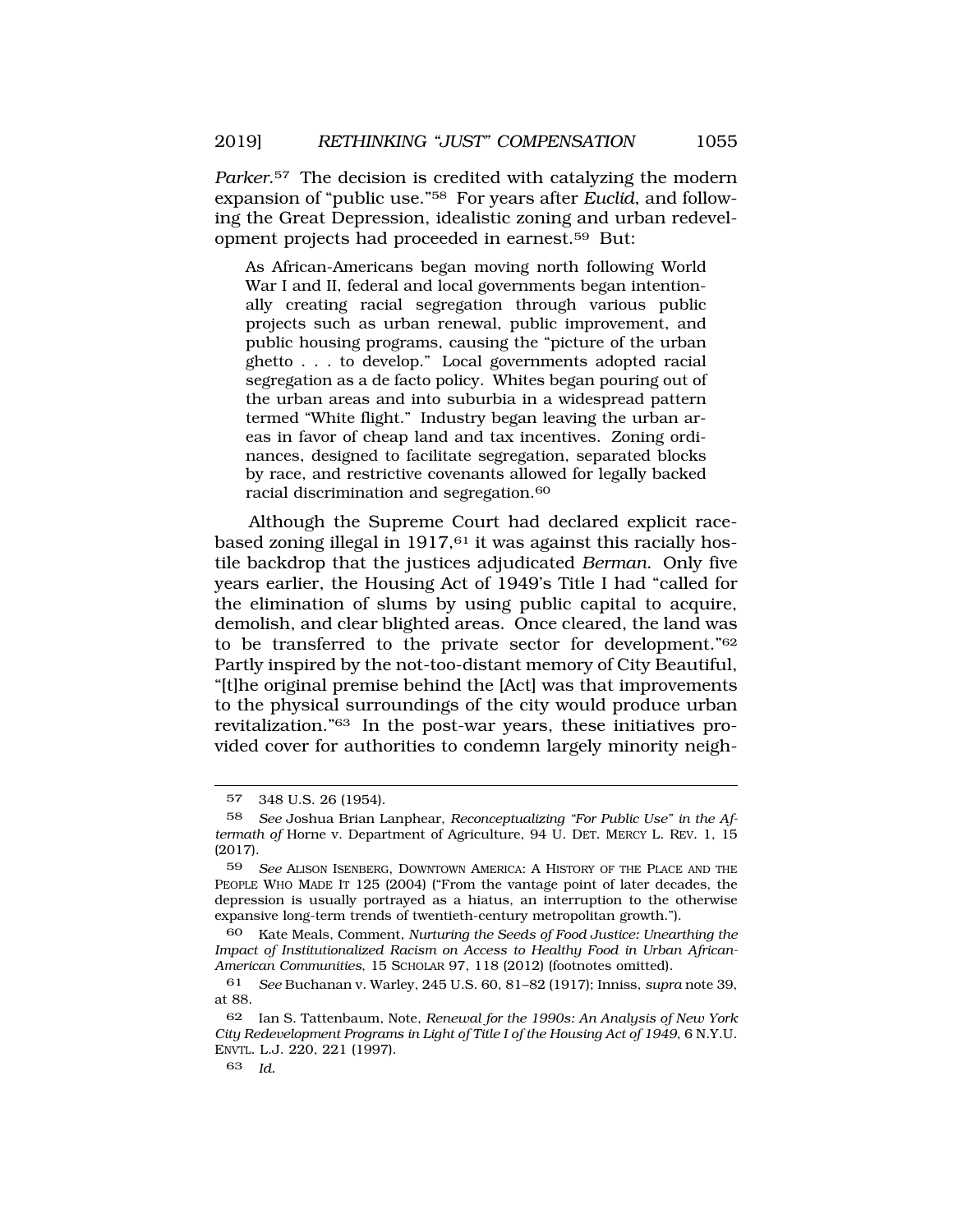borhoods, forcing people out of their homes and entrenching segregation.<sup>64</sup>

Perhaps in recognition of these systematic efforts to dispossess, dislocate, and segregate urban minorities, Congress amended the Housing Act in 1954 to, among other things, euphemistically rename Title I as "Urban Renewal."65 With this change, Congress hoped to signal "that the goal of the 1949 Housing Act had evolved from slum clearance to slum prevention/rehabilitation."66 But even if Congress had intended to implement genuine change, the Supreme Court's contemporaneous decision in *Berman* did much to erase it.67 The Housing Act, both before and after *Berman*, remains associated with racially infused urban clearance.68

These race-based patterns of urban clearance were evident in *Berman*, which authorized a use of eminent domain that resulted in the demolition of a 97.5% black community.69 Empowered by decades of city beautification efforts, and seeking to restore the "charm" to the neighborhood in question, the Court affirmed the government's significant discretion to condemn neighborhoods as "blighted" and to tear them down for the purpose of redevelopment.70 By enshrining the Housing Act's condemnation of "blight" as a valid public use of the eminent domain power, *Berman* accelerated urban redevelopment's already strong record of race-based exclusion. The City Beautiful movement had finally come to fruition, but the fruit was rancid.

Post-*Berman*, "blight" became a potent linguistic tool. By merely *labeling* an urban neighborhood as "blighted," legislatures could quickly target minority neighborhoods for clearance and redevelopment, regardless of the community's actual conditions:

Blight, renewal proponents argued, was a disease that threatened to turn healthy areas into slums. A vague, amor-

<sup>64</sup> *See* Meals, *supra* note 60, at 119.

<sup>65</sup> Tattenbaum, *supra* note 62, at 226.

<sup>66</sup> *Id.* 

<sup>67</sup> *See id.* (noting that the semantic change to urban renewal "did not present a significant practical departure from urban redevelopment").

<sup>68</sup> *See id.* 

<sup>69</sup> *See* Jerry Frug, *The Geography of Community*, 48 STAN. L. REV. 1047, 1085 (1996).

<sup>70</sup> *See* Berman v. Parker, 348 U.S. 26, 32–35 (1954) ("Congress and its authorized agencies have made [blight] determinations that take into account a wide variety of values. It is not for us to reappraise them. . . . Once the object is within the authority of Congress, the right to realize it through the exercise of eminent domain is clear.").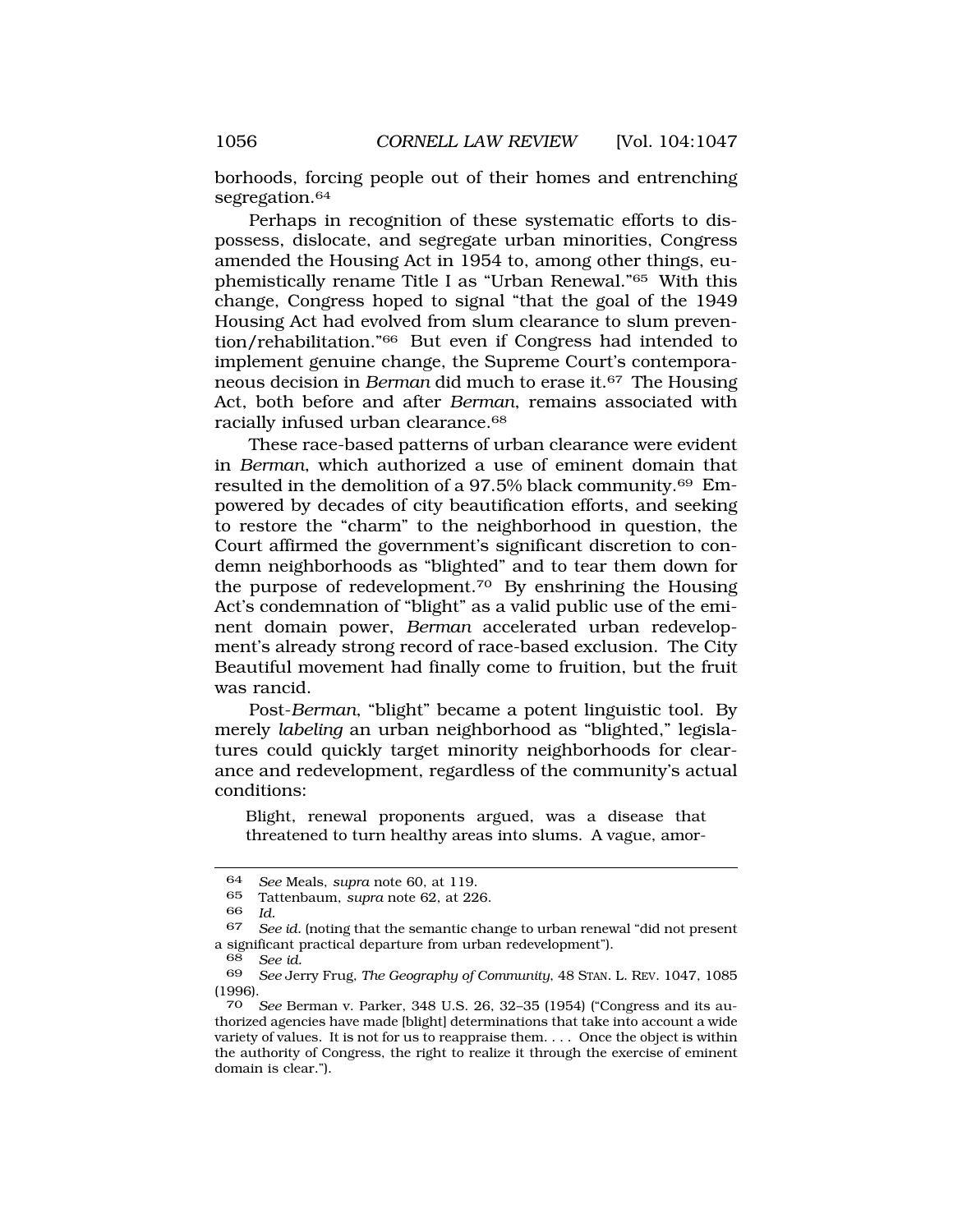phous term, blight was a rhetorical device that enabled renewal advocates to reorganize property ownership by declaring certain real estate dangerous to the future of the city.71

Coupled with *Berman*'s permissive stance toward public use, blight enabled local governments to "[use] their powers of eminent domain to condemn and demolish entire communities located in America's inner cities."72 Government actors increasingly weaponized blight condemnations to displace unwanted minority groups from certain neighborhoods:

Blight was a facially neutral term infused with racial and ethnic prejudice. While it purportedly assessed the state of urban infrastructure, blight was often used to describe the negative impact of certain residents on city neighborhoods. This "scientific" method of understanding urban decline was used to justify the removal of blacks and other minorities from certain parts of the city.<sup>73</sup>

Of course, at least some efforts to abate urban decay were motivated by genuine concern for the health of city residents.74 But "there is also no doubt that many of the neighborhoods that stood in the way of urban renewal were not slums, and that the money spent for new housing largely went for buildings too expensive for those displaced to afford."75 And of the 1,000,000 individuals estimated to be displaced by urban renewal, more than half of them were black.76 Deliberately or not, eminent domain undertaken in the name of blight clearance and urban renewal disproportionately targeted black and African American communities.77

Accordingly, the postwar urban revitalization period has been described as a time of minority "clearance and contain-

<sup>71</sup> *See* Pritchett, *supra* note 56, at 3.

<sup>72</sup> Bernadette Atuahene, *Takings as a Sociolegal Concept: An Interdisciplinary Examination of Involuntary Property Loss*, 12 ANN. REV. L. & SOC. SCI. 171, 177 (2016) [hereinafter Atuahene, *Sociolegal Concept*].

<sup>73</sup> Pritchett, *supra* note 56, at 6.

<sup>74</sup> *See* Frug, *supra* note 69, at 1085–86.

<sup>75</sup> *Id.* 

<sup>76</sup> *See id.* 

<sup>77</sup> *See* Atuahene, *Sociolegal Concept*, *supra* note 72, at 177; *see also* Paul Boudreaux, *Eminent Domain, Property Rights, and the Solution of Representation Reinforcement*, 83 DENV. U. L. REV. 1, 8–9 (2005) ("So scornful are many commentators today of the once-lauded urban renewal projects of the mid and late twentieth century that they are often referred to derisively as 'Negro removal.'" (first quoting David H. Harris, Jr., *The Battle for Black Land: Fighting Eminent Domain*, NBA NAT'L BAR ASS'N MAG., Mar.–Apr. 1995, at 12; then quoting Pritchett, *supra*  note 56, at 47)).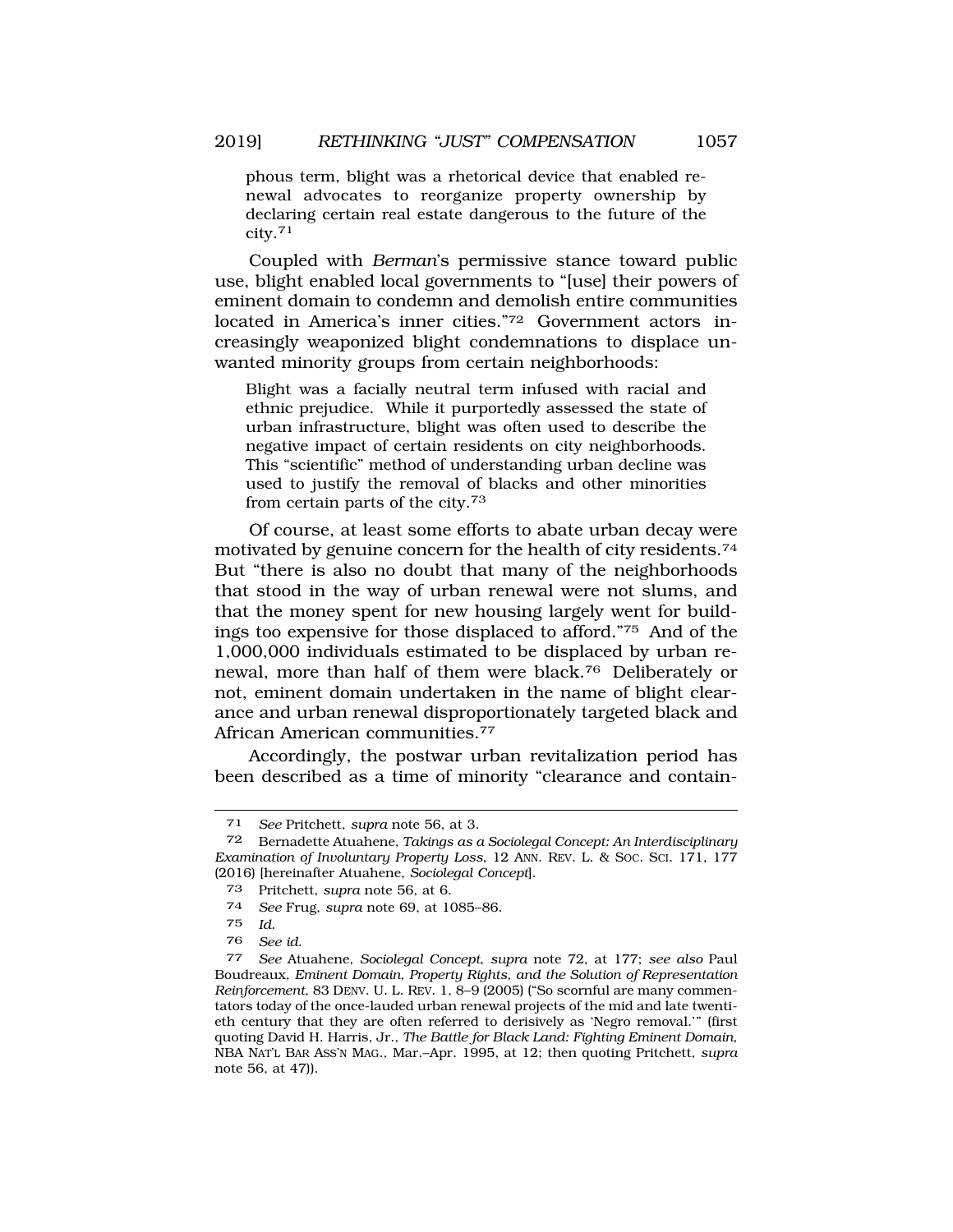ment."78 Displaced from their homes by eminent domain, but often priced out of their neighborhoods by gentrification and rising prices, minority families were increasingly relocated to public housing.79 Combined with government subsidies to encourage suburban home ownership, which largely benefited the white middle class, these practices entrenched de facto segregation.<sup>80</sup> Urban minority communities relocated to different urban minority communities, needlessly inflicting upon thousands of families the indignity of having their homes, neighborhoods, and communities seized and destroyed.81

By 1974, a host of socioeconomic factors brought the formal Urban Renewal era to an end.82 But although federal programs called "redevelopment" or "urban renewal" disappeared, *Berman*'s invidious weaponization of "public use" has lingered.83 New legislation has repeatedly reauthorized blight eradication, slum clearance, and redevelopment, perpetuating the legacy of urban renewal to the present day.

With this history of racial targeting in mind, it should come as no surprise that *Kelo*'s expansion of public use beyond its already vast scope sent shockwaves across the country.84 Even after the *Kelo* backlash, however, subsequent decisions have done little to quell concerns about abuses of eminent domain.85 Consider 2015's *Texas Department of Housing and Community Affairs v. Inclusive Communities Project, Inc.*<sup>86</sup> There, the Supreme Court affirmed the validity of legal challenges to urban redevelopment based on a disparate impact on minorities, noting that "[l]ocal policy discretion that operates to maintain housing barriers and perpetuate the status quo of

<sup>78</sup> Stacy Seicshnaydre, *Disparate Impact and the Limits of Local Discretion After* Inclusive Communities, 24 GEO. MASON L. REV. 663, 698 (2017).

<sup>79</sup> *See id.* 

<sup>80</sup> *See id.* 

<sup>81</sup> *See* Frug, *supra* note 69, at 1069 ("As a result [of public housing projects], the blacks evicted by urban renewal moved either to existing housing in the black ghetto or to newly constructed public housing in the same neighborhood; many whites moved to the suburbs.").

<sup>82</sup> Benjamin B. Quinones, *Redevelopment Redefined: Revitalizing the Central City with Resident Control*, 27 U. MICH. J.L. REFORM 689, 703 (1994) ("[W]ith Richard Nixon's 'new federalism' in 1974, formal federally sponsored redevelopment ended.").

<sup>83</sup> *See id.* 

<sup>84</sup> *See* Somin, *supra* note 31.

<sup>85</sup> *Cf.* Rigel C. Oliveri, *Disparate Impact and Integration: With* TDCHA v. Inclusive Communities *the Supreme Court Retains an Uneasy Status Quo*, 24 J. AFFORD-ABLE HOUSING & COMMUNITY DEV. L. 267, 286 (2015) ("Ultimately, [subsequent cases like] *Inclusive Communities* left existing precedent intact, preserving a legal theory that was in many ways more important in theory than in practice.").

<sup>86 135</sup> S. Ct. 2507 (2015).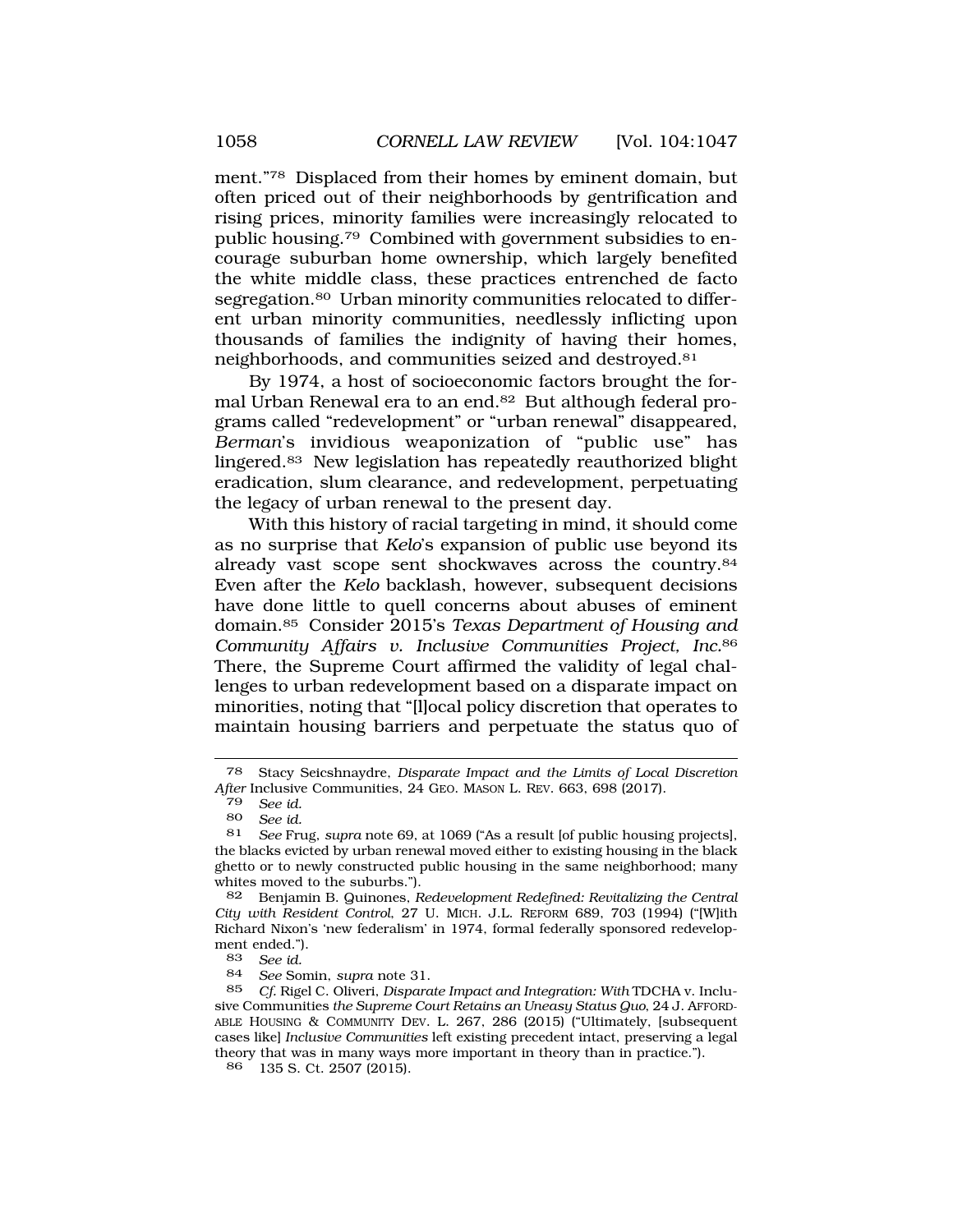racial isolation, even under the auspices of 'community revitalization,' is not legitimate and is subject to challenge."87 Further, the Court affirmed the importance of "prevent[ing] segregated housing patterns that might otherwise result from covert and illicit stereotyping."88

Despite these affirmations, *Inclusive Communities* remains a hollow victory for fair housing and community activists. Although it endorsed progressive litigation strategies, the decision relied on, and underscored, the continued validity of blight clearance and damaging urban redevelopment initiatives. *Inclusive Communities* highlights that even after the backlash to *Kelo*'s radical expansion of public use, the status quo of urban destruction has hardly changed. And post-*Kelo* legislation has often protected only unblighted properties from condemnation, implicitly reaffirming *Berman'*s pernicious use of blight.89 Today, blight condemnations remain the norm, used to justify the razing and redevelopment of vulnerable communities.

All told, the post-*Kelo* saga demonstrates the importance of meaningful checks on eminent domain. Chief among these is the Takings Clause's just compensation requirement, intended to safeguard individual rights from overreach by siphoning government funds for each taking of property.<sup>90</sup> But as with all checks and balances, the Takings Clause is most effective when its powers and obligations are held in a delicate balance:

Overemphasizing the republicanism in the [public use requirement] allows a government to gobble up property for public uses pursuant to its eminent domain power, which transgresses the time-honored respect for private property. On the other hand, overemphasizing the liberalism in the [just compensation requirement] risks putting the brakes on government projects that benefit the public, such as public schools, roads, or firehouses.<sup>91</sup>

The Supreme Court's increasingly permissive definitions of public use have disrupted this balance.<sup>92</sup> While the meaning of public use continues to evolve, the Court has refused to do the same for just compensation.

<sup>87</sup> *See* Seicshnaydre, *supra* note 78, at 665.

<sup>88</sup> *See Inclusive Cmtys. Project*, 135 S. Ct. at 2522.

<sup>89</sup> *See* David A. Super, *A New New Property*, 113 COLUM. L. REV. 1773, 1871 (2013).

<sup>90</sup> *See* Kelo v. City of New London, 545 U.S. 469, 496 (2005) (O'Connor, J., dissenting).

<sup>91</sup> Lopez, *supra* note 3, at 253.

<sup>92</sup> *See id.* at 290.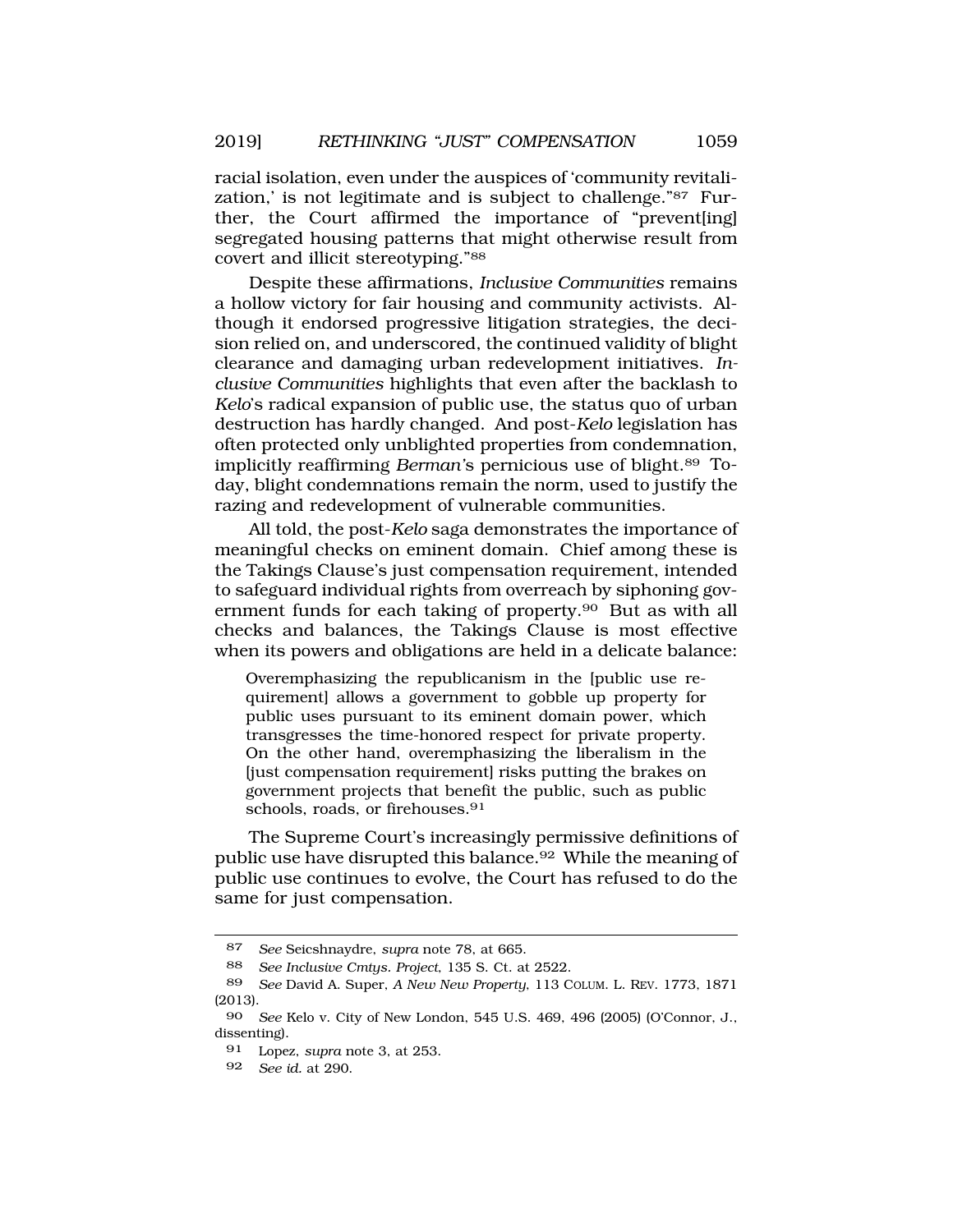The notion of compensation for eminent domain reaches back hundreds of years to English common law.93 Based on this history, the Fifth Amendment later enshrined the compensation requirement, with the key addition of one word: "just."94 But American courts had little opportunity to explore the meaning of "just compensation" until the late nineteenth century.95 The Supreme Court finally addressed "just compensation" in *Monongahela Navigation Co. v. United States*.96

*Monongahela* concerned government use of eminent domain to seize a dam on the Monongahela River. In its opinion, the Court directly addressed the addition of the word "just" to the Takings Clause's compensation requirement.97 Noting the use of "just" as a form of emphasis, the Court explained that "just compensation" must therefore demand "a full and perfect equivalent for the property taken."98 In the Court's view, the Constitution's promise of "a full and perfect equivalent" applied only "for the property, and not to the owner."99

With this pronouncement, *Monongahela* established that the Takings Clause requires compensation only for seized property—regardless of any nonproperty value or incidental benefits an owner may lose as a consequence of her property being seized.<sup>100</sup> But the Court's rationale remains opaque. The decision offered a seeming contradiction between "a full and perfect equivalent" and compensation solely "for the property." Further, *Monongahela* remains in tension with earlier statements that just compensation requires the "full indemnification and equivalent of the injury thereby sustained"101 and "with the later statement in *Boston Chamber of Commerce v. City of Boston* that the Constitution 'deals with persons, not with tracts of

99 *Id.* 

<sup>93</sup> *See* Ely, Jr., *supra* note 13, at 9 (quoting the Magna Carta's requirement of compensation for government takings).

<sup>94</sup> U.S. CONST. amend. V, cl. 4.

<sup>95</sup> Ely, Jr., *supra* note 13, at 11 (noting that "[t]he Supreme Court ruled in *Barron v. Baltimore*, 32 U.S. 243 (1833)[,] that the Bill of Rights, including the Fifth Amendment, applied only to the federal government. [But] [t]he national government rarely utilized eminent domain until the late nineteenth century.").

<sup>96 148</sup> U.S. 312 (1893).

<sup>97</sup> *See id.* at 325–26.

<sup>98</sup> *Id.* at 326.

<sup>100</sup> *See id.*; *see also* Ely, Jr., *supra* note 13, at 12 ("[T]he added qualification that compensation was for the property taken and not for losses to the owner has come to be understood as barring compensation for collateral or consequential losses that the government may impose on private owners.").

<sup>101</sup> *See* Ely, Jr., *supra* note 13, at 10.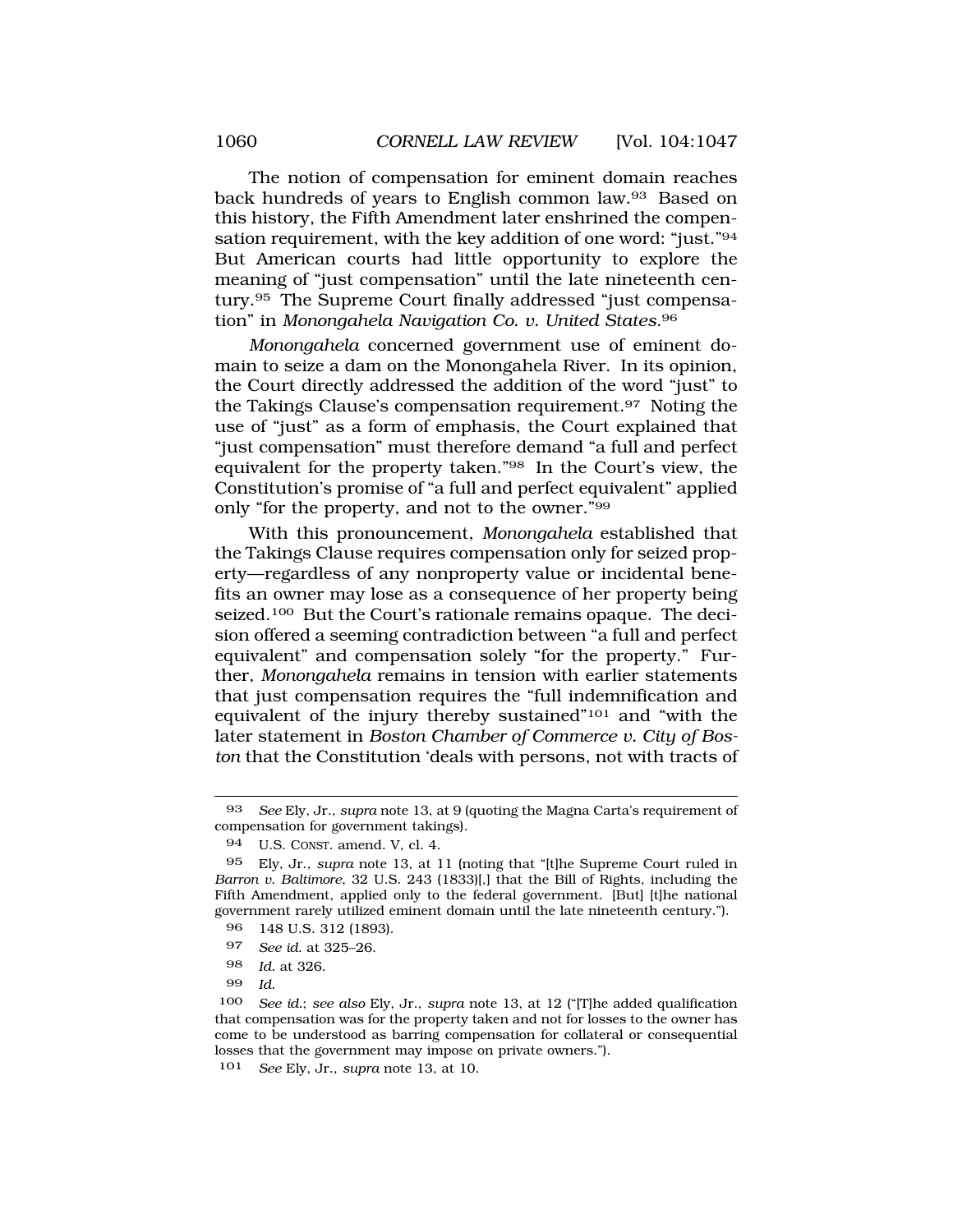land."<sup>102</sup> Subsequent case law has not resolved these inconsistencies.

The Supreme Court compounded this conclusory and rigid understanding in *Olson v. United States*, which attempted to further clarify the meaning of just compensation.<sup>103</sup> Writing of the "full and perfect equivalent" mentioned in *Monongahela*, the Court stated that just compensation is the "equivalent [of] the market value of the property at the time of the taking[,] contemporaneously paid in money."104 The Court continued, "[j]ust compensation includes all elements of value that inhere in the property, *but it does not exceed market value fairly determined*."105 Although these statements recognized that a plaintiff should "be made whole," the *Olson* Court ignored the tension surrounding *Monongahela* and inexplicably closed the door to alternative interpretations of "a full and perfect equivalent."106 In so doing, *Olson* enshrined "fair market value" as the modern just compensation standard.<sup>107</sup>

Since *Olson*, the meaning of the just compensation requirement has largely remained static, whereas the public use requirement has expanded dramatically during the same time frame. These dual requirements were intended to check each other, but the difference in scope that has developed between the two suggests that the Takings Clause's intended balance has not been achieved. Urban renewal and its destructive legacy continue to highlight this constitutional imbalance and the corresponding need to redefine just compensation.

## B. Criticisms of the Fair Market Value Standard

With the public use requirement having received its fair share of judicial attention, the Court's restrictive approach to just compensation has prompted scholars to question the continued validity of the fair market value standard. After all, "[r]emoving weight from one side of a balance is only one way to

<sup>102</sup> *Id.* (citation omitted) (quoting 217 U.S. 189, 195 (1910)).

 $103$  292 U.S. 246 (1934).<br>104 *Id.* at 254–55.

<sup>104</sup> *Id.* at 254–55.

Id. at 255 (emphasis added).

<sup>106</sup> *See id.* 

<sup>107</sup> *See* Palazzolo v. Rhode Island, 533 U.S. 606, 625 (2001) (first citing *Olson*, 292 U.S. at 255; then citing 4 NICHOLS ON EMINENT DOMAIN § 12.01 (Julius L. Sackman ed., 3d rev. ed. 2000)). *But see* Sperow, *supra* note 11, at 408 (2007) ("In certain circumstances, however, condemnees may also be entitled to reasonable moving expenses and other bonus payments above the fair market value of their property."). Given criticisms of just compensation doctrine's focus on financial compensation, payment of additional expenses does not change the analysis set forth in this Note. *See infra* subpart I.B.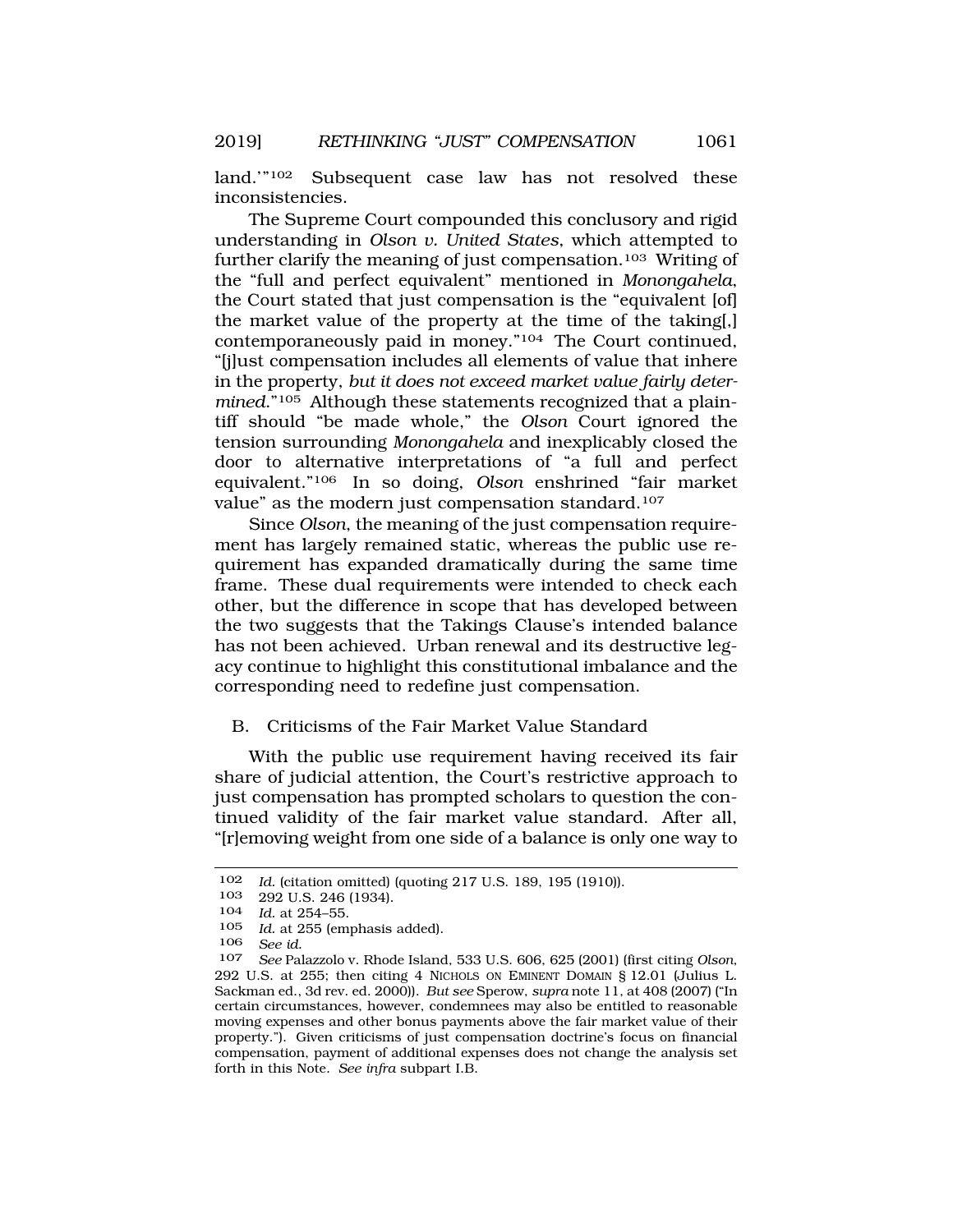correct an imbalance. If the Takings Clause balance is to move toward equipoise, one way to do so without disruption to public use doctrine is to alter the interpretation of the just compensation clause."108

Some scholars have critiqued fair market value from an economic perspective. According to these critics, fair market value as contemplated in *Olson* is an unfair and inaccurate cap on *Monongahela*'s ideal of a "full and perfect equivalent for the property taken."109 For example, Professor James W. Ely, Jr. has noted that: "The [fair market value] standard takes no account of consequential damages, such as broken community ties[,] lost profits, relocation expenses, loss of business goodwill, and costs of litigation."<sup>110</sup> In short, the Court's emphasis on a singular measure of compensation overlooks the complex ways in which people function as economic actors.<sup>111</sup> By eliminating many possible avenues for recourse, the fair market value standard increases the risk that land transfers pursuant to eminent domain will result in gross economic disparities.<sup>112</sup> Indeed, even *Monongahela* considered the impact of nonmarket value compensation, when the Court noted the government's right to continue collecting toll profits from the seized dam.113

Scholars have also criticized fair market value for entrenching *Monongahela*'s central flaw: its refusal to contemplate injuries to the *owner* of the seized property.114 As Professor Richard Epstein has explained, "The central difficulty of the market value formula for explicit compensation . . . is that it denies any compensation for real but subjective val-

<sup>108</sup> Lopez, *supra* note 3, at 290.

<sup>109</sup> Monongahela Navigation Co. v. United States, 148 U.S. 312, 326 (1893).<br>110 Ely. Jr., *supra* note 13, at 14 (citing Gideon Kanner, *When Is "Propertu" No* 

<sup>110</sup> Ely, Jr., *supra* note 13, at 14 (citing Gideon Kanner, *When Is "Property" Not "Property Itself": A Critical Examination of the Bases of Denial of Compensation for Loss of Goodwill in Eminent Domain*, 6 CAL. W. L. REV. 57 (1969)). 111 *See* RICHARD A. POSNER, ECONOMIC ANALYSIS OF LAW 57 (6th ed. 2003) (ex-

plaining that "just compensation is not full compensation in the economic sense" because it excludes the possibility of compensation for the loss of "subjective values").

<sup>112</sup> *See* Benjamin A. Householder, Note, Kelo *Compensation: The Future of Economic Development Takings*, 82 CHI.-KENT L. REV. 1029, 1033 (2007).

<sup>113</sup> *Monongahela*, 148 U.S. at 337 ("[A]fter taking this property, the government will have the right to exact the same tolls the navigation company has been receiving.").

<sup>114</sup> Ely, Jr., *supra* note 13, at 14–15 ("[T]he fair market value approach ignores the subjective value that an owner has in his or her property. These might include not only sentimental attachments but also the special suitability of the property for their personal needs. Critics charge that the fair market value standard in effect confiscates such subjective value. Indeed, some scholars maintain that the prevailing fair market test systematically under compensates persons whose property is taken for public use.").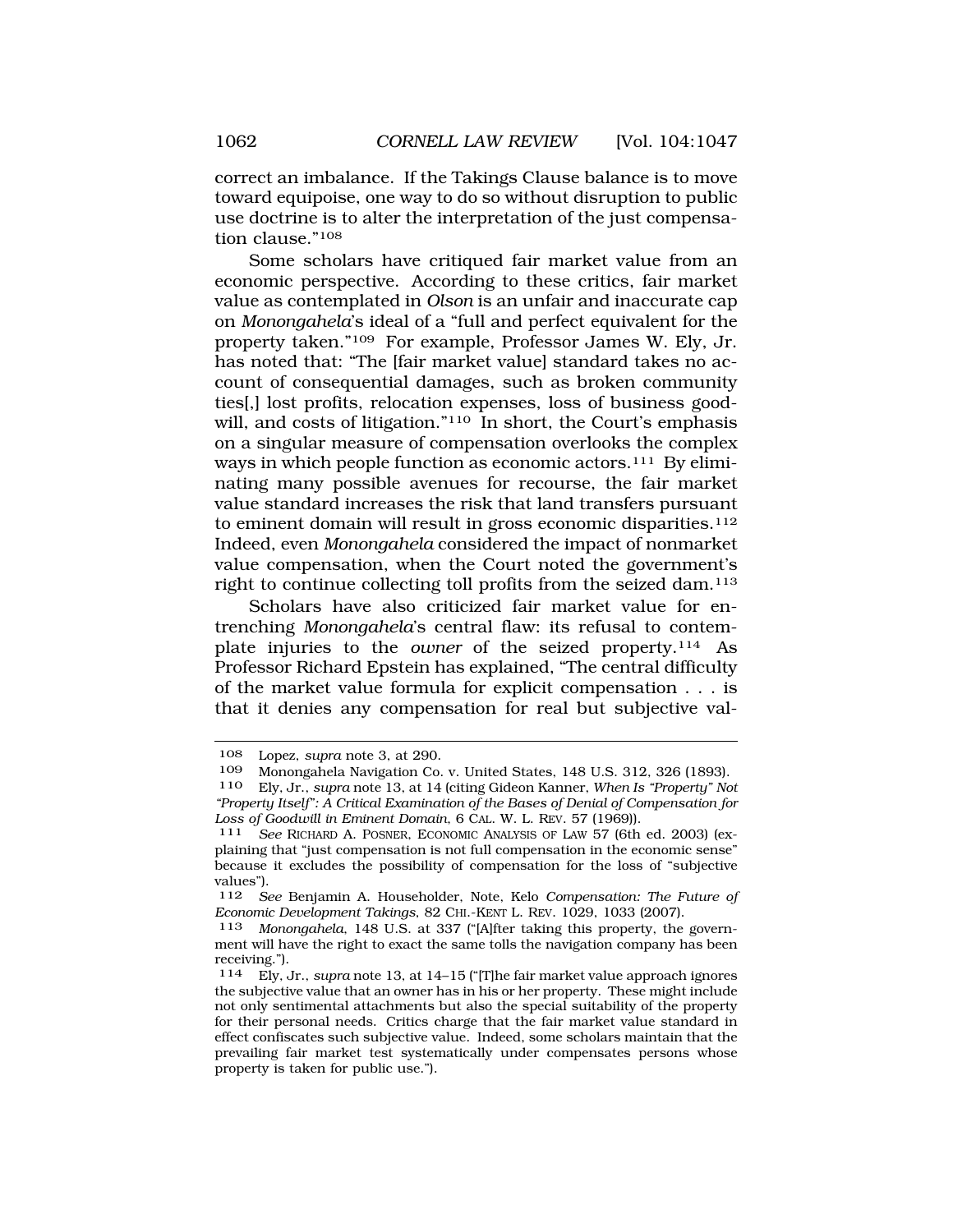ues."115 Among these overlooked values, for instance, are the "sentimental or other non-economic value[s] condemnees may place on their homes."116 In particular, eminent domain exacts a unique toll on displaced homeowners, as government takings forcibly divorce the homeowner from "the connection to her home formed from life's experiences occurring within its confines."117 And as an amicus brief in favor of New London admitted during the *Kelo* litigation, the most obvious shortfall of the fair market value standard is that it does not appreciate the noneconomic value that owners attach to their properties.<sup>118</sup>

These comments suggest that even if fair market value were replaced with more accurate measures of monetary compensation, monetary payments may be inadequate to compensate for some losses.<sup>119</sup> Therefore, especially in light of the expansive public use doctrine, courts should begin to reconsider the meaning of just compensation. As Professor Alberto B. Lopez notes:

The use of the word "just," . . . connotes that the compensation should fairly remunerate the individual for the loss suffered at the hands of the government. The damage caused to the person as a result of eminent domain unquestionably includes not only the loss of soil, but also subjective harm. . . . [Today,] [t]he compensation provided to the dispossessed owner is not just in the sense that it is fair or deserved but instead becomes superfluous in that it is just in the sense that it is only—compensation.<sup>120</sup>

## C. Dignity in American Jurisprudence

Fortunately for critics of the fair market value standard, noneconomic injuries are judicially cognizable, and thus, redressable.121 American courts have long contemplated dignity as a nonenumerated value implicit in the Constitution.122

<sup>115</sup> Lopez, *supra* note 3, at 292–93 (quoting EPSTEIN, *supra* note 13 at 83).

<sup>116</sup> Sperow, *supra* note 11, at 408. 117 Lopez, *supra* note 3, at 292.

<sup>118</sup> *See* Householder, *supra* note 112, at 1055–56.

<sup>119</sup> *See* Lopez, *supra* note 3, at 291–92 ("Gain-based compensation and legislative benchmarks for payments are nothing more than assembly-line compensation divorced from the individual assessment required of the liberalism embraced by the just compensation clause."); Sperow, *supra* note 11, at 408.

<sup>120</sup> Lopez, *supra* note 3, at 294.<br>121 *See e a* FEC v Akins 524 I

See, e.g., FEC v. Akins, 524 U.S. 11, 20-25 (1998) (finding that the respondents' "inability to obtain information" was a redressable injury in fact).

<sup>122</sup> Christopher A. Bracey, *Getting Back to Basics: Some Thoughts on Dignity, Materialism, and a Culture of Racial Equality*, 26 CHICANA/O-LATINA/O L. REV. 15, 17 (2006) ("In the American context, the idea of dignity survives largely through interpretive efforts of judges who identify dignity as an inherent constitutional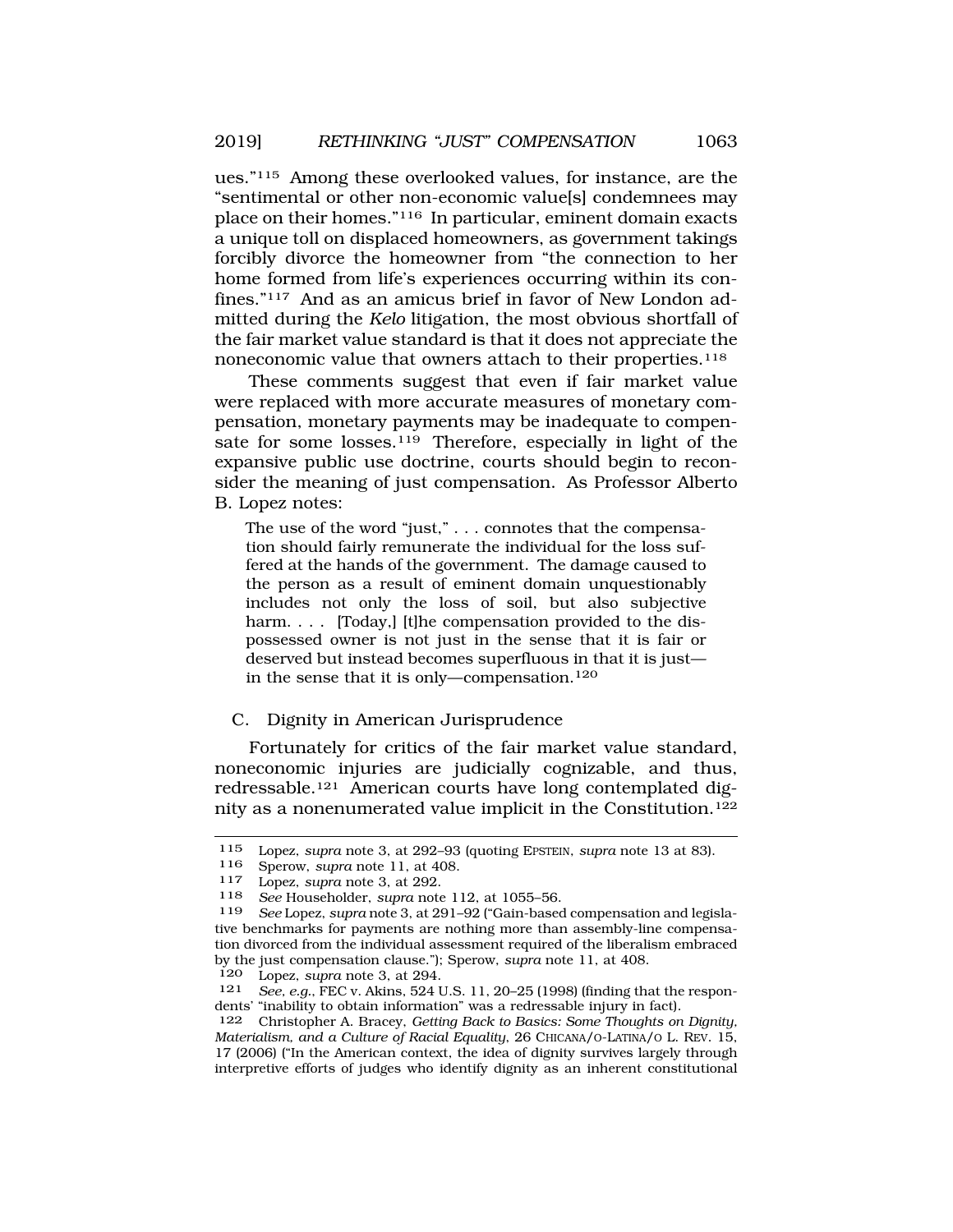In *Goldberg v. Kelly*, the Supreme Court indicated that "[f]rom its founding the Nation's basic commitment has been to foster the *dignity* and well-being of all persons within its borders."123 More recently, the Court has repeatedly signaled that arguments centered on protections for individual dignity fit within the existing constitutional framework.<sup>124</sup> Although several dignity-based arguments have been tied to landmark LGBT rights cases,  $125$  the Court has noted the importance of dignity in other areas, such as in countering racial discrimination.126 Justice Sotomayor recently explained why dignitary harms matter in the racial discrimination context, writing, "Race matters because of . . . the silent judgments that reinforce that most crippling of thoughts: 'I do not belong here.'" $127$ In the equal protection context and elsewhere, dignity is intertwined with key constitutional values.

The Takings Clause itself leaves ample room to embrace dignity. Consider the writings of James Madison, who drafted

124 Leslie Meltzer Henry, *The Jurisprudence of Dignity*, 160 U. PA. L. REV. 169, 178 (2011) ("In the last 220 years, Supreme Court Justices have invoked [dignity] in more than nine hundred opinions.").

125 *Cf.* Obergefell v. Hodges, 135 S. Ct. 2584, 2597 (2015) ("The fundamental liberties protected by [the Due Process] Clause . . . extend to certain personal choices central to individual dignity . . . ."); United States v. Windsor, 570 U.S. 774, 775 (2013) (striking down the federal Defense of Marriage Act as "invalid, for no legitimate purpose overcomes the purpose and effect to disparage and to injure those whom the State, . . . sought to protect in personhood and dignity"); Lawrence v. Texas, 539 U.S. 558, 567 (2003) (striking down a statute criminalizing homosexual sodomy, given the importance of "intimate conduct" in retaining "dignity as free persons"); Planned Parenthood of Southeastern Pa. v. Casey, 505 U.S. 833, 851 (1992) ("[C]hoices central to personal dignity . . . are central to the liberty protected by the Fourteenth Amendment.").

126 *See* Peña-Rodriguez v. Colorado, 137 S. Ct. 855, 867 (2017) (recognizing the government's "commitment to the equal dignity of all persons," in ruling that the Sixth Amendment requires the jury "no-impeachment" rule to yield when a juror's statements clearly indicate she relied on racial animus or stereotypes in convicting a criminal defendant); Heart of Atlanta Motel, Inc. v. United States, 379 U.S. 241, 250, 275 (1964) (affirming Congress's power to prohibit racial discrimination in interstate commerce, given the relevant Civil Rights Act's purpose to "vindicate 'the deprivation of personal dignity that surely accompanies denials of equal access to public establishments'").

127 *See* Schuette v. Coal. to Defend Affirmative Action, 572 U.S. 291, 315 (2014) (Sotomayor, J., dissenting).

value. Indeed, modern American courts have come to rely upon dignitary discourse when analyzing Fourth Amendment protections against unlawful searches and seizures, Eighth Amendment protections against cruel and unusual punishments, Fourteenth and Fifteenth Amendment antidiscrimination claims, and Ninth and Fourteenth Amendment issues involving women's reproductive rights.").

<sup>123</sup> Michele Estrin Gilman, *Poverty and Communitarianism: Toward a Community-Based Welfare System*, 66 U. PITT. L. REV. 721, 766 (2005) (emphasis added) (quoting Goldberg v. Kelly, 397 U.S. 254, 264–65 (1970)).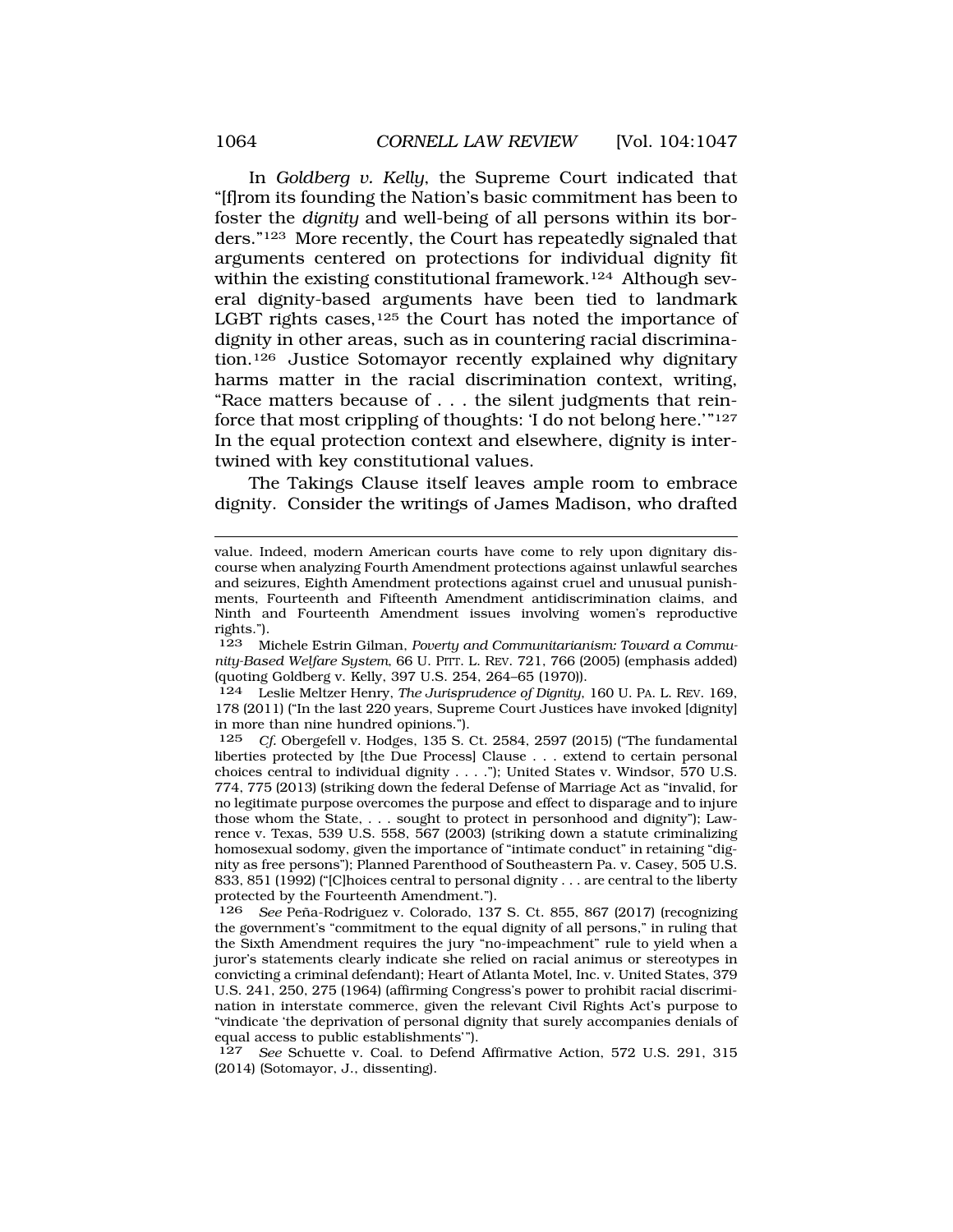the Clause. "In [his essay *Property*], Madison conceived of property as more than a mere physical object, describing it as including several intangibles such as opinions, safety, and free choice."128 Justice Rehnquist later drew on these intangibles in *Penn Central Transportation Co. v. City of New York*, writing, "[P]roperty as used in the Taking Clause . . . 'is addressed to every sort of interest the citizen may possess."<sup>129</sup> Arguably among these are the unique dignitary interests that people retain in their homes.

The Supreme Court has long understood the unique status of individual rights in the context of the home.130 For instance, people retain special interests in speech connected with the home, such as placing a sign in one's front yard.<sup>131</sup> Further,

The home is a moral nexus between liberty, privacy, and freedom of association. A clear example of the nexus is *Stanley v. Georgia*, . . . [where] the Supreme Court held that a state may not prosecute a person for possessing obscene materials in her home. Although the Court rested its holding on the "philosophy of the [F]irst [A]mendment," it is apparent that the Court was influenced by an appreciation of our society's traditional connection between one's home and one's sense of autonomy and personhood.<sup>132</sup>

The Court later echoed this connection between identity, dignity, and the home in *Lawrence v. Texas*.133 The case struck down a statute banning homosexual sodomy, in part because of the right of consenting adults to exercise autonomy within the home.134 As Justice Kennedy explained for the majority, the Constitution protects consensual intimate relationships

134 *See id.* at 567, 578.

<sup>128</sup> Emily A. Johnson, Note, *Reconciling Originalism and the History of the Public Use Clause*, 79 FORDHAM L. REV. 265, 298–99 (2010) (citing James Madison, *Property*, NAT'L GAZETTE, Mar. 27, 1792, *reprinted in* 14 THE PAPERS OF JAMES MADISON 266, 266 (Robert A. Rutland et al. eds., 1983)).

<sup>129</sup> Penn Cent. Transp. Co. v. City of New York, 438 U.S. 104, 142–43 (1978) (Rehnquist, C.J., dissenting) (citation omitted) (quoting United States v. General Motors Corp., 323 U.S. 373, 377–78 (1945)).

<sup>130</sup> *See* Nadler & Diamond, *supra* note 34, at 722 ("As others have previously observed—including Justice Thomas in his *Kelo* dissent—the law recognizes the special, if not sacred, character of the home in areas as disparate as government searches, free speech, and tax policy.").<br>131 See City of Ladue v. Gilleo, 512 l

See City of Ladue v. Gilleo, 512 U.S. 43, 58 (1994) ("A special respect for individual liberty in the home has long been part of our culture and our law.").

<sup>132</sup> Margaret Jane Radin, *Property and Personhood*, 34 STAN. L. REV. 957, 991–92 (1982) (footnotes omitted) (quoting Stanley v. Georgia, 394 U.S. 557, 565  $(1969)$ ).<br> $133$ 

<sup>133</sup> *See* 539 U.S. 558, 574 (2003) ("[C]hoices central to personal dignity . . . are central to the liberty protected by the Fourteenth Amendment." (quoting Planned Parenthood of Southeastern Pa. v. Casey, 505 U.S. 833, 851 (1992))).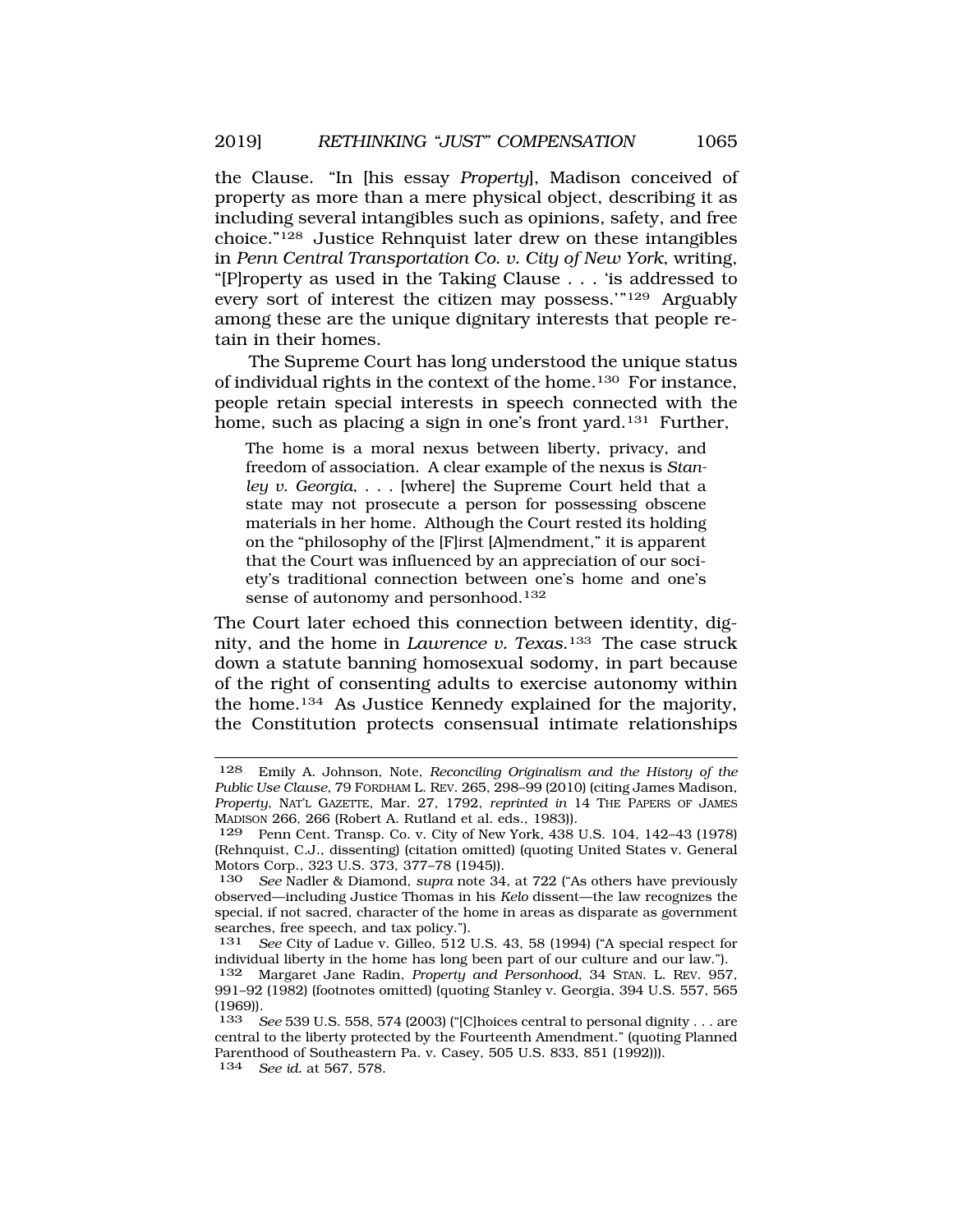between adults, "in the confines of their homes . . . [to] retain their dignity as free persons."135

Following the lead of *Penn Central* and *Lawrence*, Takings Clause litigation often seems to contemplate the intense personal connection between real property, autonomy, and identity. As Joshua Brian Lanphear has noted about *Kelo*, "[A]n emotional and psychological link existed between Susette Kelo's and [co-plaintiff] Wilhelmina Dery's self-identities and their real property. The fact that . . . [they] brought suit to challenge this determination only bolsters this emotional and psychological link."136

The Court has historically recognized that the Takings Clause protects a variety of intangible interests, notwithstanding its reticence towards compensating those interests.137 For example, the Takings Clause protects the valuable right to control property.138 Additionally, the Clause protects the right to devise property upon death.139 The Takings Clause further protects the right to exclude,140 and the Court has heard Takings Clause cases on the property rights in trade secrets or interest in an escrow fund.141

All told, these decisions regard property rights as "evolutionary," growing and adapting as people reconceive their relationships to property in particular historical contexts.142

Notably.

<sup>135</sup> *Id.* at 567.

<sup>136</sup> Lanphear, *supra* note 58, at 34.

<sup>[</sup>T]he absence of language addressing subjective harm in [Takings Clause] cases stems from one fact: the law did not recognize mental or emotional distress as a compensable injury without accompanying physical harm until the twentieth century. . . . From a historical perspective, then, the failure to account for subjective mental harm for purposes of just compensation is not the result of careful consideration or experience. Rather, the absence of subjective harm from just compensation jurisprudence is the product of historical inertia.

Lopez, *supra* note 3, at 298–99 (footnotes omitted).

<sup>138</sup> *See* Phillips v. Wash. Legal Found., 524 U.S. 156, 170 (1998) (noting that even where interest income on lawyers' pooled trust accounts "may have no economically realizable value to its owner, possession, *control*, and disposition are nonetheless valuable rights that inhere in the property" (emphasis added)); JAN G. LAITOS, LAW OF PROPERTY RIGHTS PROTECTION: LIMITATIONS ON GOVERNMENTAL POWERS § 7.02[B] (1999 & Supp. 2001-2) (citing *Phillips* and indicating that "the right to control" is "critical" to the Takings Clause's protection of "intangible right[s]").

<sup>139</sup> *See* Hodel v. Irving, 481 U.S. 704, 716 (1987).

<sup>140</sup> *See* Loretto v. Teleprompter Manhattan CATV Corp., 458 U.S. 419, 433 (1982).

<sup>141</sup> Carol M. Rose, *Racially Restrictive Covenants—Were They Dignity Takings?*, 41 LAW & SOC. INQUIRY 939, 948 (2016); *see also* E. Enters. v. Apfel, 524 U.S. 498 (1988); Ruckelshaus v. Monsanto Co., 467 U.S. 986 (1984).

<sup>142</sup> *See* Pritchett, *supra* note 56, at 6 ("Several influential scholars, particularly Joseph Sax, Carol Rose, and Laura Underkuffler, have argued that property rights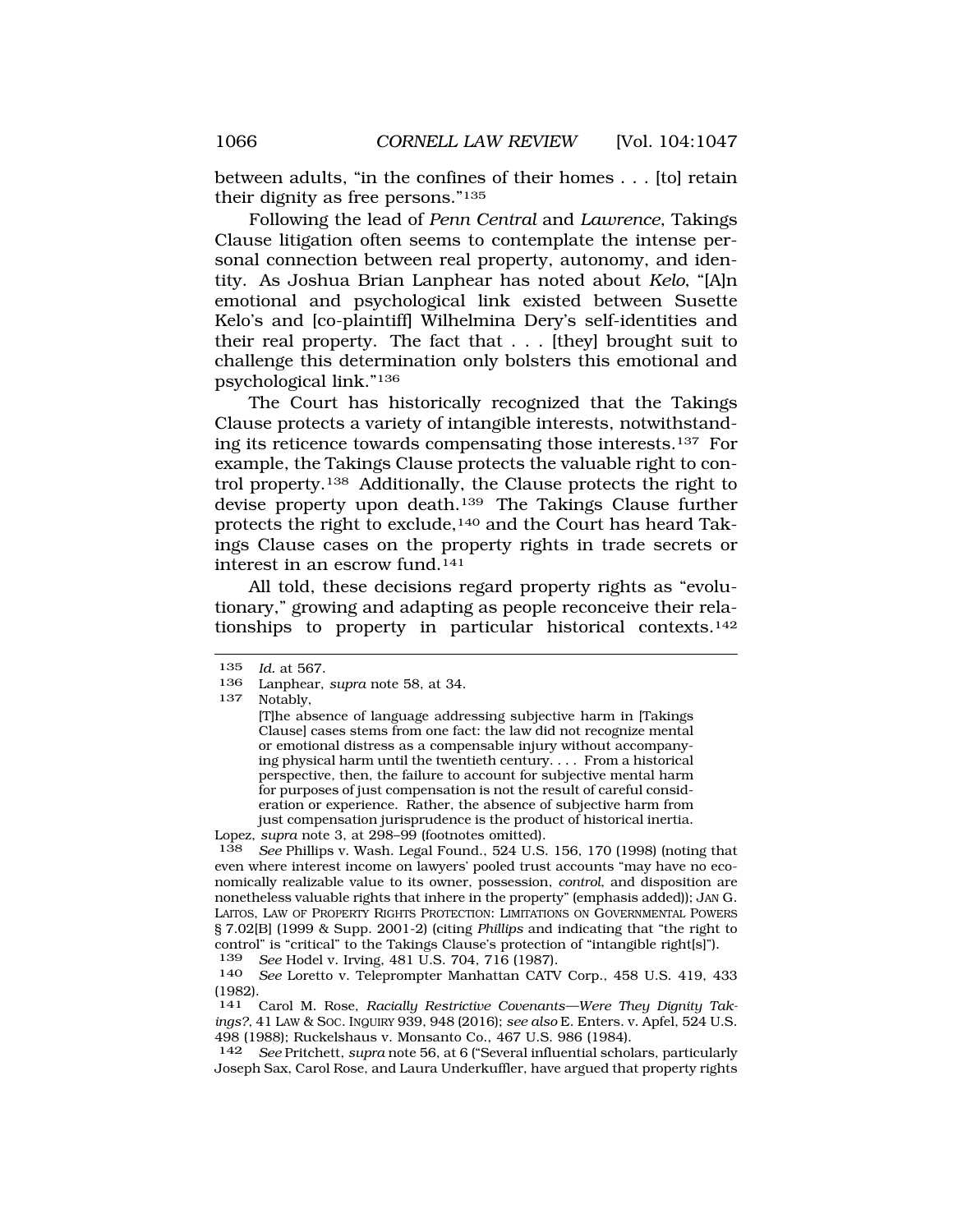Indeed, "American courts and legislatures have adjusted property rights for decades without any serious argument that those changes violated the [Takings] Clause."143 Given the longstanding recognition of intangible interests in the Takings Clause context, attempts to redress eminent domain's dignitary harms may ultimately survive constitutional scrutiny.144

#### II

#### ANALYSIS

A. Understanding Urban Renewal Through the Dignity Takings Framework

Bernadette Atuahene's concept of "dignity takings" provides a useful framework for thinking about the relationship between eminent domain, just compensation, and dignity. According to Atuahene, a dignity taking occurs "when a state directly or indirectly destroys or confiscates property rights from owners or occupiers and the intentional or unintentional outcome is dehumanization or infantilization."145 Although

property rights that are rooted in existing legal doctrines . . . are more likely to survive constitutional scrutiny than those that are not.").

145 Bernadette Atuahene, *Dignity Takings and Dignity Restoration: Creating a New Theoretical Framework for Understanding Involuntary Property Loss and the Remedies Required*, 41 LAW & SOC. INQUIRY 796, 817 (2016) [hereinafter Atuahene, *Dignity Takings*]. Atuahene initially expounded the concept of dignity takings in WE WANT WHAT'S OURS, *infra* note 146, but has since revised her definition of the phrase. This Note abides by her revised definition. For more information, see Atuahene, *Dignity Takings*, *supra* note 145, at 800–01. Given that the Supreme Court has used the term "dignity" in ways that are consonant with Atuahene's suggestion that human dignity can be diminished or taken, see, for example, *Roper v. Simmons*, 543 U.S. 551, 578 (2005) ("preserve human dignity"), *Lawrence v. Texas*, 539 U.S. 558, 567 (2003) ("retain their dignity as free persons"), and *Miranda v. Arizona*, 384 U.S. 436, 457 (1966) ("destructive of human dignity"), this Note takes no position, in light of subsequent scholarship, as to whether the term "dignity taking" most accurately describes the "dehumanization or infantilization" with which Atuahene is concerned. *See* Gregory S. Alexander, *Property, Dignity, and Human Flourishing*, 104 CORNELL L. REV. 991, 1000 (2019) (arguing that "[d]ignity is indefeasible"). Regardless of terminology, this Note agrees with Professor Alexander's assertion that "every person must be equally entitled to those things essential for human flourishing, i.e., the capabilities that are the

should be viewed as 'evolutionary' doctrines. . . . Understanding the evolution of property rights requires an examination of the ways that people conceive of their relationship to property in particular historical contexts.").

<sup>143</sup> John G. Sprankling, *Property Law for the Anthropocene Era*, 59 ARIZ. L. REV. 737, 755 (2017). In other areas of the law, courts have embraced compensation for subjective harms such as the intentional infliction of emotional distress or noneconomic harm caused by medical malpractice. In practice, "[n]either of these areas of the law involves more speculation than that associated with compensating for the subjective harm caused by the loss of a home following eminent domain." Lopez, *supra* note 3, at 298–99. 144 *Cf.* Sprankling, *supra* note 143, at 755 ("[N]ew techniques for modifying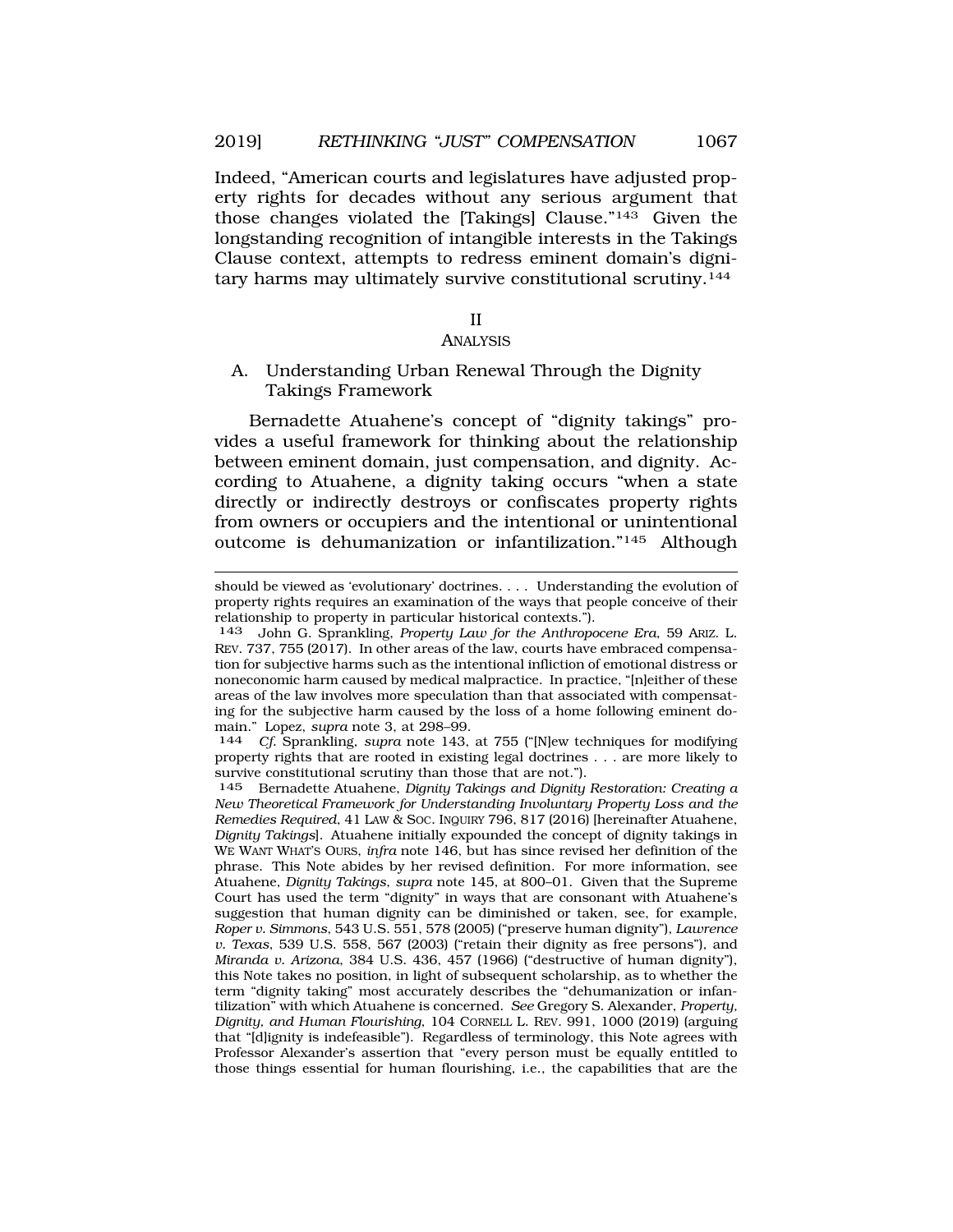her scholarship has predominantly focused on South Africa, Atuahene has identified dignity takings as relevant in a variety of other contexts.146 Most notably, Atuahene has drawn preliminary connections between dignity takings and urban renewal.147

Atuahene couples her idea of dignity takings with the process of "dignity restoration," defined as "a remedy that seeks to provide dispossessed individuals and communities with material compensation through processes that affirm their humanity and reinforce their agency."148 If we understand blight condemnation and urban renewal as forms of eminent domain that constitute a dignity taking, then the process of dignity restoration offers a new perspective on reforming the meaning of just compensation.

To constitute a dignity taking, a state must directly or indirectly destroy or confiscate property rights from owners or occupiers.149 In the case of urban blight clearance, the government's use of eminent domain clearly meets this criterion.150 By definition, eminent domain requires the government to confiscate individual property rights, taking ownership itself.151

Next, dignity takings require that the intentional or unintentional outcome of the property confiscation be dehumaniza-

foundation of flourishing and the material resources required to nurture those capabilities. In the absence of these capabilities and supporting resources, recognition of the entitlement to flourish is simply an empty gesture." *Id.* at 997; *see infra* subpart II.B.

<sup>146</sup> *See* BERNADETTE ATUAHENE, WE WANT WHAT'S OURS: LEARNING FROM SOUTH AFRICA'S LAND RESTITUTION PROGRAM 176 (2014). Scholars have taken up the call, discussing dignity takings in contexts ranging from the displacement of the Hopi from their sacred lands to the terrorizing of African Americans after the 1921 Tulsa Race Riot. *See, e.g.*, Atuahene, *Dignity Takings*, *supra* note 145, at 797; Alfred L. Brophy, *When More Than Property is Lost: The Dignitary Losses and Gains in the Tulsa Riot of 1921*, 41 LAW & SOC. INQUIRY 824 (2016); Justin B. Richland, *Dignity as (Self-)Determination: Hopi Sovereignty in the Face of U.S. Dispossessions*, 41 LAW & SOC. INQUIRY 917 (2016).

<sup>147</sup> *See* Atuahene, *Sociolegal Concept*, *supra* note 72, at 177–78.

<sup>148</sup> Atuahene, *Dignity Takings*, *supra* note 145, at 818. As with her definition of dignity takings, Atuahene initially expounded the concept of dignity restoration in WE WANT WHAT'S OURS, *supra* note 146, but has since revised her definition of the phrase. This Note abides by her revised definition. For more information, see Atuahene, *Dignity Takings*, *supra* note 145, at 802.

<sup>149</sup> Atuahene, *Dignity Takings*, *supra* note 145, at 817.

<sup>150</sup> To be clear, Atuahene's definition seems to contemplate incidental harms to dignity inflicted by the confiscation of other forms of property. In this example, the government seizes real property, with harms to dignity occurring as the "intentional or unintentional outcome." *See id.* 

<sup>151</sup> *See* Galgano, *supra* note 17, at 220.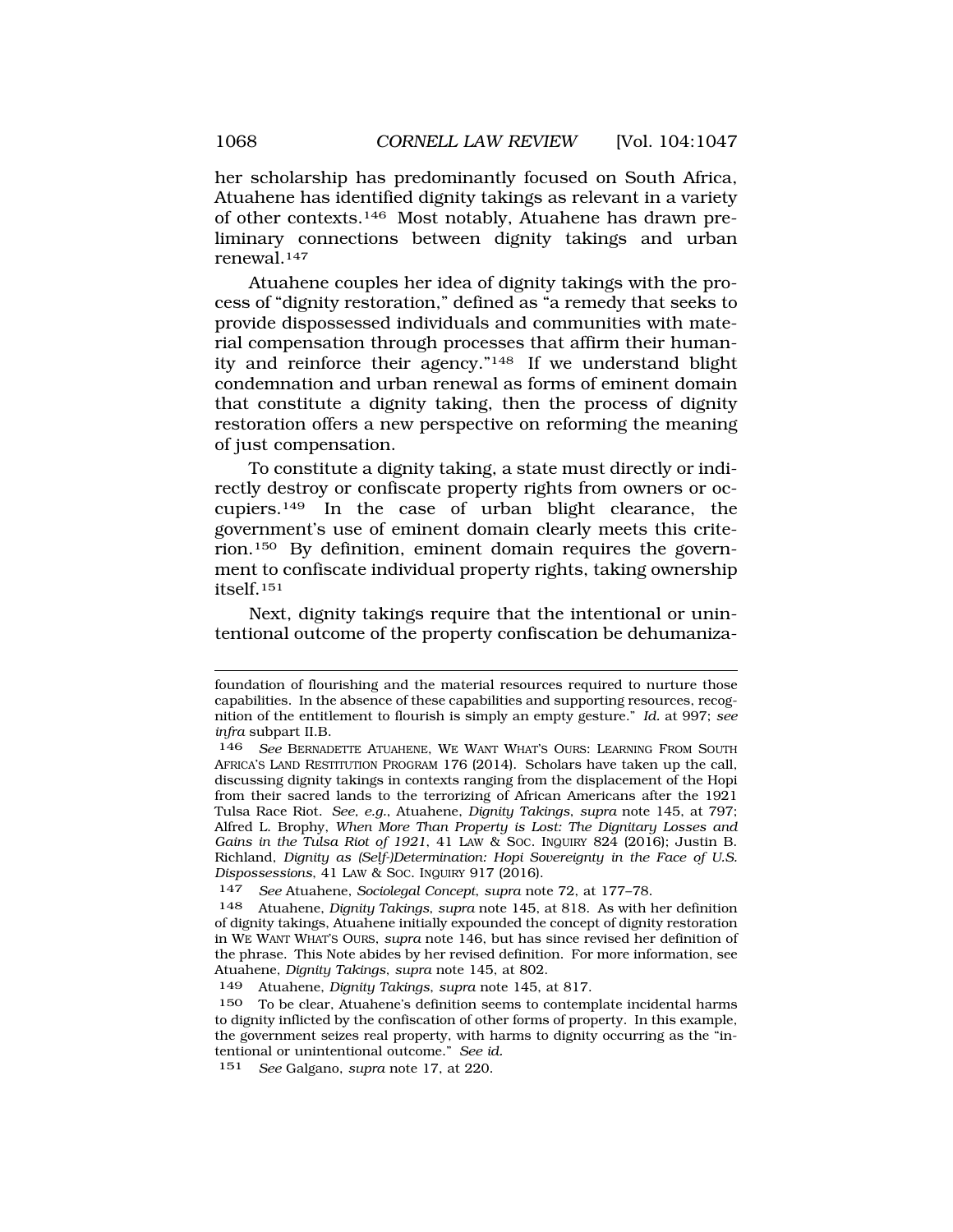tion or infantilization.152 The systematic targeting and displacement of urban minority communities readily qualifies.153 Christopher Bracey has pointed out the damage caused by systematic racial discrimination to individual feelings of self-worth. He explains that "racial repression can be understood as a thoroughgoing attempt to deny basic dignity and equal humanity of others because of their race."154 Framed another way, denials of individual dignity run counter to core values of freedom and equality.155 By targeting minority communities for eminent domain, treating them as lessthan-equal, the government denies the humanity of those individuals.

Part of the reason that large-scale eminent domain invalidates individual feelings of dignity stems from the important role that land plays in self-identity.156 Space and place contextualize community interactions, and so the systematic demolition of urban residential neighborhoods can be understood as a severe psychological trauma and intangible harm.157 To paraphrase the work of psychiatrist Mindy Fullilove,

[A]ll people dislocated through condemnation may suffer from "root shock," which is "the traumatic stress reaction to the destruction of all or part of one's emotional ecosystem . . . . Such a blow threatens the whole body's ability to function . . . . Shock is the fight for survival after a lifethreatening blow to the body's internal balance." [This] condition [is] potentially permanent and personally catastrophic.158

People relate to community in deep and extremely personal ways.159 "The aesthetics and atmosphere of our neighbor-

<sup>152</sup> Atuahene, *Dignity Takings*, *supra* note 145, at 817.

<sup>153</sup> *See* Atuahene, *Sociolegal Concept*, *supra* note 72, at 177–78.

<sup>154</sup> Bracey, *supra* note 122, at 17.

<sup>155</sup> *Id.* at 18.

Eduardo Moisès Peñalver, *Is Land Special?: The Unjustified Preference for Landownership in Regulatory Takings Law*, 31 ECOLOGY L.Q. 227, 268 (2004).

<sup>157</sup> *See* Atuahene, *Sociolegal Concept*, *supra* note 72, at 177–78.

<sup>158</sup> Yxta Maya Murray, *Peering*, 22 GEO. J. ON POVERTY L. & POL'Y 249, 296–97 (2015) [hereinafter Murray, *Peering*] (quoting MINDY FULLILOVE, ROOT SHOCK: HOW TEARING UP CITY NEIGHBORHOODS HURTS AMERICA, AND WHAT WE CAN DO ABOUT IT 11 (2009)).

<sup>159</sup> *See* Richard Thompson Ford, *The Boundaries of Race: Political Geography in Legal Analysis*, 107 HARV. L. REV. 1841, 1913 n.236 (1994) ("Anyone who doubts the importance of a geographical cultural base need only look to the immigrant and racially identified communities who reconstruct a racio-national space within their (new) home country and who look toward their ancestral homeland long after any tangible connections have disintegrated. Consider the emotional bond of Miami Cubans to a Cuba that is unlikely to accept them within this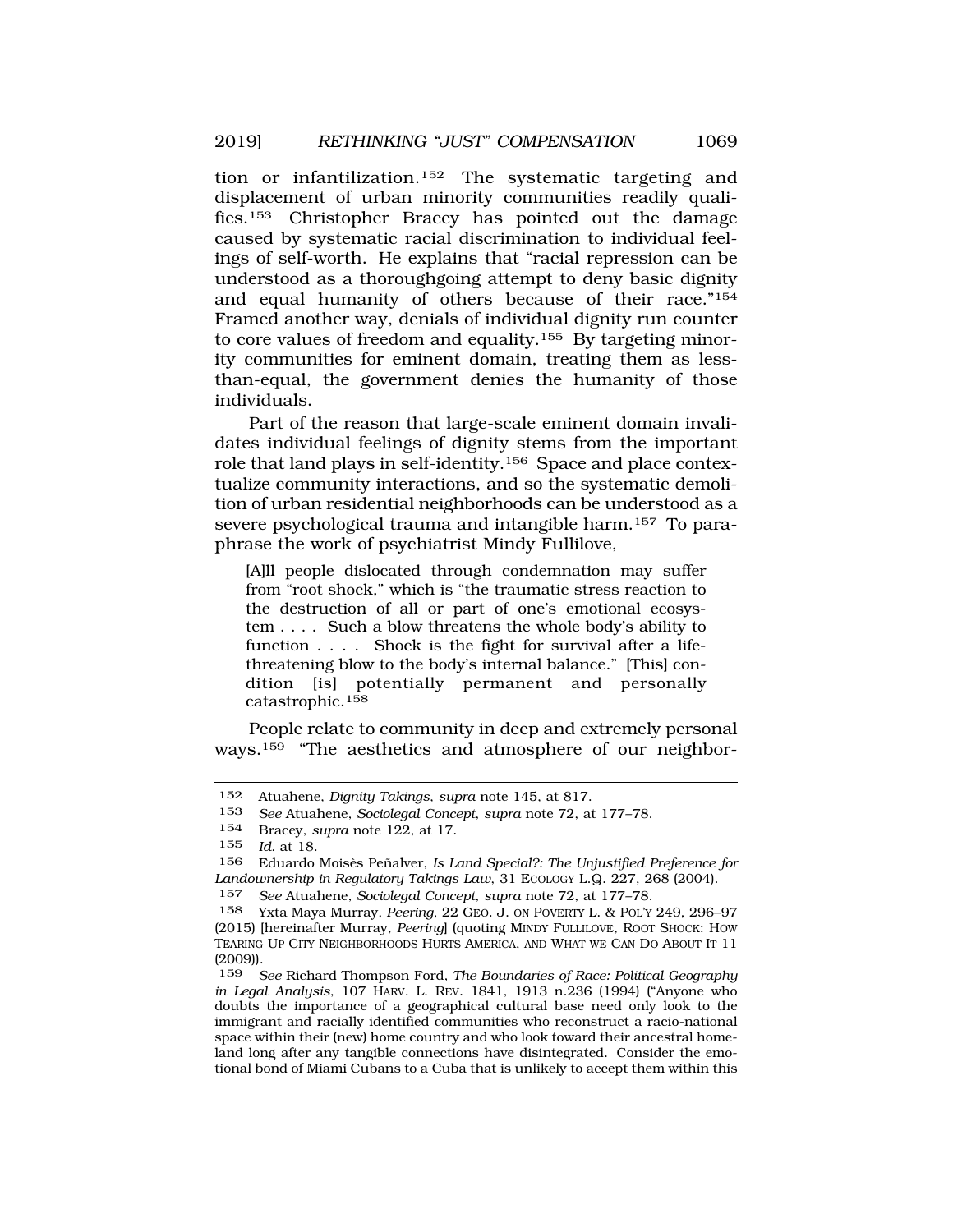hoods and communities . . . affect the ways we think and interact with each other, how our children play, how we choose to travel, and even crime rates."160 By condemning and displacing these communities, urban renewal's eminent domain practices have expressed a blatant disregard for the unique and sensitive nature of each person's humanity.

Consider New Orleans' Tremé neighborhood, a historically black and African American community.161 During the heyday of urban renewal, "much of the neighborhood was destroyed with Federal Urban Renewal funds . . . . The destruction leveled eight blocks of historic Creole cottages and music halls, as well as other community structures, and tore out the streets where the music flowed."<sup>162</sup> Nevertheless, city government ignored the destructive impact of urban redevelopment on the community, and in the 1980s sought again to raze parts of the Tremé, this time to build a Tivoli Gardens amusement park.<sup>163</sup>

Although Tivoli Gardens never materialized, urban "revitalization" ultimately won out, demolishing half the neighborhood and evicting its residents from their homes.164 Today, the site hosts Louis Armstrong Park, which separates the Tremé from the adjacent tourist hub of the French Quarter.165 The construction of the Park pushed a vibrant center of black life in New Orleans even further out of the public eye, reinforcing systems of oppression that ensure "the everyday places, homes, and histories of poor and working people are less likely to make headlines when they are under threat."166

century and that is undoubtedly far less familiar to many of them than is Southern Florida.").

<sup>160</sup> Hannah Wiseman, *Public Communities, Private Rules*, 98 GEO. L.J. 697, 699 (2010) (footnotes omitted).

<sup>161</sup> *See* J. Mark Souther, *The Disneyfication of New Orleans: The French Quarter as Facade in a Divided City*, 94 J. AM. HIST. 804 (2007).

<sup>162</sup> Frances Frank Marcus, *New Orleans Disputes Future of Park on Site of Treme, Where Jazz Dug In*, N.Y. TIMES (Mar. 23, 1983), http://www.nytimes.com/ 1983/03/23/us/new-orleans-disputes-future-of-park-on-site-of-treme-wherejazz-dug-in.html [https://perma.cc/W3PJ-L6P3].

<sup>163</sup> *See* MICHAEL E. CRUTCHER, JR., TREMÉ: RACE AND PLACE IN A NEW ORLEANS NEIGHBORHOOD 75–81 (2010).

<sup>164</sup> *See* Dan Baum, *The Lost Year: Behind the Failure to Rebuild*, NEW YORKER (Aug. 21, 2006), https://www.newyorker.com/magazine/2006/08/21/the-lostyear/ [https://perma.cc/K2UE-TV8R].

<sup>165</sup> *See* Souther, *supra* note 161.

<sup>166</sup> MANDI ISAACS JACKSON, MODEL CITY BLUES: URBAN SPACE AND ORGANIZED RESIS-TANCE IN NEW HAVEN 5 (2008). As for the acclaimed HBO series *Treme*, any incidental benefits of the series to the community likely do little to compensate for past harms, especially when viewed in light of the financial benefits that HBO reaps. *Cf.* Householder, *supra* note 112, at 1045–46 ("[W]here a private corporation will profit from a condemnation—justified by collateral benefits to the local economy—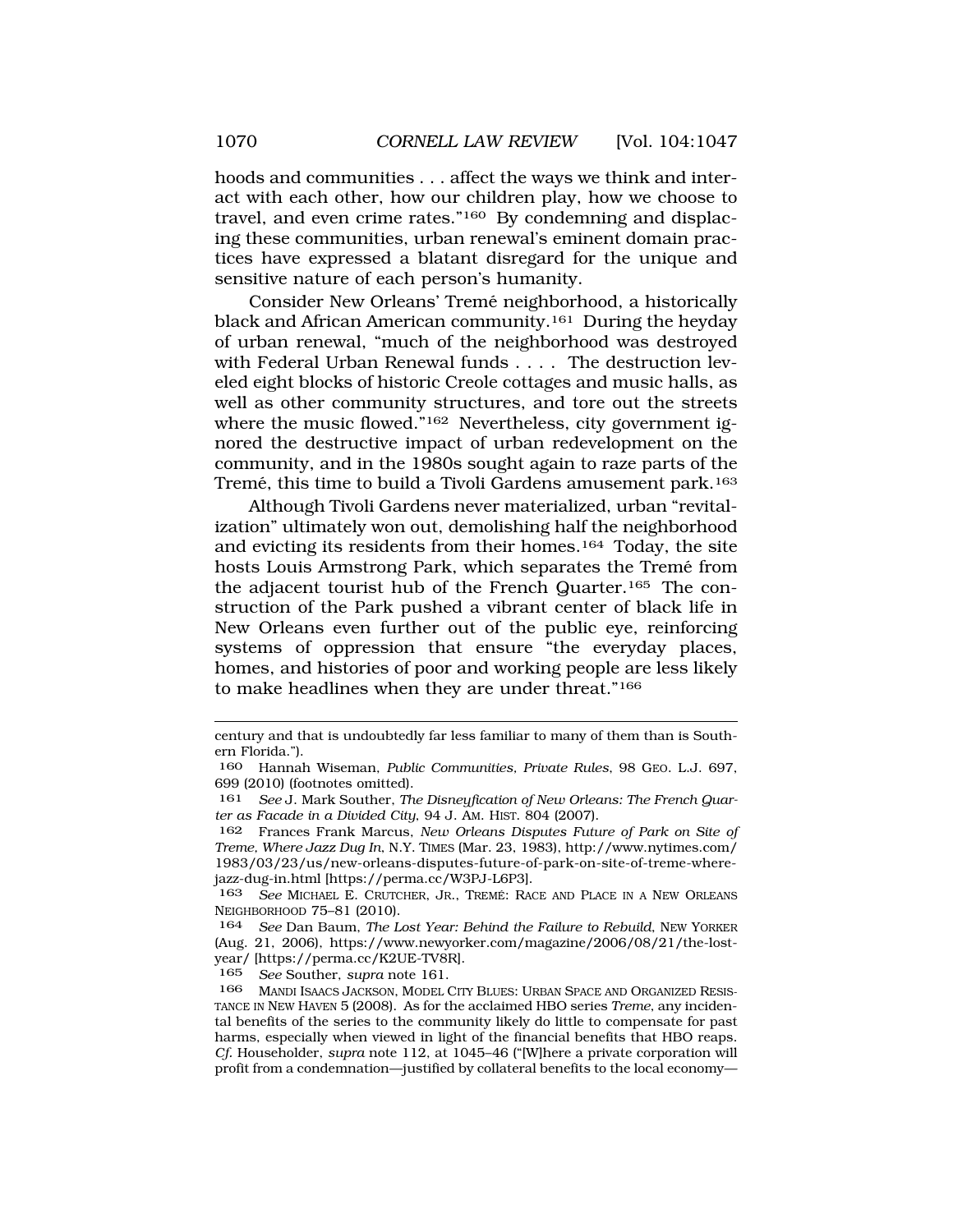Alternatively, consider New Haven, Connecticut, which at the height of urban renewal received more per capita federal funding for demolition and construction projects than any other city in the United States.167 In 1957, riding on the coattails of *Berman*, the city extended the Route 34 highway through the "blighted" Oak Street neighborhood, formerly a thriving community of lower-income African American, Italian, and Jewish residents.168 Although many of the neighborhood's white residents were able to relocate to nearby suburbs, Oak Street's African American residents "found themselves—at rates far higher than whites—in public housing, such as the large and increasingly 'troublesome' Elm Haven project in the Dixwell neighborhood."169 Unfortunately, the Dixwell project itself was later redeveloped, in a manner "more disruptive than the much-publicized and celebrated Oak Street project. More than 1,100 households and close to 200 businesses were forcibly relocated, and nearly 30 percent of the housing units in the area were completely demolished."170 And for those who had the initial fortune of relocating to the Hill neighborhood rather than Dixwell, luck soon ran out when the Hill, too, was demolished—forcing Oak Street's inhabitants to experience urban renewal "for the second, third, or even fourth time."171

Today, "[t]he neighborhood once called Oak Street is now a collection of extinct street names. In its place are a broad and somewhat useless highway connector and a few very large, architecturally prominent, and visually underwhelming parking garages."172 In New Haven as in New Orleans, urban renewal deliberately dispossessed and displaced lower-income, minority urban residents from America's downtowns.

Far from being a historical relic, policies perpetuating the legacy of urban renewal are still being implemented.173 For

*Id.* at 18.

the condemnee is suffering an 'unfair and disproportionate burden.'" (quoting United States v. Commodities Trading Corp., 339 U.S. 121, 129 (1950)).

<sup>167</sup> *Exhibition Celebrates New Haven Before and After It Became a Model City*, YALENEWS (June 3, 2004), https://news.yale.edu/2004/06/03/exhibition-cele brates-new-haven-and-after-it-became-model-city [https://perma.cc/PE7P-44JU].

<sup>168</sup> Rob Gurwitt, *Death of a Neighborhood*, MOTHER JONES (Sept./Oct. 2000), http://www.motherjones.com/politics/2000/09/death-neighborhood/ [https:// perma.cc/A2NS-QUQQ].

<sup>169</sup> JACKSON, *supra* note 166, at 19.

<sup>170</sup>*Id.* 171 *See id.* at 22.

<sup>173</sup> *See* Meron Werkneh, *Retaking Mecca: Healing Harlem Through Restorative Just Compensation*, 51 COLUM. J.L. & SOC. PROBS. 225, 226 (2017) ("In the name of 'economic revitalization,' cities exercise their eminent domain authority on a large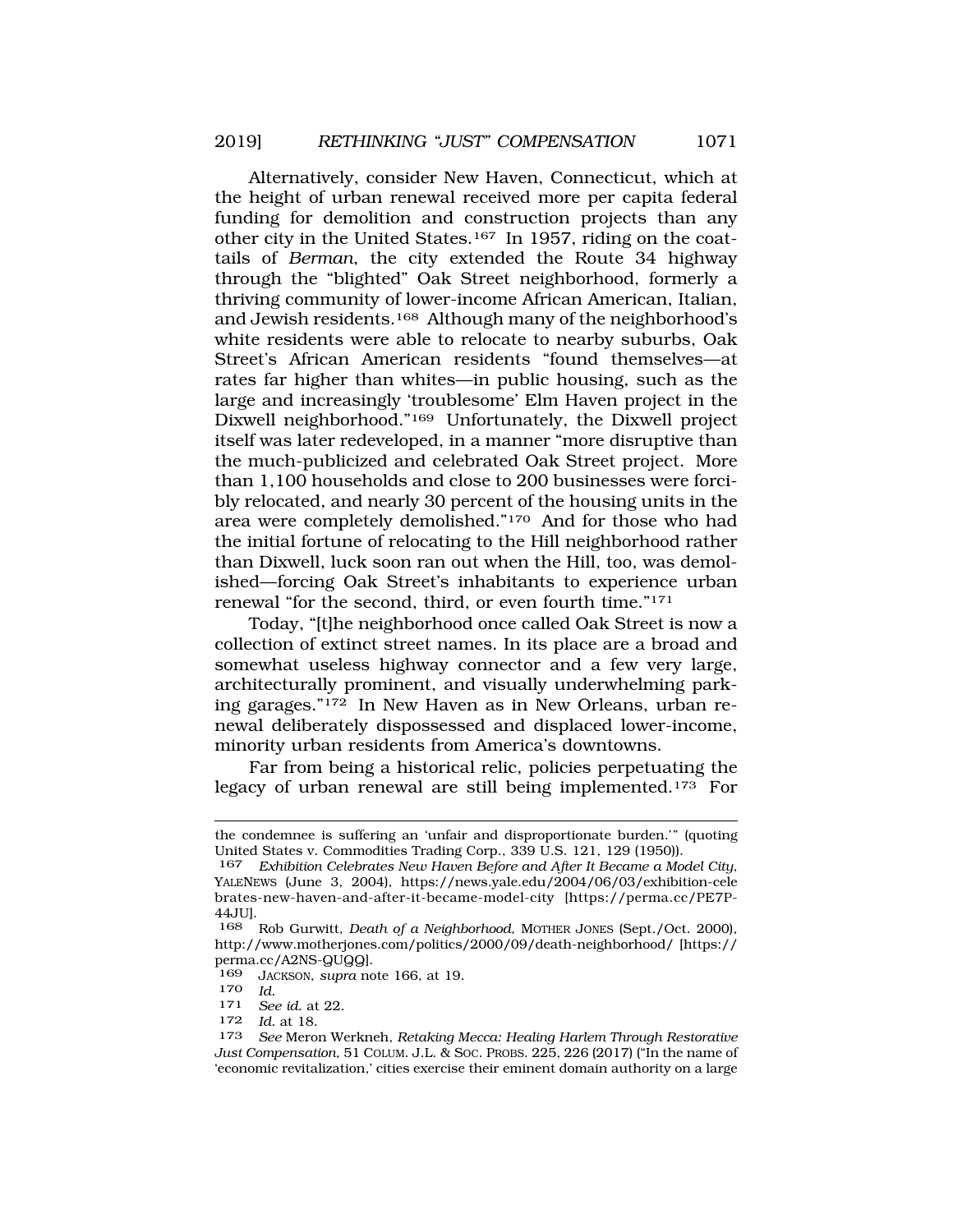instance, *Berman* remains important in cities like Detroit, which has formed a Blight Removal Task Force with the goal of removing all "blighted" properties from the city.174 Although such efforts may seem like a laudable attempt to revitalize decaying urban areas, the Task Force's plans are functionally indistinguishable from the destructive practices of urban renewal, taking little account of the community's actual vitality, concerns, or needs.175 Moreover, Detroit's residents continue to live with the scars of failed projects from the heyday of urban renewal.176 The forced displacement and entrenched segregation these residents have experienced contributed to a steep decline in quality of life: "Things are so bad in Detroit that social service workers began using a new term to describe the level of want of its citizens: 'deep poverty.'"<sup>177</sup> Blight condemnations symbolically treat these neighborhoods as incapable of

scale . . . often displacing a more vulnerable community in the process. This process—known as gentrification—is currently occurring in Harlem, where frequent land condemnations are claiming the homes of many residents." (footnote omitted)); *see also* Richard C. Schragger, *The Political Economy of City Power*, 44 FORDHAM URB. L.J. 91, 109 (2017) ("Even now, after the heyday of urban renewal, city rejuvenation efforts paid for with federal monies often disenfranchise and uproot the urban poor, while shifting monies to corporate interests.").

<sup>174</sup> DETROIT BLIGHT REMOVAL TASK FORCE, http://www.timetoendblight.com/ [https://perma.cc/F6TF-NLAY].

<sup>175</sup> *See* Yxta Maya Murray, *Detroit Looks Toward a Massive, Unconstitutional Blight Condemnation: The Optics of Eminent Domain in Motor City*, 23 GEO. J. POVERTY L. & POL'Y 395, 397 (2016) [hereinafter Murray, *Detroit*] (stating, when referring to statements made by one of the Task Force's leaders, "[B]light clearances historically exploit low-income communities and people of color, yet these same officials also pretend that this danger does not exist" (footnote omitted)); *see also* Seicshnaydre, *supra* note 78, at 685 n.168 ("After decades of enduring urban renewal and revitalization efforts, inner-city residents of color have come to believe that if the neighborhood they live in is being improved by money from outside the community, then the intention is to improve it for someone other than them." (quoting James J. Kelley, Jr., *Affirmatively Furthering Neighborhood Choice: Vacant Property Strategies and Fair Housing*, 46 U. MEMPHIS L. REV. 1009, 1035 (2016))).

<sup>176</sup> *See* Murray, *Detroit*, *supra* note 175, at 436 ("[R]acist uses of eminent domain in the 1940s and 1950s helped created current poverty in a city that is nearly 82% African American." (footnote omitted)); *id.* at 436 n.392 ("City officials . . . destroyed much extant housing to build highways, hospitals, housing projects, and a civic center complex, further limiting the housing options of blacks." (quoting THOMAS J. SUGRUE, THE ORIGINS OF THE URBAN CRISIS: RACE AND INEQUALITY IN POSTWAR DETROIT 36 (1996))).

<sup>177</sup> Murray, Peering, supra note 158, at 305 (citing Debra Watson, *"Deep Poverty" Growing in Detroit, Nationally as Benefits Are Cut*, VOICE OF DETROIT (March 31, 2010), http://voiceofdetroit.net/2011/07/15/deep-poverty-growing-in-de troit-nationally-as-benefits-are-cut/ [https://perma.cc/MZ55-XJU2] ("Even the term 'poor' is no longer adequate to describe the desperate conditions in Detroit.").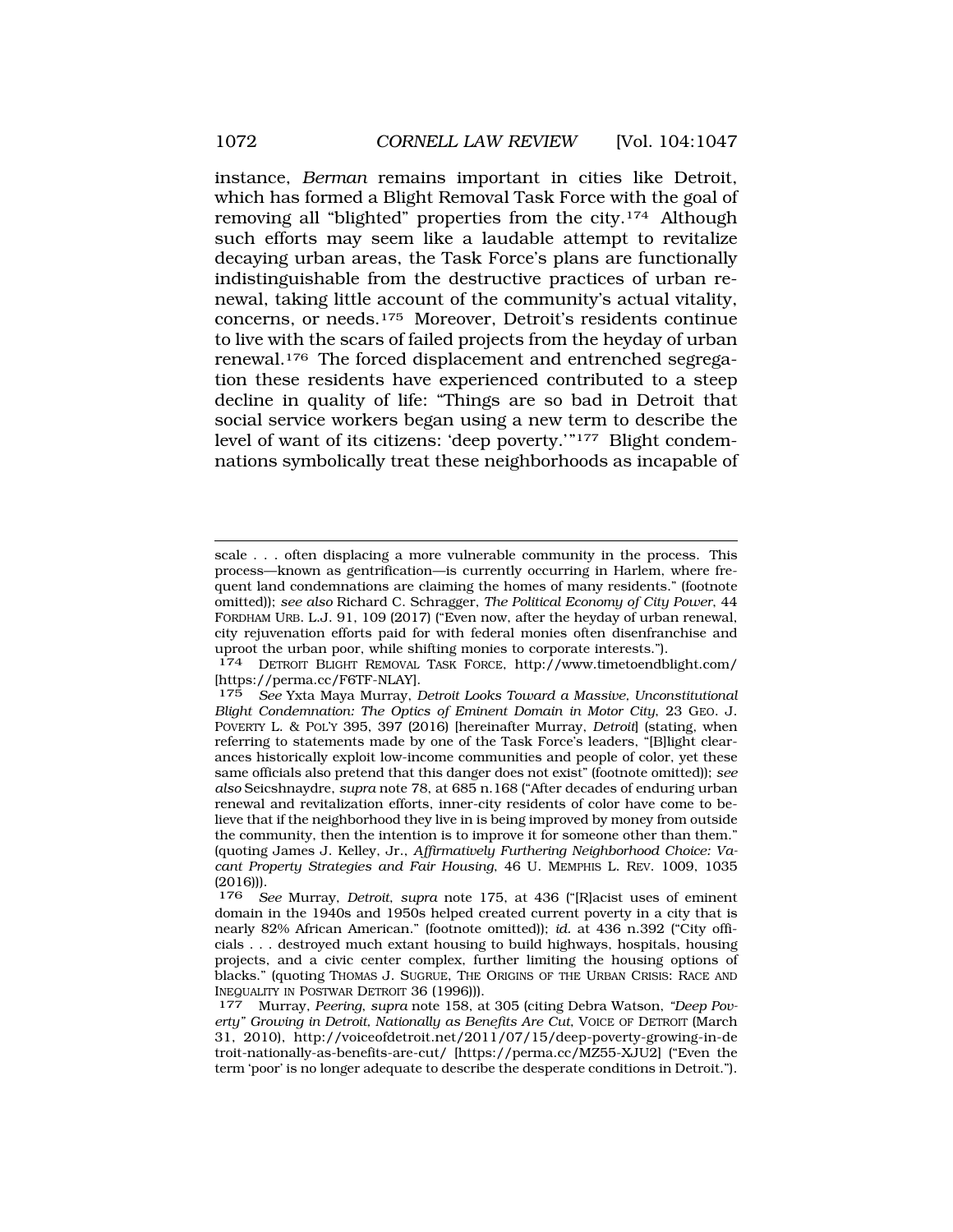independent recovery while also doing little to fix the root causes of urban decline.178

Even where urban redevelopment has unintentionally singled out minorities, discrimination has remained an undercurrent of American eminent domain. For instance, in *Town of Huntington v. Huntington Branch, NAACP*, the Supreme Court recognized the town's restriction of multifamily homes to a predominantly minority neighborhood as having a discriminatory and segregationist impact on the area's minority residents.<sup>179</sup> These exclusionary practices, and others, further stigmatized minority communities and inherently raise dignitary issues.180 "[T]o take away someone's property against his or her will, particularly without generally applicable reasons or compensation, is to signal that this person is not someone whose wishes and projects really matter. It is to treat the owner as an 'other' who does not deserve respect."181

These are but a few of the countless examples of urban renewal's systematic dehumanization and infantilization of minority communities. By targeting and displacing minorities, government exercises of eminent domain have undermined these individuals' freedom and dignity.182 The harmful legacies of *Berman*, *Kelo*, and other cases embody a series of value judgments that use "blight" as a pretext for putting minorities and the disadvantaged "in their 'proper place.' In the Fifth Amendment takings context, this means they are at risk for condemnation."183 Such condemnation acts as a "perilous erasure and dehumanization of the very vulnerable."<sup>184</sup> And as the Supreme Court has recognized for decades since *Brown v. Board of Education*, "a person who is physically excluded from a place often feels stigmatized and degraded."185

At bottom, there is ample evidence that blight condemnations, slum clearance, and urban renewal policies have evinced a persistent government disregard for the degradation that

180 *See* Rose, *supra* note 141, at 945.

<sup>178</sup> *See* Quinones, *supra* note 82, at 692.

<sup>179</sup> *See* James A. Kushner, *The Fair Housing Amendments Act of 1988: The Second Generation of Fair Housing*, 42 VAND. L. REV. 1049, 1074–75 (1989) (citing Town of Huntington v. Huntington Branch, NAACP, 488 U.S. 15 (1988)).

<sup>181</sup> *Id.* 

<sup>182</sup> *See* Sarah Schindler, *Architectural Exclusion: Discrimination and Segregation Through Physical Design of the Built Environment*, 124 YALE L.J. 1934, 2016–17 (2015).

<sup>183</sup> Murray, *Peering*, *supra* note 158, at 249.

<sup>184</sup> *Id.* at 293.

<sup>185</sup> *See* Schindler, *supra* note 182, at 2016–17.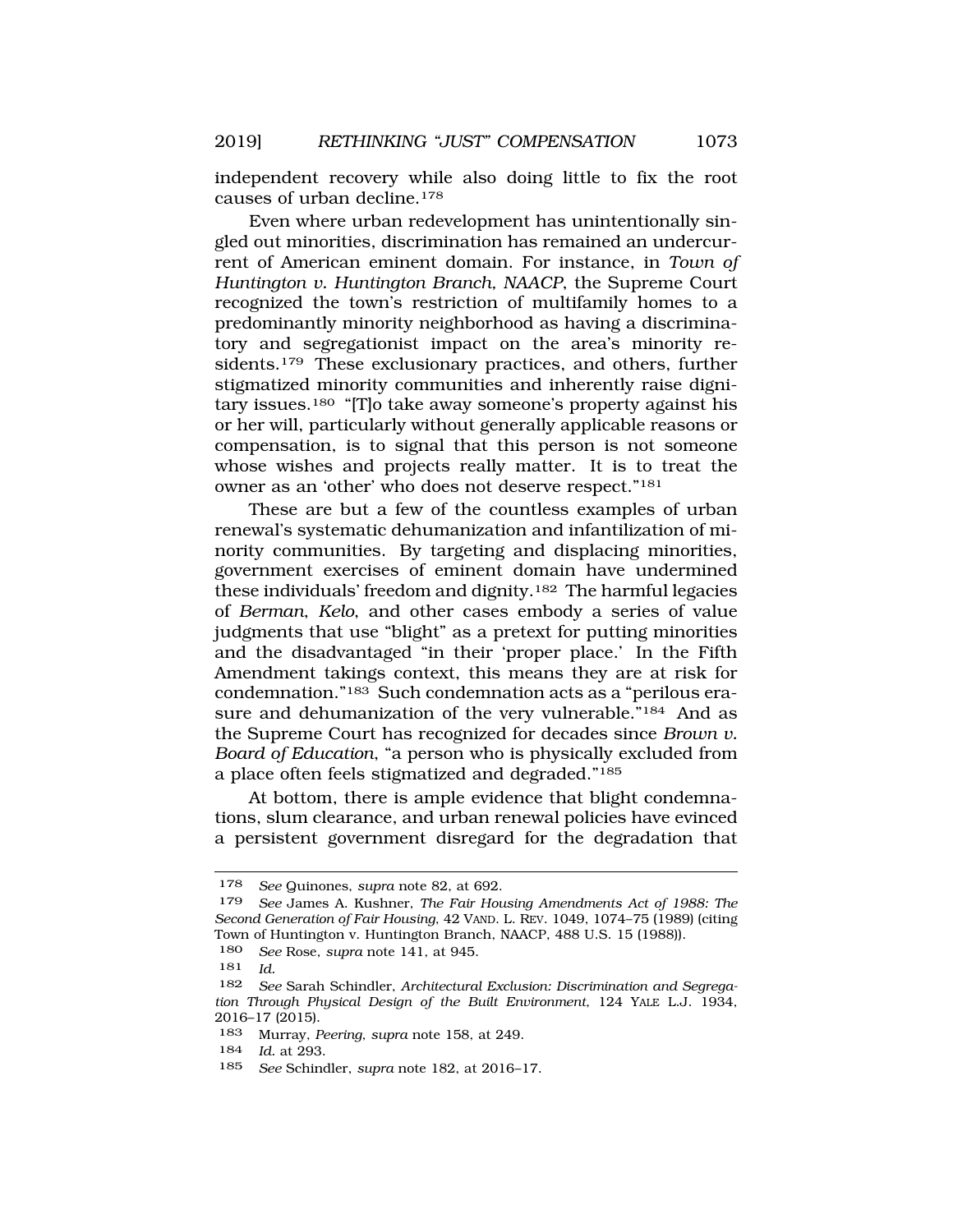these policies impose on individuals.186 Holistic respect for dignity "requires that one view others as possessing not only inherent dignity at the personal level—that is, equal humanity—but also a presumptive social worth that makes possible sincere inclusion and acceptance into one's own community."187 By failing to recognize the humanity inherent in the displaced and by refusing to consider individual and community needs, government eminent domain policies have dehumanized and infantilized urban minorities.188 Blight has continued to serve as a pretext for displacing entire communities of color.189 And these problems remain relevant because, as Timothy Zick writes, "[T]here is no more fundamental liberty than the freedom to choose one's own place. The loss of that freedom can result in severe forms of not only personal, but constitutional, displacement."190

## B. Government Support for Community-Based Dignity Restoration

By eroding individual feelings of self-worth and dignity, urban displacement goes far beyond the confiscation of real property. Accordingly, remedies intended to restore self-worth and dignity must go beyond fair market value.191 The government must adopt creative solutions to fulfill its obligation to restore dignity through just compensation.192 Certainly, displaced individuals should continue to receive tangible, monetary compensation for the fair market value of their tangible,

<sup>186</sup> *See* Atuahene, *Sociolegal Concept*, *supra* note 72, at 177–78.

<sup>187</sup> Bracey, *supra* note 122, at 20.

<sup>188</sup> *See* Atuahene, *Dignity Takings*, *supra* note 145, at 801.

<sup>189</sup> *See* Janet Thompson Jackson, *What is Property? Property is Theft: The Lack of Social Justice in U.S. Eminent Domain Law*, 84 ST. JOHN'S L. REV. 63, 112–13 (2010); *see also* Frank I. Michelman, *Property, Utility, and Fairness: Comments on the Ethical Foundations of "Just Compensation" Law*, 80 HARV. L. REV. 1165, 1255 (1967) ("[U]rban redevelopment programs, while plausible enough to override any 'public purpose' objection, nevertheless depend on a still controversial conception. Easily identified, relatively small numbers of people are being handed a distinctly disproportionate and frequently excruciating share of the cost of whatever social gain is involved.").

<sup>190</sup> Timothy Zick, *Constitutional Displacement*, 86 WASH. U. L. REV. 515, 517 (2009) (footnote omitted).

<sup>191</sup> *See, e.g.*, Nadler & Diamond, *supra* note 34, at 715 (conducting two experiments seeking to explain the *Kelo* backlash and finding that "under some circumstances, some people indicated that no amount of money was sufficient to compensate for the loss of their property").

<sup>192</sup> *See* Atuahene, *Dignity Takings*, *supra* note 145, at 801; Lopez, *supra* note 3, at 294–95.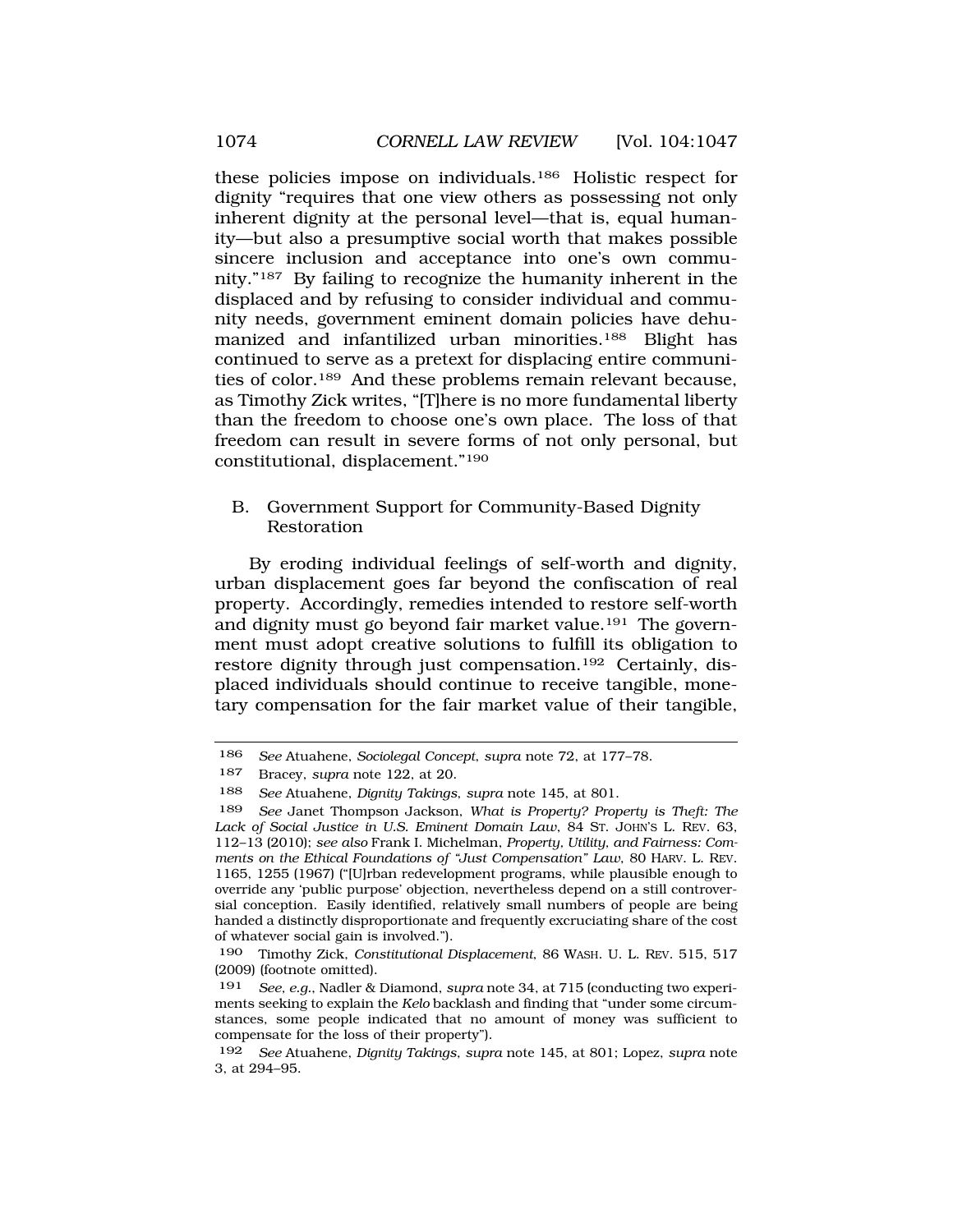seized property.<sup>193</sup> And, grassroots initiatives may equally empower affected residents absent government support.194 However, the Takings Clause is not satisfied unless the government takes affirmative steps to restore the dignity of the communities that it has historically targeted and displaced.195

Government concern for community well-being is not a new idea, but rather lies at the heart of the Takings Clause. In drafting the Clause, James Madison drew on the work of legal scholars who had argued for decades that "the paramount duty of the state was . . . the regulation and adjustment of economic power so that the quality of life for all members of society would be maximized."<sup>196</sup> Indeed, the Supreme Court has long recognized that individual dignity is inherently tied to the community:

In the First Amendment context, the Supreme Court often protects a wide degree of speech; however, the Court has upheld the constitutionality of defamation and libel suits in part because they protect the reputational dignity of individuals. Here dignity pertains not to the self-expression of the speaker, but rather to recognition of the subject's "reputation and standing in the community."<sup>197</sup>

By improving the overall quality of life in the community, as Justice Brennan noted in *Goldberg*, social programs and benefits can help restore dignity.198 Government support for such programs can "bring within the reach of the poor the same opportunities that are available to others to participate meaningfully in the life of the community."199

Increased government support for community-based initiatives such as business development zones, entrepreneurship

<sup>193</sup> *See* Bethany Y. Li, *Now is the Time!: Challenging Resegregation and Displacement in the Age of Hypergentrification*, 85 FORDHAM L. REV. 1189, 1235–41 (2016) (discussing monetary compensation for both renters and owners of seized property while recognizing that non-monetary compensation may also be necessary).

<sup>194</sup> *See* Werkneh, *supra* note 173, at 256–67 (proposing Community Benefits Agreements between private developers and the community as a form of dignity restoration).

<sup>195</sup> *See* Atuahene, *Dignity Takings*, *supra* note 145, at 801.

See Lee Ivy, Note, *The 1986 Term "Takings" Clause Cases: A Unified Approach to Regulatory Takings?*, 13 OKLA. CITY U. L. REV. 325, 327 (1988) (referencing the writings of Grotius, Pufendorf, Bynkershoek, Burlamaqui, and Vattel, and noting that Grotius, who is known as the "father of the compensation clause," firmly advocated for regulation as a means to improve the quality of life).

<sup>197</sup> Neomi Rao, *American Dignity and Healthcare Reform*, 35 HARV. J.L. & PUB. POL'Y 171, 177–78 (2012) (footnote omitted) (quoting Gertz v. Robert Welch, Inc., 418 U.S. 323, 350 (1974)).

<sup>198</sup> *See* Goldberg v. Kelly, 397 U.S. 254, 264–65 (1970).

<sup>199</sup> Gilman, *supra* note 123, at 766 (quoting *Goldberg*, 397 U.S. at 265).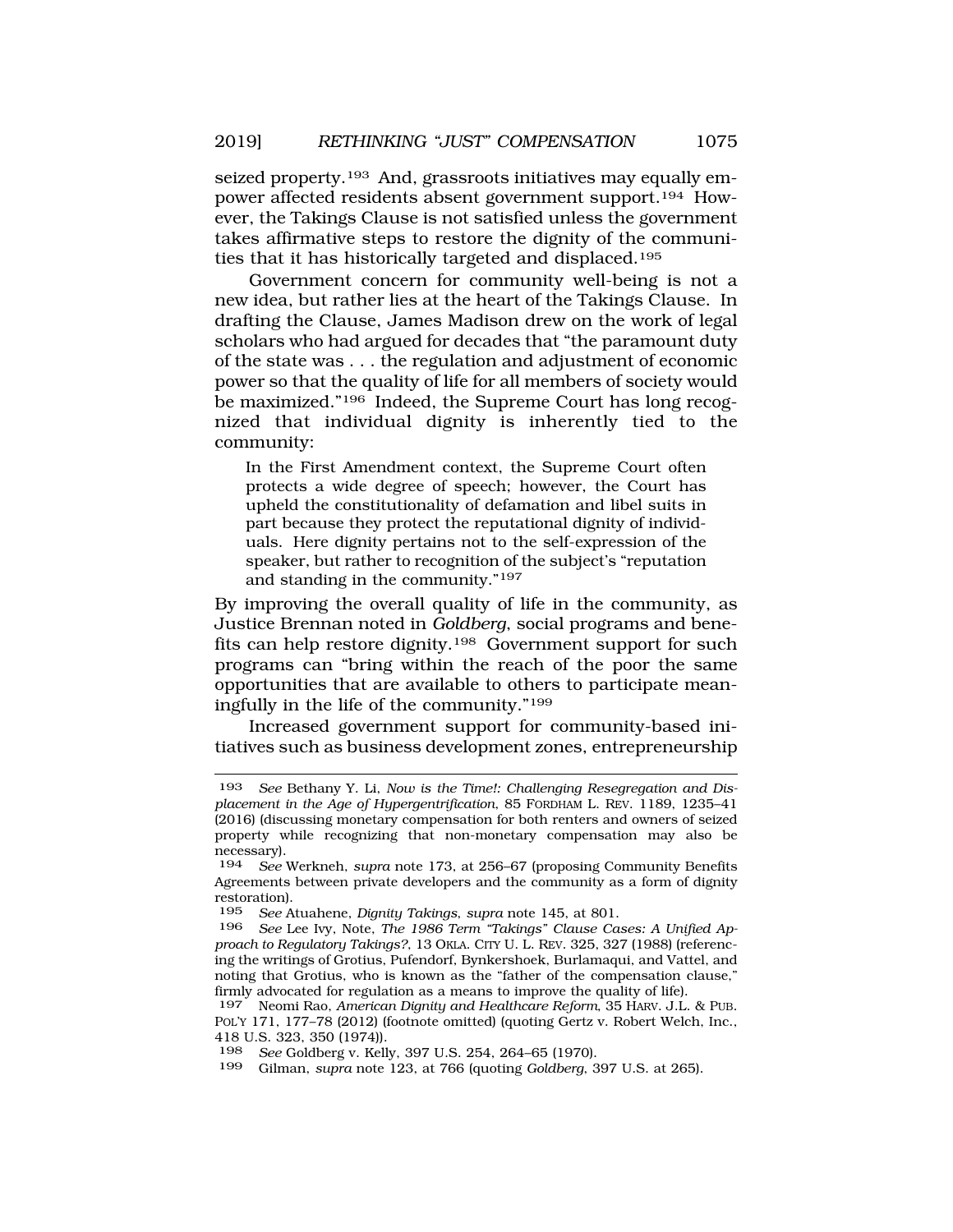and leadership programs, music and art education, community gardens, and various other endeavors that foster community building and a high quality of life is essential to "produce and sustain meaningful changes in the material lives of racially subordinated individuals."200 Over and above payments for the fair market value of seized property, government compensation through a clear, long-term commitment to high-quality urban life can signal that residents hold personal promise and social value, beginning a dialogue that reestablishes trust, respect, and dignity.<sup>201</sup> These programs "fill pressing needs in the community and are critical to the survival of the communities and to many members of these communities,"202 particularly as government budget cuts have caused many such programs to vanish.203

To start, consider the benefits of urban empowerment zones. These initiatives, already implemented in a number of disadvantaged communities,<sup>204</sup> "[e]ncourag[e] business creation and job growth by providing direct financial support, technical assistance, and other aid" to urban entrepreneurs.205 By working within the existing community—rather than replacing or destroying it—empowerment zones "foster the creation and growth of businesses and startup companies [that] create jobs at disproportionately high rates," and are a key aspect of true community revitalization.206 Government support for such initiatives through increased funding or dialogue with lawmakers signals that urban entrepreneurs are worthy of investment and growth. This message opposes condemnations made on the basis of neighborhood "blight" and begins to repair the dignitary harms inflicted by such practices.

<sup>200</sup> Bracey, *supra* note 122, at 18.

<sup>201</sup> *See* Valerie P. Hans, *Dignity Takings, Dignity Restoration: A Tort Law Perspective*, 92 CHI.-KENT L. REV. 715, 721–22 (2017) ("[C]ompensation from a wrongdoer who directly provides compensation to an injured person should be more satisfying to the person who has been injured. . . . [However,] financial compensation from third parties may also restore equity and the dignity of victims—although the route to dignity restoration may be more indirect." (footnotes omitted)). 202 *See* LaDona Knigge, *Intersections Between Public and Private: Community Gardens, Community Service and Geographies of Care in the US City of Buffalo, NY*, 64 GEOGRAPHICA HELVETICA 45, 49 (2009).

<sup>203</sup> *Id.* at 49.

<sup>204</sup> *See* Scott L. Cummings, *Community Economic Development as Progressive Politics: Toward a Grassroots Movement for Economic Justice*, 54 STAN. L. REV. 399, 428 (2001).

<sup>205</sup> *See* Matthew J. Rossman, *Evaluating Trickle Down Charity: A Solution for Determining When Economic Development Aimed at Revitalizing America's Cities and Regions Is Really Charitable*, 79 BROOK. L. REV. 1455, 1455–56 (2014). 206 *Id.*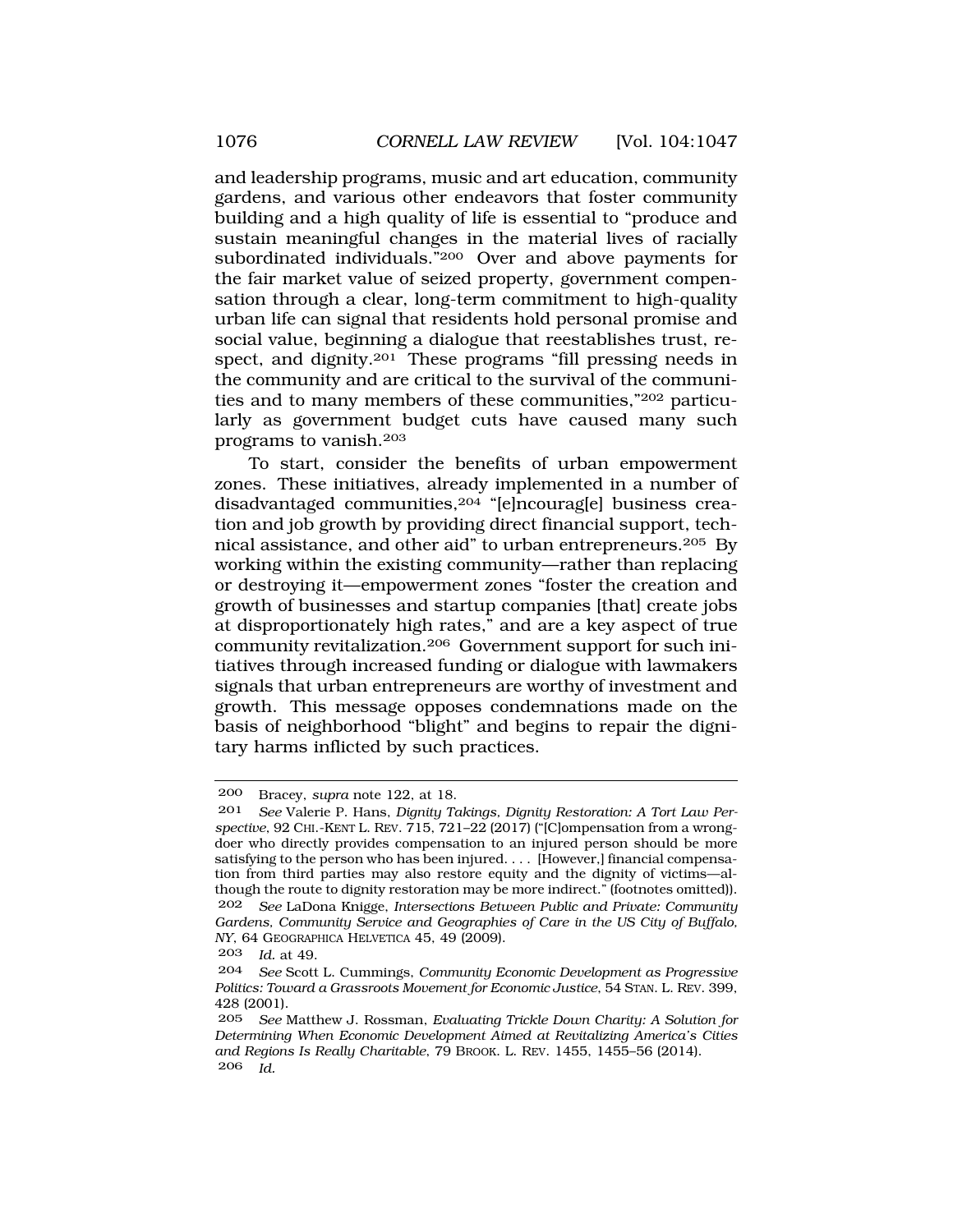The Community Economic Development (CED) movement is another successful example of creative investment in the long-term quality of life in urban communities. Similar to empowerment zones, CED has emerged as a grassroots initiative emphasizing job training programs, small business support, and building and managing affordable housing.207 In contrast to empowerment zones, however, CED activists relate the movement's genesis to urban displacement and eminent domain.208 During the height of urban renewal, "disinvestment in inner-city neighborhoods contributed to . . . increased urban poverty, inadequate housing, reduction in employment opportunities and loss of locally owned businesses."209 CED efforts seek to reverse these collateral effects.

The dire need for CED and other forms of economic development in urban areas underscores the severity of the harms that urban renewal policies have created. Government support for urban job growth and entrepreneurism uplifts depressed urban economies caused by decades of malicious government condemnation and begins to treat these communities with equal dignity. Although financial benefits may result, government support for community-based growth is about more than just money. These initiatives signal that the government cares.

Turning away from the economic realm, consider the value of community gardens in combatting the public health problem of food deserts. Neighborhoods located more than a mile from a supermarket have been deemed "food deserts" for their lack of accessible, healthy, and affordable food options.210 As of 2012, approximately 23.5 million Americans, or 8.5% of the national population, lived in low-income neighborhoods designated as such.<sup>211</sup> African Americans are almost four times more likely to live in food deserts than whites.212

Many food deserts are legacies of urban renewal.213 Although Americans have become increasingly aware of urban

<sup>207</sup> *See id.* 

Federal funding tied to urban renewal projects historically focused on encouraging the growth of white suburban communities at the expense of urban minorities. *See* Roberto Hernandez & Kimberly Rios, *Chicago Prize Hoops: Guiding At-Risk Youth to Build Stronger Communities*, 7 DEPAUL J. SOC. JUST. 271, 274 (2014).

<sup>209</sup> *Id.* at 273–74.

<sup>210</sup> Caitlin Loftus, *An Apple a Day—If You Can Find One—Keeps the Doctor Away: How Food Deserts Hurt America's Health and How Effective Land Use Regulation Can Eliminate Them*, 35 ZONING & PLAN. L. REP. 1, 1 (2012). 211 *Id.* 

<sup>212</sup> Meals, *supra* note 60, at 105–06.

<sup>213</sup> *See id.* at 116–21.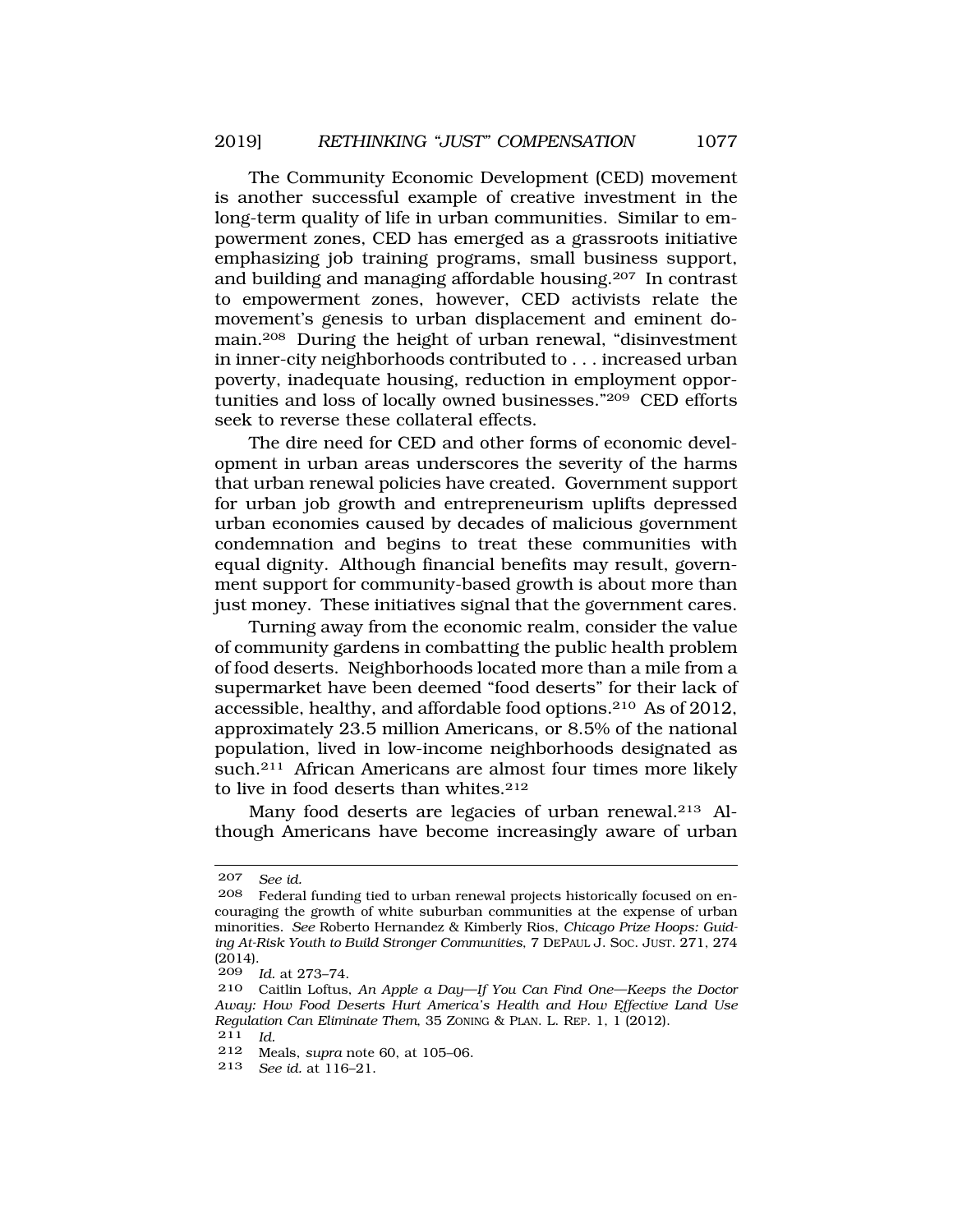agriculture and the need for proper nutrition, the existence of "food oppression" as a result of structural racism remains relatively obscured.214 But the relationship between food deserts and racial discrimination is unsurprising: "Institutionalized racism operates on multiple structural levels simultaneously; thus, an urban community of color that lacks healthy food will likely also face housing inequalities, health disparities, substandard education, and overrepresentation in the criminal justice system, as well as a lack of structural power to alter these injustices."215

Remedying food deserts and other food oppression issues are but a few of the many important steps the state can take to roll back the systemic obstacles that minority communities face. Moving forward, "comprehensive change must include a combination of community-based solutions and elimination of racism from the structural levels of our food system."216

The government can start to rectify the impacts of institutionalized racism on the food sustainability of urban communities in several ways. For instance, policymakers can work to eliminate practices that have historically "provid[ed] public assistance that is insufficient to cover the cost of fresh food," or zoning and incentive policies "that favor corporations over community-based businesses and urban farming."217 They can also eliminate government subsidies that facilitate the saturation of urban communities and schools with fast food.218 By taking these steps, the state humanizes residents of historically disadvantaged communities, laying necessary groundwork for dignity restoration.219

Community music and arts initiatives play a particularly important role in rebuilding the vitality of traditionally disadvantaged urban neighborhoods.220 The arts have long been a way for marginalized communities to express their discontent

<sup>214</sup> *Id.* at 106.

*Id.* at 101-02.

<sup>216</sup> *Id.* at 136.

<sup>217</sup> *Id.* at 110.

<sup>218</sup> *Id.* 

Id. (referring to illusory distinctions between public and private spheres of action and suggesting that structural racism "severely limits the ability to exercise choice" (quoting Andrea Freeman, *Fast Food: Oppression Through Poor Nutrition*, 95 CALIF. L. REV. 2221, 2222 (2007)).

<sup>220</sup> *See* Alan Kay, *Art and Community Development: The Role the Arts Have in Regenerating Communities*, 35 COMMUNITY DEV. J. 414, 423 (2000).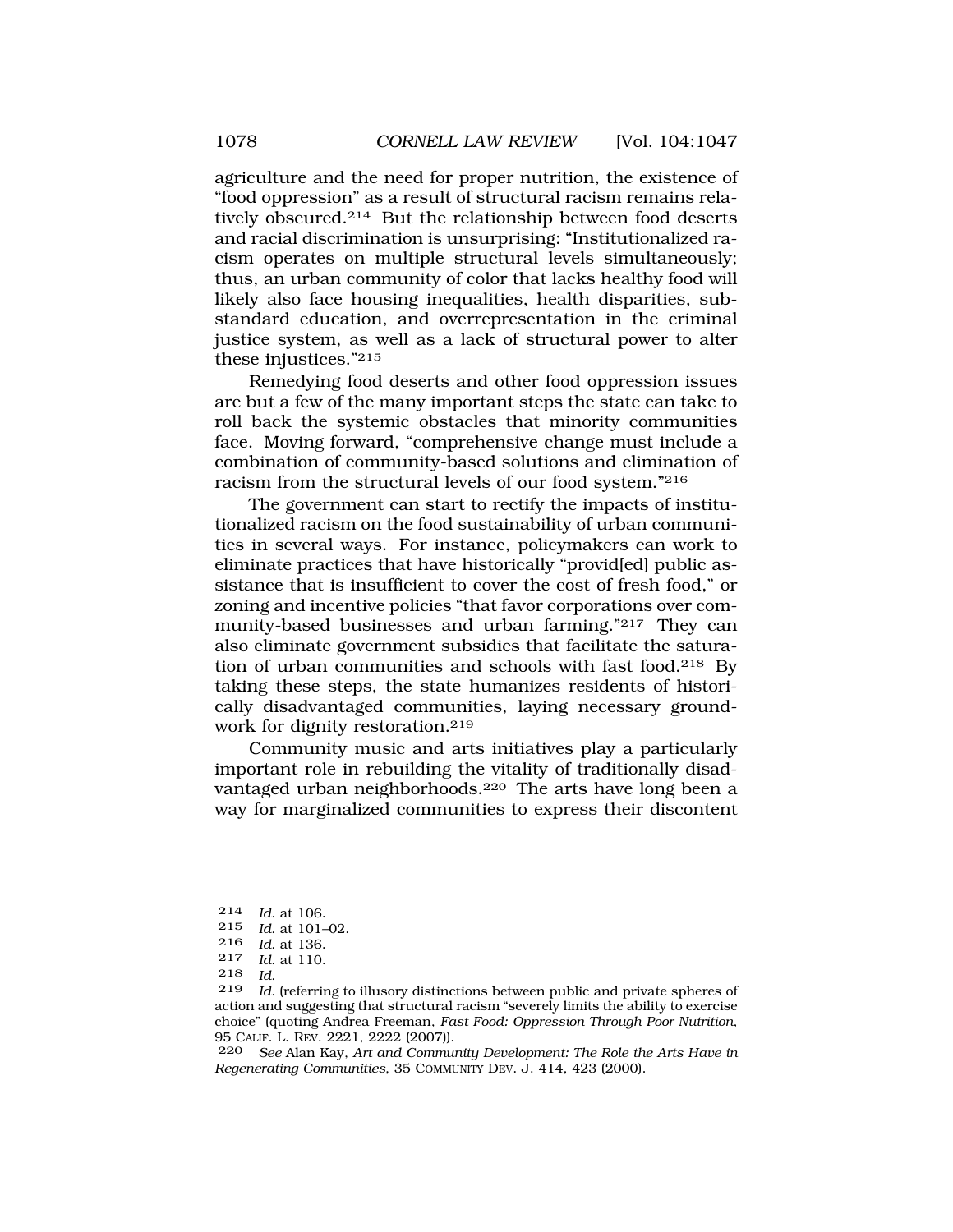with institutional oppression while reinforcing feelings of dignity and self-worth.<sup>221</sup> For example:

It is within [the] historical context [of urban renewal] that hip hop developed from urban Black and Latino youth, who were essentially abandoned and rendered invisible by both White and Black politicians alike and the dominant public discourse. Isolated and ignored, in what was categorized by most as a dying city, these youth decided to celebrate, and to live, despite the deteriorating conditions around them, through the beat—the first element and manifestation of hip hop culture.<sup>222</sup>

Even today, community music programs are springing up in neighborhoods touched by eminent domain, such as the Heritage School of Music in New Orleans. Situated in the Tremé, the Heritage School of Music reinforces the role of music and culture in the lives of local youth, and provides important employment opportunities for local musicians.223 These music schools and similar efforts help encourage interpersonal growth and thriving urban communities.224 By partially funding these programs and providing venues to showcase and uplift performers, the state can use music and the arts as another tool to restore dignity to disadvantaged populations.225

More broadly, the restorative effect of the arts has long been understood, and "[t]here is evidence to show that art, as a medium, can enable individuals and groups to become more employable, more involved, more confident and more active in contributing to the development of their local communities."226 By rallying isolated communities around a particular purpose, the arts "can help with establishing or refashioning civic iden-

<sup>221</sup> *See id.* at 416 ("[P]articipation in the arts can improve self-confidence and self-identity and . . . can greatly add to social development within communities. This is particularly evident in cases where those most marginalized and disadvantaged [are] encouraged to participate." (citing FRANCOIS MATARASSO, USE OR ORNA-MENT? THE SOCIAL IMPACT OF PARTICIPATION IN THE ARTS (1997))).

<sup>222</sup> Akilah N. Folami, *From Habermas to "Get Rich or Die Tryin": Hip Hop, the Telecommunications Act of 1996, and the Black Public Sphere*, 12 MICH. J. RACE & L. 235, 256–57 (2007) (footnotes omitted).

<sup>223</sup> *See Heritage School of Music Program History*, NEW ORLEANS JAZZ & HERI-TAGE FESTIVAL & FOUND., INC., https://www.jazzandheritage.org/what-we-do/heri tage-school-of-music-program-history [https://perma.cc/5H6R-A8YD].

<sup>224</sup> *See* Kay, *supra* note 220, at 416 ("[C]ommunity arts projects can impact positively on . . . community regeneration." (citing FRANÇOIS MATARASSO, VITAL SIGNS: MAPPING COMMUNITY ARTS IN BELFAST (1998)).

<sup>225</sup> *See id.* at 414–15 ("In run-down, economically and socially depressed areas community development workers often have to look at a range of tools that will enable local people to engage together, develop social and economic skills and assume the power to fashion their own future."). 226 *Id.* at 415.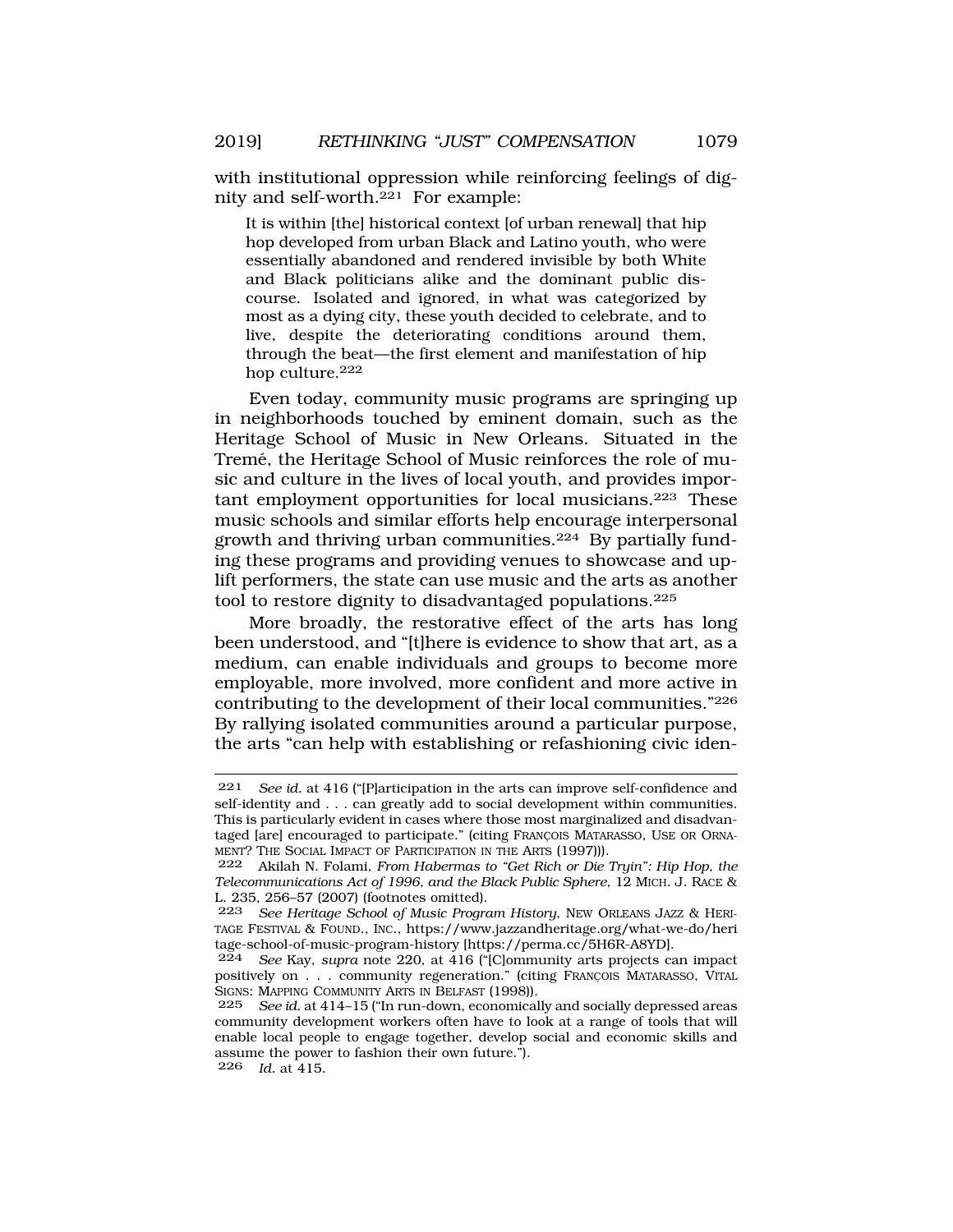tity . . . and give voice not only to feelings of loss and despair, but also to quicken hope and instill pride in a shared heritage."227 Consider the impact of the arts on feelings of selfworth. Studies have long shown that: "children who have taken three years of music instruction have higher self-esteem than their counterparts."228 What is more, studies have found that "the arts stimulate learning in core subjects while encouraging creativity, benefiting overall learning."229 In the broader community, as in schools, the arts provide an outlet to facilitate the process of dignity restoration.

Recognizing the dignitary value of the arts is particularly important given that government support for arts and humanities programs has continually decreased.230 Despite research showing "that students who take electives such as foreign language or music[ ] perform better on core subjects,"231 many schools have cut such programs in order to allocate more funding towards preparation for standardized testing.232 Although success on standardized tests is important, declining support for the arts "deprives children of a balanced education, as studies repeatedly show the positive relationship between the arts and academic success."233

Indeed, "[t]he arts have the power to address cultural and communal needs in ways and to a depth that few other approaches can claim."234 Especially for children who have been overlooked by traditional forms of education, exposure to the arts is a route to success that makes a difference "not just in [individual] cultural literacy, but in their self-esteem, their academic achievement, their sense of our global heritage and their readiness for the workforce."235 Given these rehabilitative benefits, viewing the arts as a government obligation rooted in the just compensation requirement, rather than as a superfluous burden, has the potential to change this destructive para-

- 231 Vincent, *supra* note 228, at 148.
- 232 *See id.* at 143.
- 233 *Id.* at 142.
- Stephenson Jr., *supra* note 227, at 83.

<sup>227</sup> Max Stephenson Jr., *Developing Community Leadership Through the Arts in Southside Virginia: Social Networks, Civic Identity and Civic Change*, 42 COMMUNITY DEV. J. 79, 83 (2007).

<sup>228</sup> Ryan S. Vincent, *No Child Left Behind, Only the Arts and Humanities: Emerging Inequalities in Education Fifty Years After* Brown, 44 WASHBURN L.J. 127, 149 (2004).

<sup>229</sup> *Id.* 

<sup>230</sup> *See* Hernandez & Rios, *supra* note 208, at 272.

<sup>235</sup> Vincent, *supra* note 229, at 148–49 (quoting Wynton Marsalis, Artistic Director, Jazz at the Lincoln Center, Address at National Press Club Luncheon With Wynton Marsalis (Sept. 22, 2003)).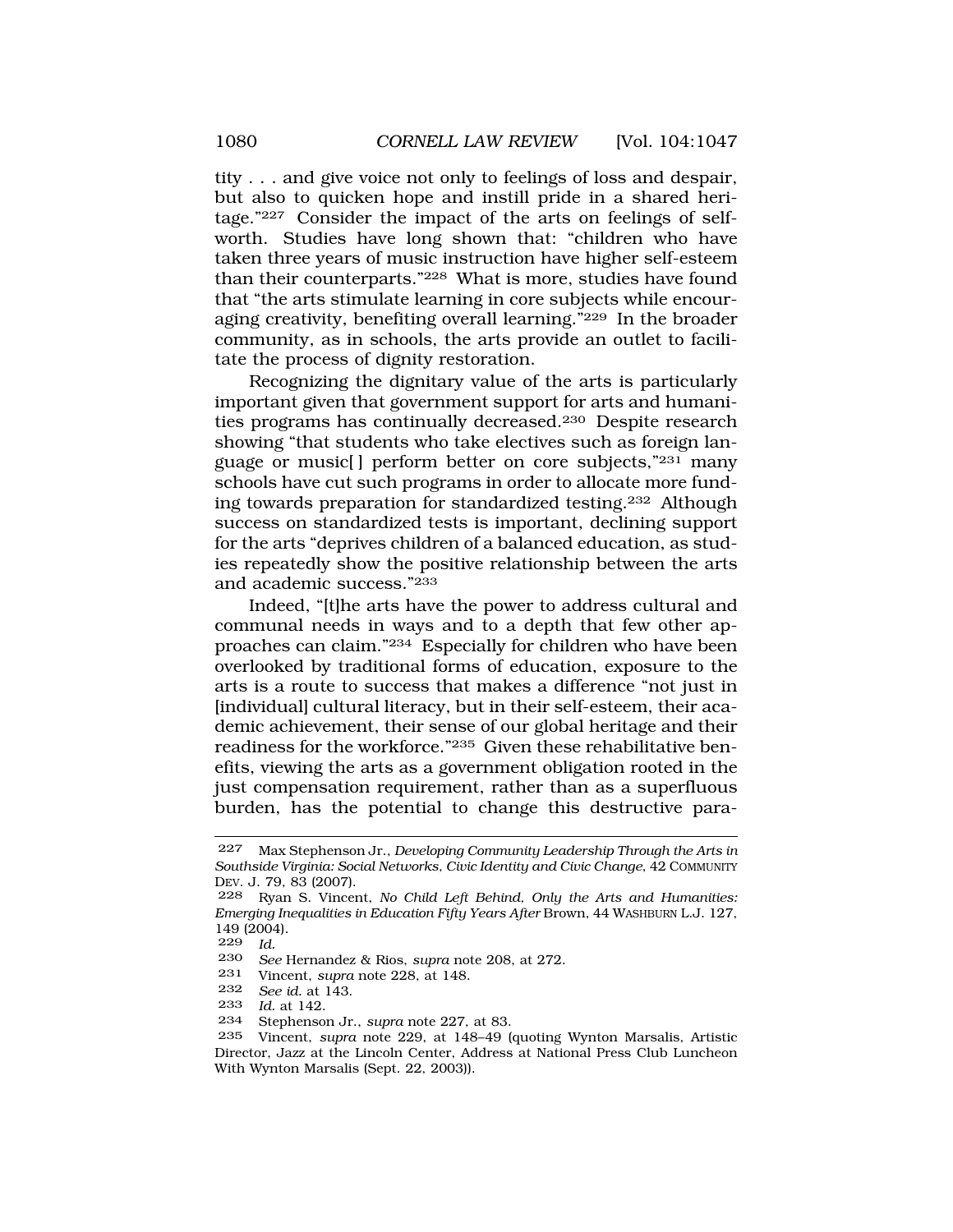digm.236 The government can use community-based arts programs hand-in-hand with wider community development initiatives to successfully empower individuals uprooted by eminent domain.237

As these examples illustrate, organic forms of community growth and healing have already "capture[d] the degree to which communit[y] [support] can foster dignity, self-worth, and even autonomy."238 But amplifying these initiatives through government support can greatly speed up these positive outcomes. After decades of stale just compensation jurisprudence, courts should not hesitate to creatively approach historical and structural injustices.

For example, courts can support long-term, dignity-restoring initiatives by ordering the creation of constructive trusts intended to benefit the community.239 These trusts could easily be structured to require continuous financial support for certain community initiatives. Thus, on top of a damage award for the fair market value of seized property, a court might order that additional damages be paid into a constructive trust and that the interest that accrues on that trust be paid yearly to a particular community institution.240 Or a court might order the creation of a grant-making, charitable trust, with the initial damages serving as seed money for annual grants required to be made to community nonprofits or small businesses.241 Remedial schemes can be creative, and by beginning to reimagine

<sup>236</sup> This Note takes no position on whether budget cuts to arts and humanities programs are themselves Takings.

<sup>237</sup> *See* Kay, *supra* note 220, at 422–23.

<sup>238</sup> Gilman, *supra* note 123, at 758–59.

<sup>239</sup> *Cf.* Kimberly Breedon & A. Christopher Bryant, *Restoring Trust with Trusts: Constructive and Blind Trusts As Remedies for Presidential Violations of the Constitution's Emoluments Clauses*, 11 ALB. GOV'T L. REV. 284, 299–300 (2018) ("Cases in areas of law outside the Emoluments Clause context bear out the notion that the constructive trust is an appropriate remedy for corruption by public officials, regardless of whether the public till suffers any actual loss."); John H. Langbein, *The Contractarian Basis of the Law of Trusts*, 105 YALE L.J. 625, 631 & nn.28–29 (1995) (discussing constructive trusts as an equitable remedy analogous to express trusts).

<sup>240</sup> Analogous schemes already exist. Consider Community Development Entities (CDEs), "financial intermediaries through which private capital flows from an investor to a qualified business located in a low-income community." *See* U.S. DEP'T TREASURY CMTY. DEV. FIN. INSTS. FUND, NEW MKTS. TAX CREDIT PRO-GRAM, FACT SHEET 1 (2018), https://www.cdfifund.gov/Documents/NMTC%20 Fact%20Sheet\_Jan2018.pdf [https://perma.cc/LA8T-UJWW]. Unlike the trusts this Note proposes, CDEs secure initial capital for later reinvestment by offering tax credits to investors. *See id.* at 1–2.

<sup>241</sup> *See* EDITH L. FISCH ET AL., CHARITIES AND CHARITABLE FOUNDATIONS 173–74 (1974) (indicating that a charitable trust may arise by constructive trust).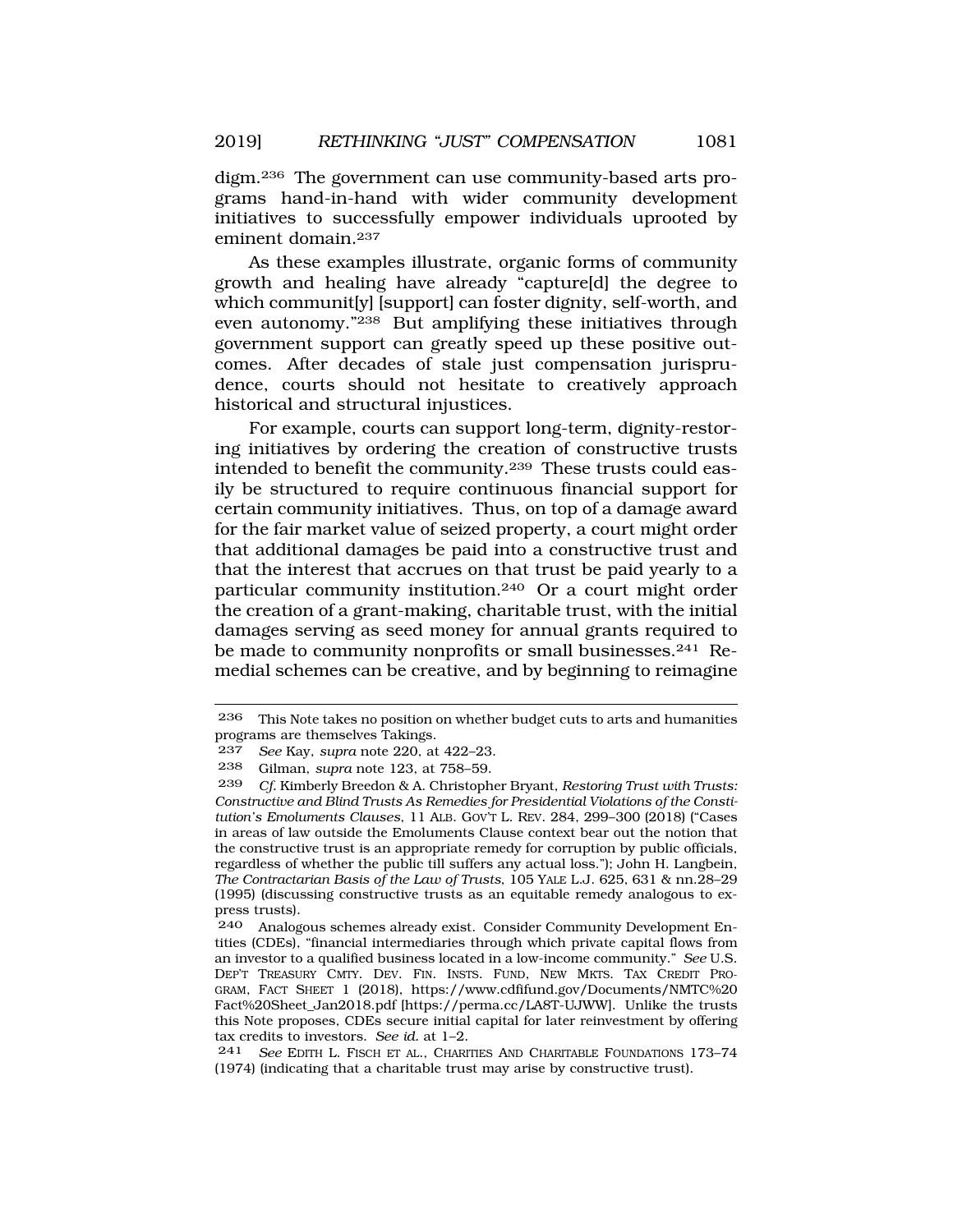just compensation as more than fair market value, the Supreme Court can set the tone from the top down.242

To be clear, dignity restoration does not necessarily require the state to establish a certain minimum level of welfare for all citizens.243 However, true respect for dignity demands "that all citizens possess certain *capabilities*, such as the capability to live a safe, well-nourished, productive, educated, social, and politically and culturally participatory life of normal length."244 These capabilities comprise the minimum, material preconditions of human dignity, and the state's obligation to ensure those preconditions arises from the fundamental constitutional duty to provide just compensation for takings that have stripped communities of that dignity.245

Ultimately, a mere shift in tone may go a long way. If we reframe *Berman*'s right to eliminate blight as "a right of individuals to beautiful cities (or communities)," we open the door for new understandings of just compensation to take hold.246 In this manner, comprehensive community growth strategies can further fundamental constitutional goals by expanding opportunities for those living in segregated, disadvantaged neighborhoods, and by counteracting disinvestment and blight as barriers to more integrated living patterns.<sup>247</sup> Whether through judicial, legislative, or executive action, government investments in the quality of urban life will help to balance the Takings Clause and restore the dignity taken from thousands of Americans by decades of discriminatory eminent domain practices.

## **CONCLUSION**

Longstanding calls for the Supreme Court to revisit the Takings Clause's just compensation requirement are especially relevant in light of urban renewal's destructive history. However, the just compensation requirement should be viewed as a floor, not as a ceiling. Even in the absence of formal action by courts, legislatures and local governments can act to fulfill the

<sup>242</sup> The Supreme Court has repeatedly indicated that determining the meaning of just compensation, as a matter of law, is a judicial function. *See* Ely, Jr., *supra*  note 13, at 16.

<sup>243</sup> *See* Bracey, *supra* note 122, at 26.

Id. (emphasis added).

<sup>245</sup> *See id.* at 26–27.

<sup>246</sup> *See* Barron M. Flood, Note, *"Every Sort of Interest":* Penn Central *and the Right to Community-Making Places*, 19 U. PA. J. CONST. L. 767, 784 (2017).

<sup>247</sup> Seicshnaydre, *supra* note 78, at 668.